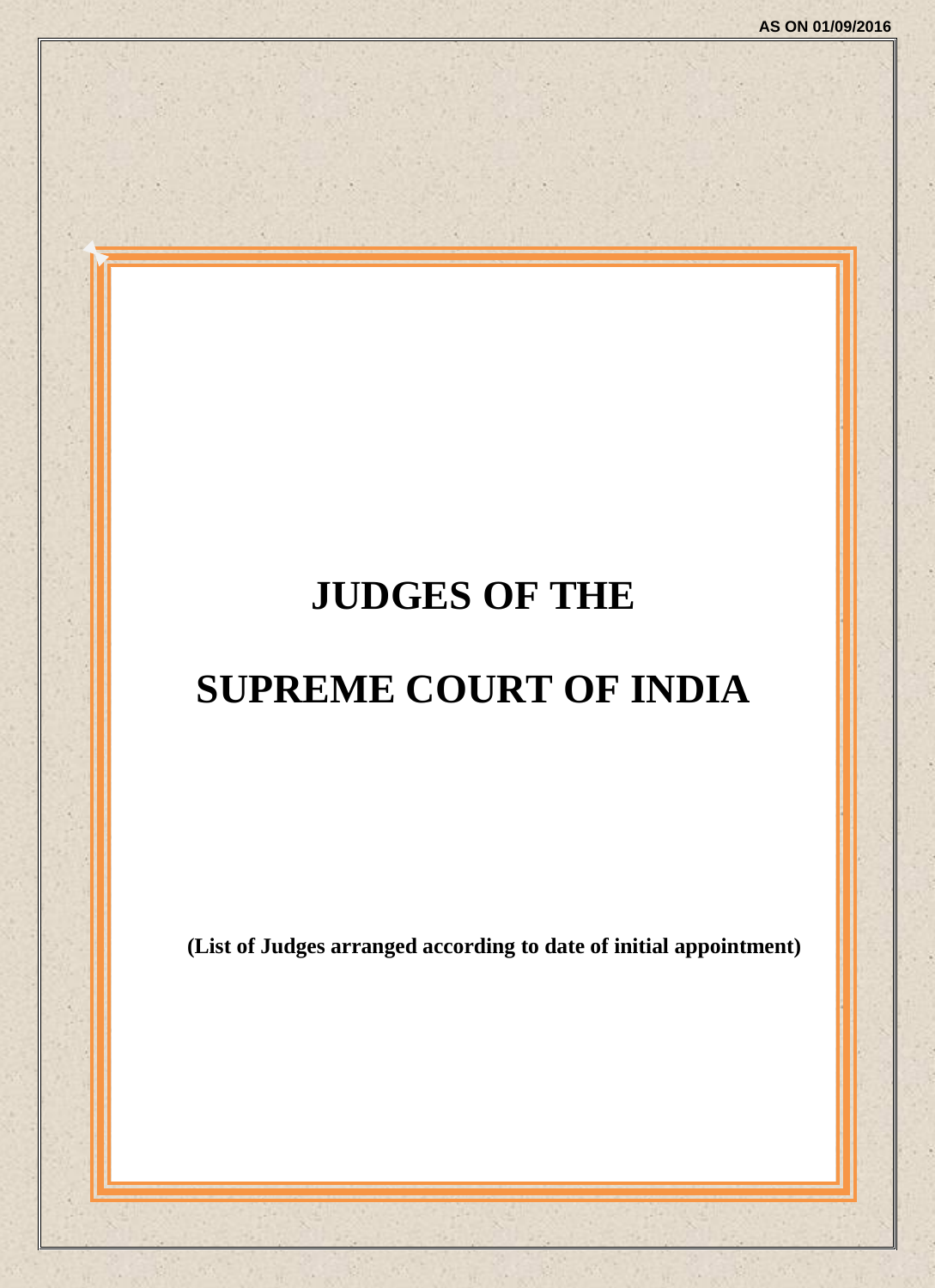#### **SUPREME COURT OF INDIA Sanctioned Judge Strength: 31 (List of Judges arranged according to date of appointment)**

| Sl.             | Name of the Judge             | Date of                | Date of    | <b>REMARKS</b>              |
|-----------------|-------------------------------|------------------------|------------|-----------------------------|
| No.             | <b>S/Shri Justice</b>         | appointment Retirement |            | [Parent High Court]         |
|                 |                               |                        |            |                             |
| $\mathbf{1}$    | TIRATH SINGH THAKUR           | 17/11/2009             | 03/01/2017 | CJI w.e.f. 03/12/2015       |
|                 |                               |                        |            | [JAMMU & KASHMIR]           |
| $\overline{2}$  | <b>ANIL RAMESH DAVE</b>       | 30/04/2010             | 18/11/2016 | <b>GUJARAT</b>              |
| $\overline{3}$  | <b>JAGDISH SINGH KHEHAR</b>   | 13/09/2011             | 27/08/2017 | <b>PUNJAB &amp; HARYANA</b> |
| $\overline{4}$  | <b>DIPAK MISRA</b>            | 10/10/2011             | 02/10/2018 | <b>ORISSA</b>               |
| $\overline{5}$  | <b>JASTI CHELAMESWAR</b>      | 10/10/2011             | 22/06/2018 | <b>ANDHRA PRADESH</b>       |
| $\overline{6}$  | <b>RANJAN GOGOI</b>           | 23/04/2012             | 17/11/2019 | <b>GAUHATI</b>              |
| $\overline{7}$  | MADAN BHIMARAO LOKUR          | 04/06/2012             | 30/12/2018 | <b>DELHI</b>                |
| $\overline{8}$  | V. GOPALAGOWDA                | 24/12/2012             | 05/10/2016 | <b>KARNATAKA</b>            |
| $\overline{9}$  | PINAKI CHANDRA GHOSE          | 08/03/2013             | 27/05/2017 | <b>CALCUTTA</b>             |
| $\overline{10}$ | <b>KURIAN JOSEPH</b>          | 08/03/2013             | 29/11/2018 | <b>KERALA</b>               |
| 11              | ARJAN KUMAR SIKRI             | 12/04/2013             | 06/03/2019 | <b>DELHI</b>                |
| 12              | <b>SHARAD ARVIND BOBDE</b>    | 12/04/2013             | 23/04/2021 | <b>BOMBAY</b>               |
| 13              | <b>SHIVA KIRTI SINGH</b>      | 19/09/2013             | 12/11/2016 | <b>PATNA</b>                |
| 14              | <b>CHOCKALINGAM NAGAPPAN</b>  | 19/09/2013             | 03/10/2016 | <b>MADRAS</b>               |
| 15              | RAJESH KUMAR AGRAWAL          | 17/02/2014             | 04/05/2018 | <b>ALLAHABAD</b>            |
| 16              | NUTHALAPATI VENKATA RAMANA    | 17/02/2014             | 26/08/2022 | <b>ANDHRA PRADESH</b>       |
| 17              | ARUN KUMAR MISHRA             | 07/07/2014             | 02/09/2020 | <b>MADHYA PRADESH</b>       |
| 18              | ADARSH KUMAR GOEL             | 07/07/2014             | 06/07/2018 | <b>PUNJAB &amp; HARYANA</b> |
| 19              | ROHINTON FALI NARIMAN         | 07/07/2014             | 12/08/2021 | <b>BAR</b>                  |
| 20              | ABHAY MANOHAR SAPRE           | 13/08/2014             | 27/08/2019 | <b>MADHYA PRADESH</b>       |
| 21              | <b>SMT. R. BANUMATHI</b>      | 13/08/2014             | 19/07/2020 | <b>MADRAS</b>               |
| 22              | PRAFULLA CHANDRA PANT         | 13/08/2014             | 29/08/2017 | <b>UTTARAKHAND</b>          |
| 23              | <b>UDAY UMESH LALIT</b>       | 13/08/2014             | 08/11/2022 | <b>BAR</b>                  |
| 24              | <b>AMITAVA ROY</b>            | 27/02/2015             | 28/02/2018 | <b>GAUHATI</b>              |
| 25              | AJAY MANIKRAO KHANWILKAR      | 13/05/2016             | 29/07/2022 | <b>BOMBAY</b>               |
| 26              | DR. DHANANJAYA Y. CHANDRACHUL | 13/05/2016             | 10/11/2024 | <b>BOMBAY</b>               |
| 27              | <b>ASHOK BHUSHAN</b>          | 13/05/2016             | 04/07/2021 | <b>ALLAHABAD</b>            |
| 28              | <b>LAVU NAGESWARA RAO</b>     | 13/05/2016             | 07/06/2022 | <b>BAR</b>                  |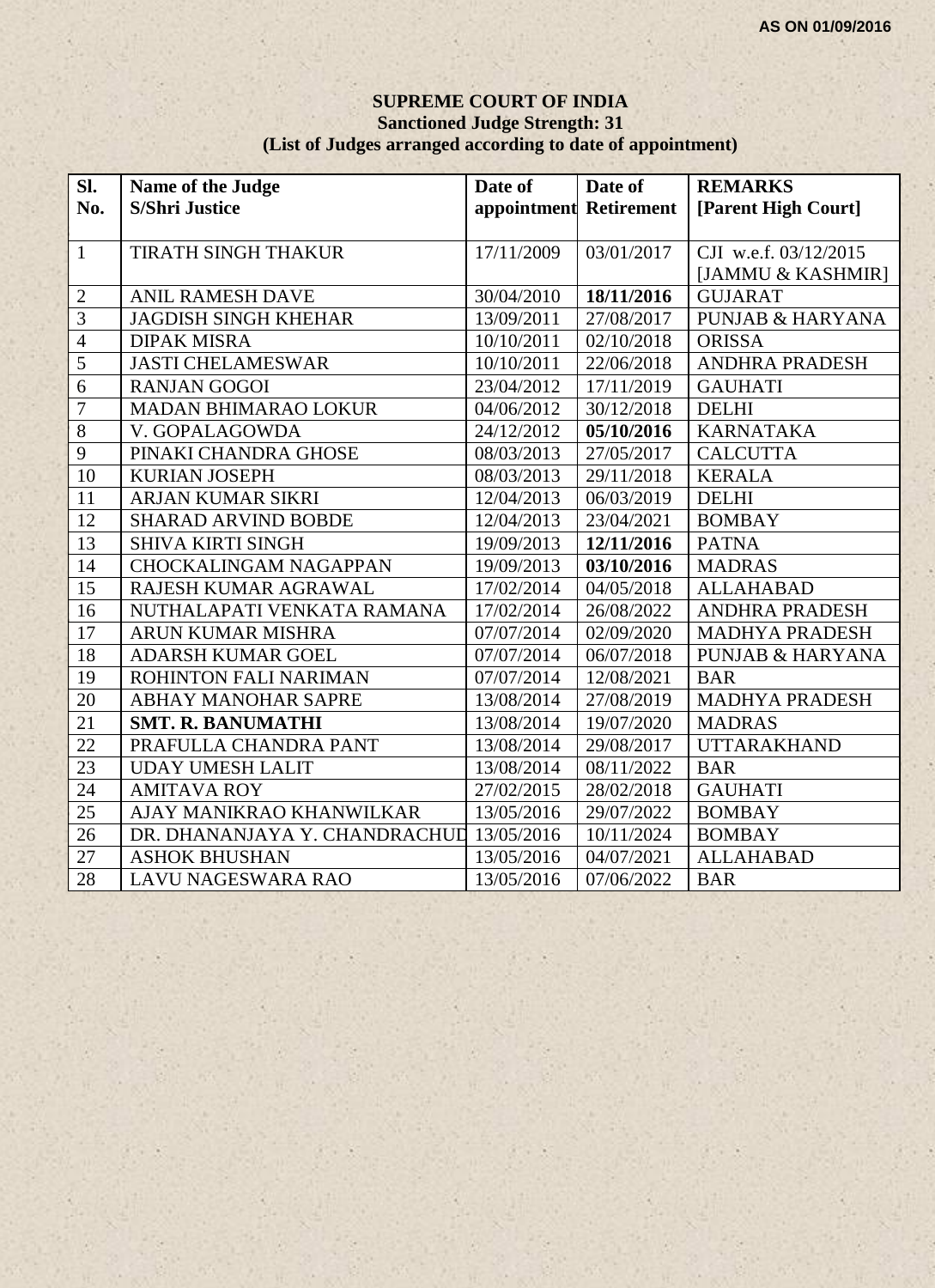# **JUDGES OF**

# **THE HIGH COURTS**

**(List of Judges arranged according to date of initial appointment)**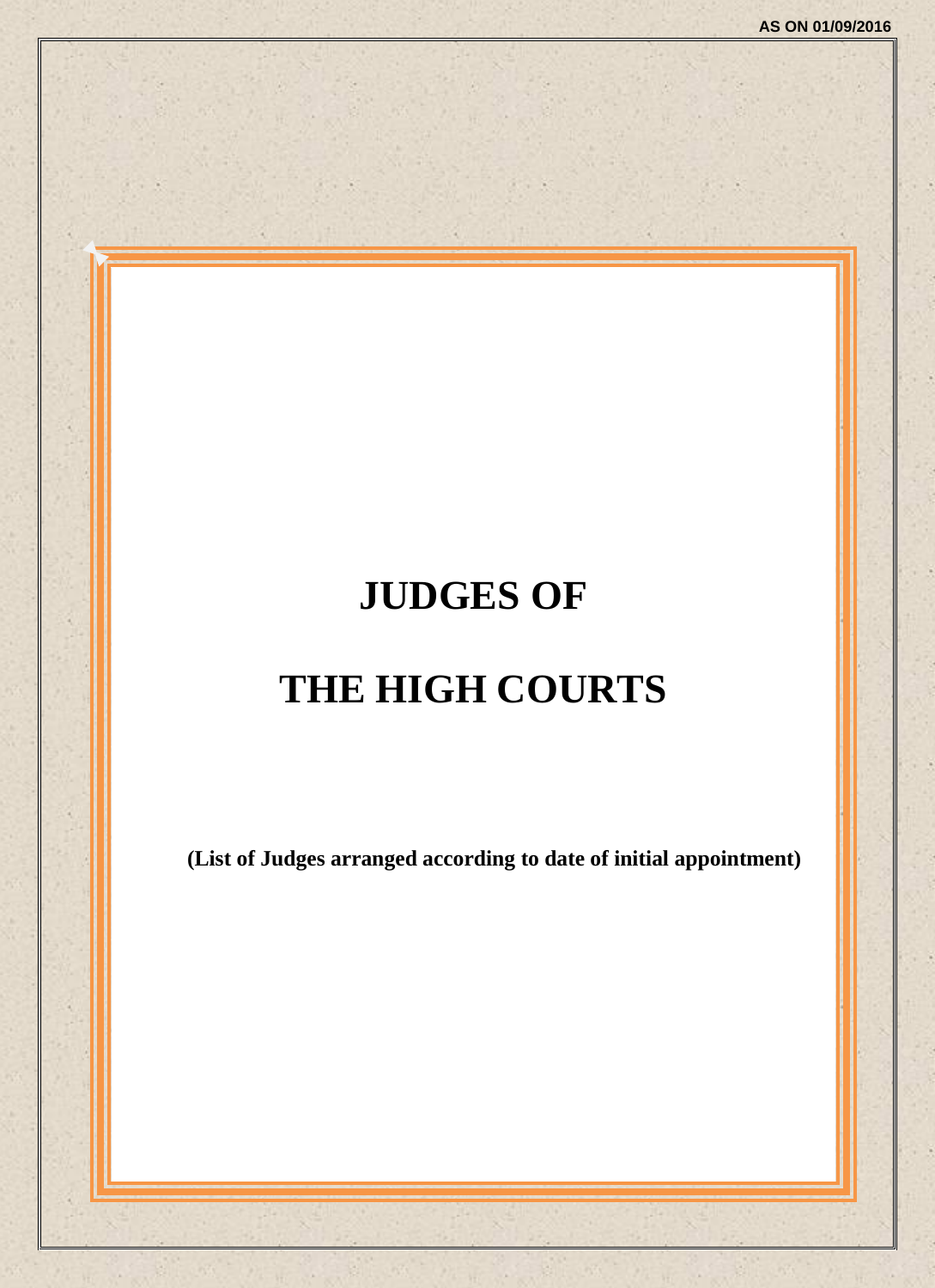## ALLAHABAD HIGH COURT

Approved Judge Strength: 160 [Pmt. 76 Addl. 84] (List of Judges arranged according to date of initial appointment)

| <b>SI</b><br>N <sub>o</sub> | <b>Name of the Judge</b>        | <b>Source of</b><br><b>Recruitment</b> | Date of<br><b>Appointment</b> | Date of<br><b>Appointment</b> | Date of<br><b>Retirement</b> | <b>Remarks</b>                               |
|-----------------------------|---------------------------------|----------------------------------------|-------------------------------|-------------------------------|------------------------------|----------------------------------------------|
|                             |                                 |                                        | as Addl. Judge                | as Pmt.                       |                              |                                              |
|                             |                                 |                                        |                               | Judge                         |                              |                                              |
| $\mathbf{1}$                | <b>D.B.BHOSALE</b>              | <b>BAR</b>                             | 22/01/2001                    | 21/01/2003                    | 23/10/2018                   | CJ w.e.f. 30/07/2016<br>[PHC: Bombay]        |
| $\mathbf 2$                 | VIMLESH KUMAR SHUKLA            | <b>BAR</b>                             | $\overline{\phantom{a}}$      | 21/12/2002                    | 02/06/2017                   |                                              |
| 3                           | <b>ARUN TANDON</b>              | <b>BAR</b>                             | 07/01/2004                    | 18/08/2005                    | 29/12/2017                   |                                              |
| $\overline{4}$              | <b>TARUN AGARWALA</b>           | <b>Bar</b>                             | 07/01/2004                    | 18/08/2005                    | 02/03/2018                   |                                              |
| 5                           | <b>DILIP GUPTA</b>              | <b>BAR</b>                             | 07/01/2004                    | 18/08/2005                    | 06/06/2018                   |                                              |
| $\overline{6}$              | <b>KRISHNA MURARI</b>           | <b>BAR</b>                             | 07/01/2004                    | 18/08/2005                    | 08/07/2020                   |                                              |
| $\overline{7}$              | AMRESHWAR PRATAP SAHI           | <b>BAR</b>                             | 24/09/2004                    | 18/08/2005                    | 31/12/2020                   |                                              |
| $\,8\,$                     | <b>VIKRAM NATH</b>              | <b>BAR</b>                             | 24/09/2004                    | 27/02/2006                    | 23/09/2024                   |                                              |
| 9                           | STAYENDRA SINGH CHAUHAN         | <b>BAR</b>                             | 05/10/2005                    | 26/02/2007                    | 04/07/2018                   |                                              |
| 10                          | <b>SUDHIR AGARWAL</b>           | <b>BAR</b>                             | 05/10/2005                    | 10/08/2007                    | 23/04/2020                   |                                              |
| 11                          | <b>KUMARI BHARATI SAPRU</b>     | <b>BAR</b>                             | 05/10/2005                    | 10/08/2007                    | 28/07/2020                   |                                              |
| 12                          | <b>SHRI NARAYAN SHUKLA</b>      | <b>BAR</b>                             | 05/10/2005                    | 10/08/2007                    | 17/07/2020                   |                                              |
| 13                          | <b>AJAI LAMBA [H]</b>           | <b>BAR</b>                             | $\qquad \qquad -$             | 22/03/2006                    | 20/09/2020                   | <b>Joined on 09/12/11</b><br>[PHC: P & H]    |
| 14                          | <b>RAN VIJAI SINGH</b>          | <b>BAR</b>                             | 07/07/2006                    | 15/01/2008                    | 27/04/2018                   |                                              |
| 15                          | PANKAJ MITHAL                   | <b>BAR</b>                             | 07/07/2006                    | 02/07/2008                    | 16/06/2023                   |                                              |
| 16                          | <b>ARVIND KUMAR TRIPATHI</b>    | <b>BAR</b>                             | 05/05/2008                    | 19/04/2010                    | 09/03/2018                   |                                              |
| 17                          | <b>SHASHI KANT GUPTA</b>        | <b>BAR</b>                             | 05/05/2008                    | 19/04/2010                    | 13/11/2020                   |                                              |
| 18                          | <b>BALA KRISHNA NARAYANA</b>    | <b>BAR</b>                             | 05/05/2008                    | 19/04/2010                    | 26/07/2020                   |                                              |
| 19                          | <b>RAJESH DAYAL KHARE</b>       | <b>BAR</b>                             | 05/05/2008                    | 19/04/2010                    | 31/08/2018                   |                                              |
| 20                          | <b>SHABIHUL HASNAIN</b>         | <b>BAR</b>                             | 05/05/2008                    | 19/04/2010                    | 09/01/2020                   |                                              |
| 21                          | <b>ABHINAVA UPADHYA</b>         | <b>BAR</b>                             | 05/05/2008                    | 19/04/2010                    | 02/11/2020                   |                                              |
| 22                          | PRASHANT KUMAR                  | <b>SERVICE</b>                         | 21/01/2009                    | 17/01/2013                    | 30/06/2020                   | <b>Joined 19/05/2016</b><br>[PHC: Jharkhand] |
| 23                          | DEVENDRA KUMAR ARORA            | <b>BAR</b>                             | 13/04/2009                    | 24/12/2010                    | 19/06/2019                   |                                              |
| 24                          | <b>ANIL KUMAR</b>               | <b>BAR</b>                             | 13/04/2009                    | 24/12/2010                    | 08/08/2020                   |                                              |
| 25                          | <b>KUMARI NAHEED ARA MOONIS</b> | <b>BAR</b>                             | 13/04/2009                    | 24/12/2010                    | 07/12/2021                   |                                              |
| 26                          | <b>RITU RAJ AWASTHI</b>         | <b>BAR</b>                             | 13/04/2009                    | 24/12/2010                    | 02/07/2022                   |                                              |
| 27                          | ABHAY MAHADEO THIPSAY           | <b>SERVICE</b>                         | 17/03/2011                    | 16/12/2013                    | 09/03/2017                   | <b>Joined on 02/05/2016</b><br>[PHC: Bombay] |
| 28                          | PRADEEP KUMAR SINGH BAGHEL      | <b>BAR</b>                             | 21/11/2011<br>×               | 06/08/2013                    | 19/11/2019                   |                                              |
| 29                          | <b>RAM SURAT RAM (MAURYA)</b>   | <b>BAR</b>                             | 21/11/2011                    | 06/08/2013                    | 14/10/2019                   |                                              |
| 30                          | <b>B. AMIT STHALEKAR</b>        | <b>BAR</b>                             | 21/11/2011                    | 06/08/2013                    | 24/12/2020                   |                                              |
| 31                          | PANKAJ NAQVI                    | <b>BAR</b>                             | 21/11/2011                    | 06/08/2013                    | 21/08/2021                   |                                              |
| 32                          | <b>MANOJ MISRA</b>              | <b>BAR</b>                             | 21/11/2011                    | 06/08/2013                    | 01/06/2027                   |                                              |
| 33                          | <b>RAMESH SINHA</b>             | <b>BAR</b>                             | 21/11/2011                    | 06/08/2013                    | 04/09/2026                   |                                              |
| 34                          | <b>SMT. SUNITA AGARWAL</b>      | <b>BAR</b>                             | 21/11/2011                    | 06/08/2013                    | 29/04/2028                   |                                              |
| 35                          | DEVENDRA KUMAR UPADHYAY         | <b>BAR</b>                             | 21/11/2011                    | 06/08/2013                    | 15/06/2027                   |                                              |
| 36                          | <b>MOHAMMAD TAHIR</b>           | <b>SERVICE</b>                         | 17/04/2012                    | 06/08/2013                    | 05/12/2016                   |                                              |
| 37                          | ADITYA NATH MITTAL              | <b>SERVICE</b>                         | 17/04/2012                    | 05/09/2013                    | 04/12/2016                   |                                              |
| 38                          | <b>MAHENDRA DAYAL</b>           | <b>SERVICE</b>                         | 17/04/2012                    | 05/09/2013                    | 26/10/2018                   |                                              |
| 39                          | <b>BHARAT BHUSHAN</b>           | <b>SERVICE</b>                         | 03/01/2013                    | 02/08/2014                    | 03/10/2017                   |                                              |
| 40                          | <b>BACHCHOO LAL</b>             | <b>SERVICE</b>                         | 22/01/2013                    | 02/08/2014                    | 02/07/2021                   |                                              |
| 41                          | RAKESH SRIVASTAVA               | <b>BAR</b>                             | 12/04/2013                    | 02/08/2014                    | 28/09/2022                   | $\mathbf{q}_i$                               |
| 42                          | SURYA PRAKASH KESARWANI         | <b>BAR</b>                             | 12/04/2013                    | 02/08/2014                    | 14/07/2024                   |                                              |
| 43                          | <b>VIPIN SINHA</b>              | <b>BAR</b>                             | 12/04/2013                    | 02/08/2014                    | 11/01/2020                   |                                              |
| 44                          | KARUNA NAND BAJPAYEE            | <b>BAR</b>                             | 12/04/2013                    | 10/04/2015                    | 14/12/2019                   |                                              |
| 45                          | <b>MANOJ KUMAR GUPTA</b>        | <b>BAR</b>                             | 12/04/2013                    | 10/04/2015                    | 08/10/2026                   |                                              |
| 46                          | <b>ANJANI KUMAR MISHRA</b>      | <b>BAR</b>                             | 12/04/2013                    | 10/04/2015                    | 16/05/2025                   |                                              |
| 47                          | <b>MAHESH CHANDRA TRIPATHI</b>  | <b>BAR</b>                             | 27/09/2013                    | 10/04/2015                    | 20/06/2028                   |                                              |
| 48                          | <b>SUNEET KUMAR</b>             | <b>BAR</b>                             | 27/09/2013                    | 10/04/2015                    | 28/05/2023                   |                                              |
| 49                          | <b>VIVEK KUMAR BIRLA</b>        | <b>BAR</b>                             | 03/02/2014                    | 01/02/2016                    | 17/09/2025                   |                                              |
| 50                          | <b>ATTAU RAHMAN MASOODI</b>     | <b>BAR</b>                             | 03/02/2014                    | 01/02/2016                    | 02/08/2025                   |                                              |
| 51                          | ASHWANI KUMAR MISHRA            | <b>BAR</b>                             | 03/02/2014                    | 01/02/2016                    | 15/11/2030                   | $\mathbf{a}_i$                               |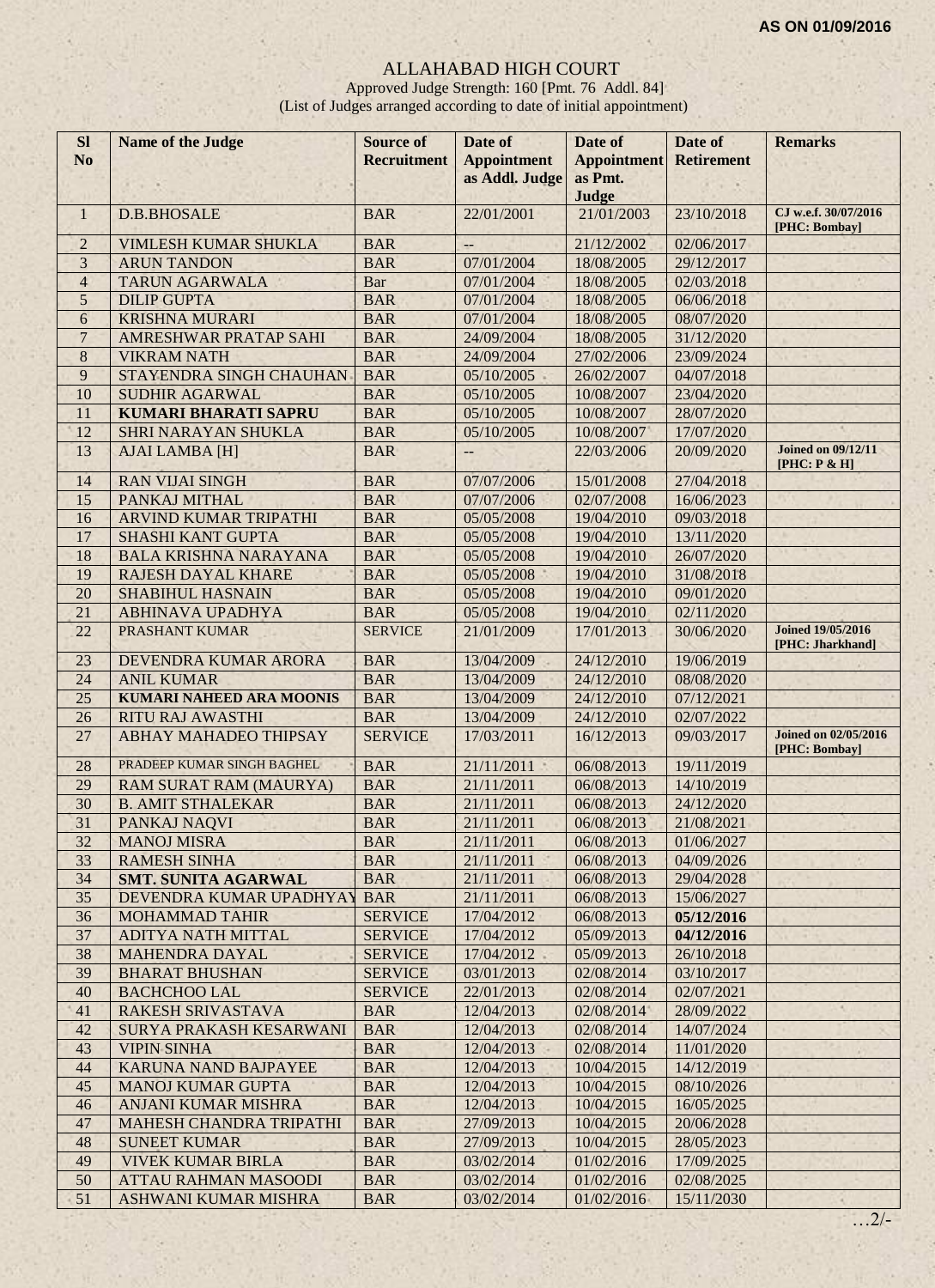| <b>SI</b>      | <b>Name of the Judge</b>     | <b>Source</b>  | Date of               | Date of               | Date of           | <b>Remarks</b> |
|----------------|------------------------------|----------------|-----------------------|-----------------------|-------------------|----------------|
| N <sub>0</sub> |                              |                | <b>Appointment as</b> | <b>Appointment</b> as | <b>Retirement</b> |                |
|                |                              |                | <b>Addl. Judge</b>    | Pmt. Judge            |                   |                |
| 52             | <b>RAJAN ROY</b>             | <b>BAR</b>     | 03/02/2014            | 01/02/2016            | 14/08/2027        |                |
| 53             | <b>SMT. RANJANA PANDYA</b>   | <b>SERVICE</b> | 03/02/2014            | 01/02/2016            | 19/11/2016        |                |
| 54             | <b>SMT. VIJAY LAKSHMI</b>    | <b>SERVICE</b> | 03/02/2014            | 01/02/2016            | 28/10/2018        |                |
| 55             | <b>ARVIND KUMAR MISHRA-I</b> | <b>SERVICE</b> | 03/02/2014            | 01/02/2016            | 01/07/1961        |                |
| 56             | <b>ANANT KUMAR</b>           | <b>SERVICE</b> | 03/02/2014            | 01/02/2016            | 06/06/2020        |                |
| 57             | <b>HARSH KUMAR</b>           | <b>SERVICE</b> | 03/02/2014            | 01/02/2016            | 29/03/2020        |                |
| 58             | <b>SHASHI KANT</b>           | <b>SERVICE</b> | 03/02/2014            | 01/02/2016            | 31/07/2019        |                |
| 59             | <b>OM PRAKASH-VII</b>        | <b>SERVICE</b> | 03/02/2014            | 01/02/2016            | 09/09/2022        |                |
| 60             | YASHWANT VARMA               | <b>BAR</b>     | 13/10/2014            | 01/02/2016            | 05/01/2031        |                |

## **Additional Judges**

|                | Name of Additional Judge      | Date of      | Source of      | Date of initial | Date of    | <b>Remarks</b> |
|----------------|-------------------------------|--------------|----------------|-----------------|------------|----------------|
| SI.            |                               | <b>Birth</b> | Recruitment    | appointment     | expiry of  |                |
| No.            |                               |              |                |                 | present    |                |
|                |                               |              |                |                 | term       |                |
|                | KAUSHAL JAYENDRA THAKER       | 04/09/1961   | <b>SERVICE</b> | 04/05/2013      | 03/05/2018 | Joined on      |
|                |                               |              |                |                 |            | 11/04/2016     |
|                |                               |              |                |                 |            | [PHC: Gujarat] |
| $\overline{2}$ | <b>MUKHTAR AHMAD</b>          | 04/10/1956   | <b>SERVICE</b> | 18/02/2015      | 17/02/2017 |                |
| 3.             | <b>AMAR SINGH CHAUHAN</b>     | 03/06/1956   | <b>SERVICE</b> | 18/02/2015      | 17/02/2017 |                |
| 4.             | <b>SHAMSHER BAHADUR SINGH</b> | 15/02/1955   | <b>SERVICE</b> | 18/02/2015      | 14/02/2017 |                |
| 5              | <b>VINOD KUMAR MISRA</b>      | 03/01/1956   | <b>SERVICE</b> | 18/02/2015      | 17/02/2017 |                |
| 6              | PRAMOD KUMAR SRIVASTAVA       | 29/01/1955   | <b>SERVICE</b> | 18/02/2015      | 28/01/2017 |                |
|                | <b>RAGHVENDRA KUMAR</b>       | 01/04/1956   | <b>SERVICE</b> | 18/02/2015      | 17/02/2017 |                |
| 8              | <b>PRATYUSH KUMAR</b>         | 21/01/1956   | <b>SERVICE</b> | 18/02/2015      | 17/02/2017 |                |
| 9              | <b>ABHAI KUMAR</b>            | 07/10/1956   | <b>SERVICE</b> | 07/04/2016      | 06/04/2018 |                |
| 10             | <b>ALOK KUMAR MUKHERJEE</b>   | 18/01/1955   | <b>SERVICE</b> | 07/04/2016      | 17/01/2017 |                |
| 11             | ANIL KUMAR SRIVASTAVA-II      | 21/09/1956   | <b>SERVICE</b> | 07/04/2016      | 06/04/2018 |                |
| 12             | RAVINDRA NATH KAKKAR          | 05/12/1956   | <b>SERVICE</b> | 07/04/2016      | 06/04/2018 |                |
| 13             | <b>DR. VIJAY LAXMI</b>        | 01/07/1955   | <b>SERVICE</b> | 07/04/2016      | 30/06/2017 |                |
| 14             | UMESH CHANDRA SRIVASTAVA      | 25/07/1956   | <b>SERVICE</b> | 07/04/2016      | 06/04/2018 |                |
| 15             | RAVINDRA NATH MISHRA-II       | 06/11/1955   | <b>SERVICE</b> | 07/04/2016      | 05/11/2017 |                |
| 16             | PRABHAT CHANDRA TRIPATHI      | 26/01/1956   | <b>SERVICE</b> | 07/04/2016      | 25/01/2018 |                |
| 17             | VINOD KUMAR SRIVASTAVA-III    | 25/03/1956   | <b>SERVICE</b> | 07/04/2016      | 24/03/2018 |                |

## **Judges transferred from the Allahabad High Court**

| Sl. | Name of the Judge    | Source     | Date of        | Date of       | Date of    | Remarks                        |
|-----|----------------------|------------|----------------|---------------|------------|--------------------------------|
| No. |                      |            | Appointment as | Appointment   | Retirement |                                |
|     |                      |            | Addl. Judge    | As Pmt. Judge |            |                                |
|     | <b>VINEET SARAN</b>  | <b>BAR</b> | --             | 14/02/2002    | 10/05/2019 | CJ. Orissa                     |
|     | <b>RAKESH TIWARI</b> | <b>BAR</b> | --             | 14/02/2002    | 24/10/2017 | <b>Transferred to Calcutta</b> |
|     | <b>RAJIV SHARMA</b>  | <b>BAR</b> | 24/09/2004     | 18/08/2005    | 24/09/2017 | <b>Transferred to Calcutta</b> |
|     | <b>VINOD PRASAD</b>  | <b>BAR</b> | 05/10/2005     | 10/08/2007    | 27/11/2016 | <b>Transferred to Orissa</b>   |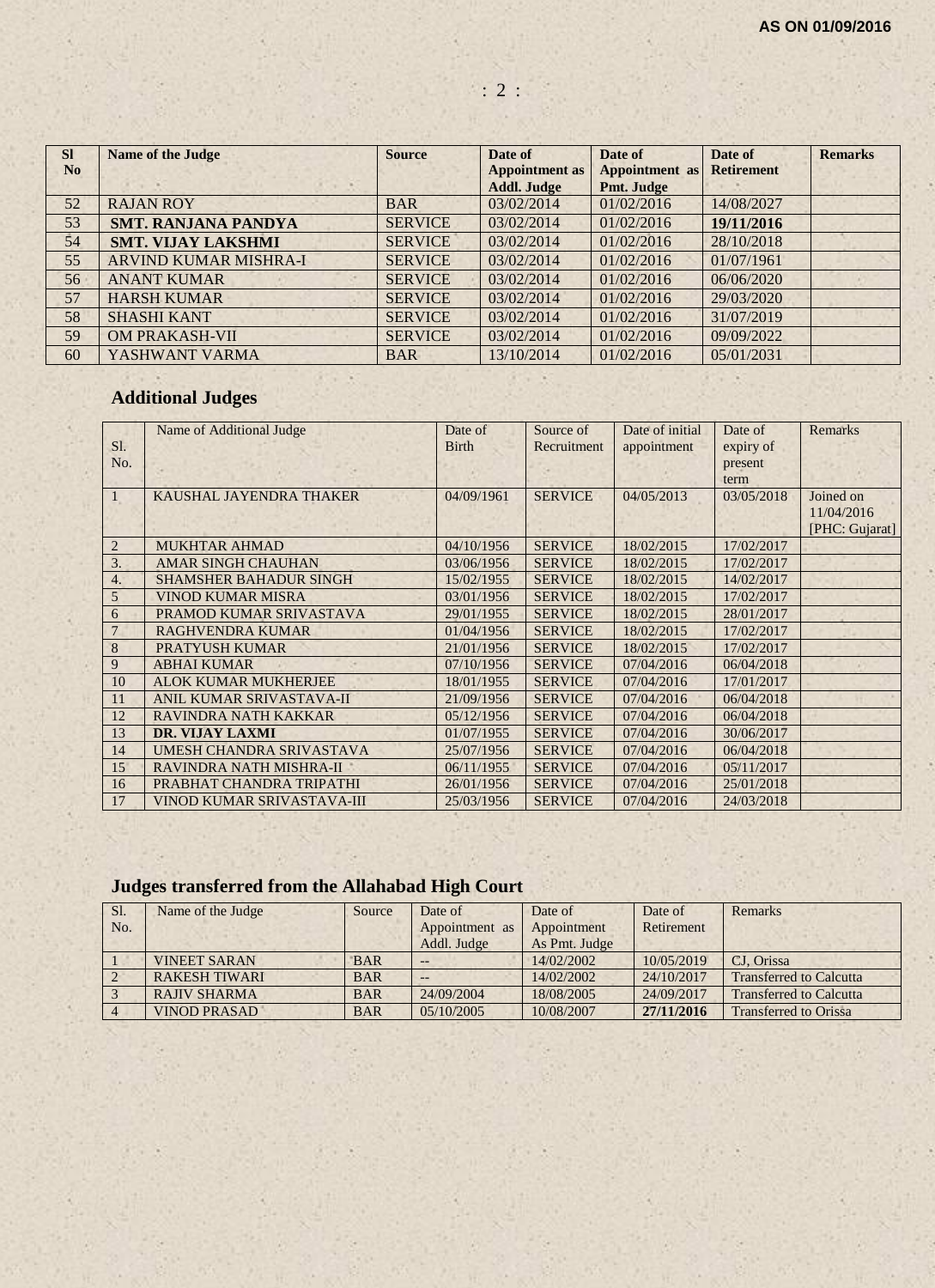## **HIGH COURT OF JUDICATURE AT HYDERABAD**

**Approved Judge Strength: 61 [Pmt.: 46 Addl.: 15 ] (List of Judges arranged according to date of initial appointment)**

| Sl.<br>No.     | <b>Name of the Judge</b>                    | <b>Source of</b><br>Recruit-<br>ment | Date of<br><b>Appointment</b><br>as Addl. Judge | Date of<br><b>Appointment</b><br>as Pmt. Judge | Date of<br><b>Retirement</b> | <b>Remarks</b>                               |
|----------------|---------------------------------------------|--------------------------------------|-------------------------------------------------|------------------------------------------------|------------------------------|----------------------------------------------|
| $\mathbf{1}$   | <b>RAMESH RANGANATHAN</b>                   | <b>BAR</b>                           | 26/05/2005                                      | 20/02/2006                                     | 27/07/2020                   | ACJ w.e.f. 30/07/2016                        |
| $\overline{2}$ | V. RAMASUBRAMANIAN                          | <b>BAR</b>                           | 31/07/2006                                      | 09/11/2009                                     | 29/06/2020                   | <b>JOINED ON 27/04/2016</b><br>[PHC: MADRAS] |
| $\mathfrak{Z}$ | C. V. NAGARJUNA REDDY                       | <b>BAR</b>                           | 11/09/2006                                      | 10/04/2008                                     | 04/12/2018                   |                                              |
| $\overline{4}$ | P. V. SANJAY KUMAR                          | <b>BAR</b>                           | 08/08/2008                                      | 20/01/2010                                     | 13/08/2025                   |                                              |
| 5              | <b>SURESH KUMAR KAIT</b>                    | <b>BAR</b>                           | 05/09/2008                                      | 12/04/2013                                     | 23/05/2025                   | <b>Joined on 12/04/2016</b><br>[PHC: Delhi]  |
| 6              | <b>RAJA ELANGO</b>                          | <b>BAR</b>                           | 31/03/2009                                      | 30/03/2011                                     | 22/09/2017                   | <b>JOINED ON 25/3/2010</b><br>[PHC: MADRAS]  |
| $\overline{7}$ | <b>CHAGARI PRAVEEN KUMAR</b>                | <b>BAR</b>                           | 29/06/2012                                      | 04/12/2013                                     | 25/02/2023                   |                                              |
| $\bf 8$        | <b>M.S.SRI RAMACHANDRA RAO</b>              | <b>BAR</b>                           | 29/06/2012                                      | 04/12/2013                                     | 06/08/2028                   | ×                                            |
| 9              | ADAVALLI RAJASHEKER REDDY                   | <b>BAR</b>                           | 12/04/2013                                      | 08/09/2014                                     | 03/05/2022                   |                                              |
| 10             | PONUGOTI NAVEEN RAO                         | <b>BAR</b>                           | 12/04/2013                                      | 08/09/2014                                     | 14/07/2023                   |                                              |
| 11             | SARASA VENKATANARAYANA<br><b>BHATTI</b>     | <b>BAR</b>                           | 12/04/2013                                      | 08/09/2014                                     | 05/05/2024                   |                                              |
| 12             | AKULA VENKATA SESHA SAI                     | <b>BAR</b>                           | 12/04/2013                                      | 08/09/2014                                     | 02/06/2024                   |                                              |
| 13             | <b>CHALLA KODANDARAM</b><br><b>CHOWDARY</b> | <b>BAR</b>                           | 12/04/2013                                      | 08/09/2014                                     | 31/07/2021                   |                                              |
| 14             | ASAPU RAMALINGESWARA RAO                    | <b>BAR</b>                           | 21/09/2013                                      | 02/03/2016                                     | 20/05/2018                   |                                              |
| 15             | <b>BULUSU SIVA SANKARA RAO</b>              | <b>SERVICE</b>                       | 23/10/2013                                      | 02/03/2016                                     | 09/04/2019                   |                                              |
| 16             | MANDHATA SEETHARAMA MURTI                   | <b>SERVICE</b>                       | 23/10/2013                                      | 02/03/2016                                     | 15/01/2020                   |                                              |
| 17             | <b>SARIPELLA RAVI KUMAR</b>                 | <b>SERVICE</b>                       | 23/10/2013                                      | 02/03/2016                                     | 09/09/2016                   |                                              |
| 18             | UPMAKA DURGA PRASAD RAO                     | <b>SERVICE</b>                       | 23/10/2013                                      | 02/03/2016                                     | 11/08/2024                   |                                              |
| 19             | <b>TALLURI SUNIL CHOWDARY</b>               | <b>SERVICE</b>                       | 23/10/2013                                      | 02/03/2016                                     | 03/02/2019                   |                                              |
| 20             | MALLAVOLU SATYANARAYANA<br><b>MURTHY</b>    | <b>SERVICE</b>                       | 23/10/2013                                      | 02/03/2016                                     | 13/06/2022                   |                                              |
| 21             | MISRILAL SUNIL KISHORE JAISWAI              | <b>SERVICE</b>                       | 23/10/2013                                      | 02/03/2016                                     | 04/02/2018                   |                                              |
| 22             | AMBATI SHANKAR NARAYANA                     | <b>SERVICE</b>                       | 23/10/2013                                      | 02/03/2016                                     | 30/06/2018                   |                                              |
| 23             | <b>SMT. ANIS</b>                            | <b>SERVICE</b>                       | 23/10/2013                                      | 02/03/2016                                     | 20/10/2017                   |                                              |
| 24             | <b>GUDISEVA SHYAM PRASAD</b>                | <b>SERVICE</b>                       | $-$                                             | 20/05/2016                                     | 26/09/2020                   |                                              |

#### **Additional Judges**

| No. | Name of Additional Judge | Date of<br><b>Birth</b> |        | Source of<br>Recruit-<br>ment | Date of initial<br>appointment | Date of expiry<br>of present term | Remarks |
|-----|--------------------------|-------------------------|--------|-------------------------------|--------------------------------|-----------------------------------|---------|
|     |                          |                         | $-NII$ |                               |                                |                                   |         |
|     |                          |                         |        |                               |                                |                                   |         |

#### **JUDGES TRANSFERRED FROM HIGH COURT OF TELANGANA & ANDHRA PRADESH**

| Sl.<br>No.     | Name of the Judge          | Source     | Date of<br>Appointmen<br>t as Addl.<br>Judge | Date of<br>Appointment<br>As Pmt. Judge | Date of<br>Retirement | Remarks                      |
|----------------|----------------------------|------------|----------------------------------------------|-----------------------------------------|-----------------------|------------------------------|
|                | <b>MS. GORLA ROHINI</b>    | <b>BAR</b> | 25/06/2001                                   | 31/07/2002                              | 13/04/2017            | CJ, Delhi HC                 |
| $\sqrt{2}$     | <b>R. SUBHASH REDDY</b>    | <b>BAR</b> | 02/12/2002                                   | 24/06/2004                              | 04/01/2019            | CJ, Gujarat HC               |
| $\overline{3}$ | NOOTY RAMA MOHANA RAO      | <b>BAR</b> | 11/09/2006                                   | 10/04/2008                              | 13/08/2017            | <b>Transferred to Madras</b> |
| $\vert$ 4      | <b>DAMA SESHADRI NAIDU</b> | <b>BAR</b> | 21/09/2013                                   | 03/03/2016                              | 17/06/2024            | Transferred to Kerala HC     |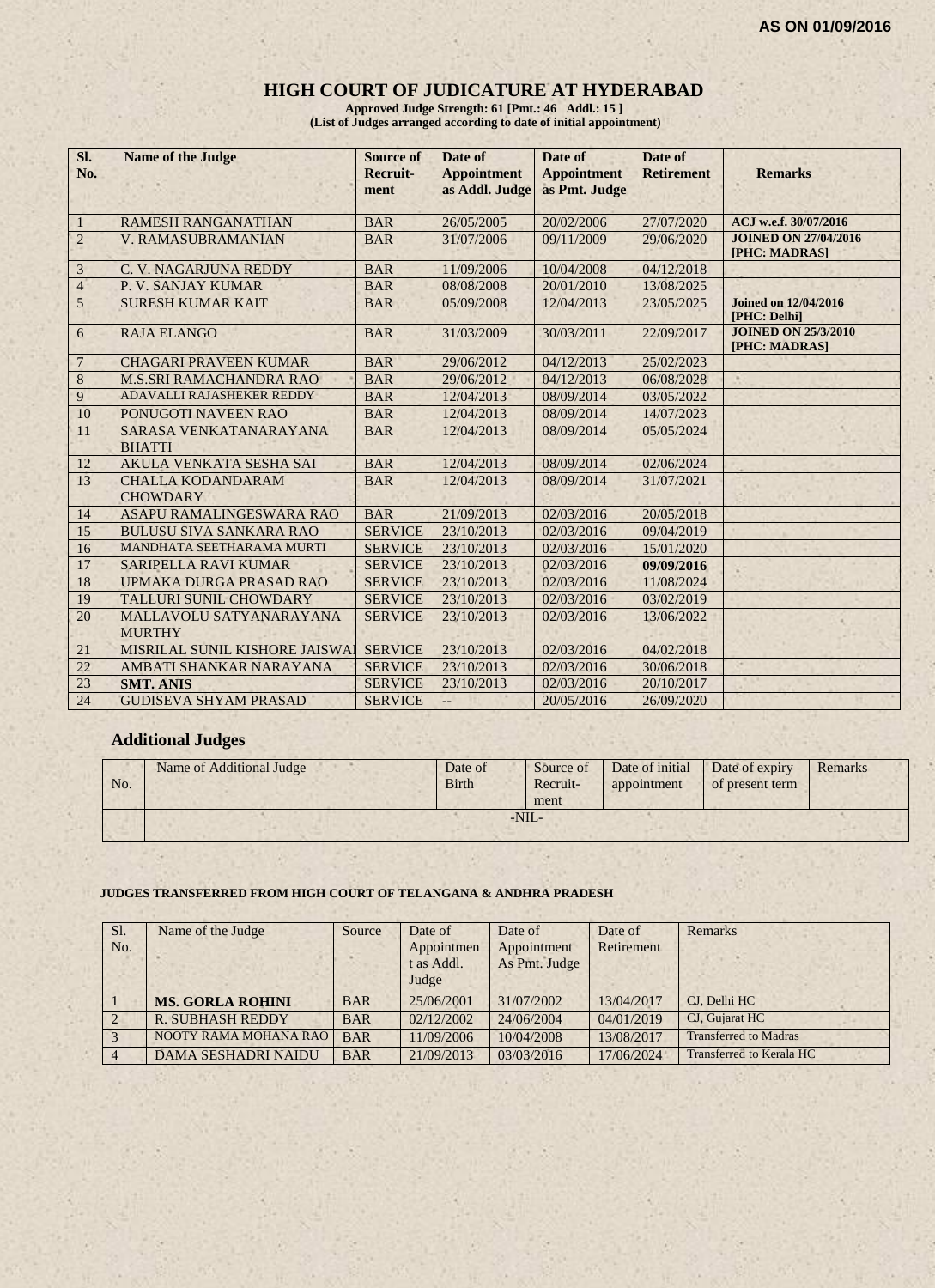## **BOMBAY HIGH COURT**

#### **Approved Judge Strength: 94 [Pmt.: 71 Addl.: 23] (List of Judges arranged according to date of initial appointment)**

| SI.<br>No.     | Name of the Judge                 | <b>Source</b>           | Date of<br><b>Appointment</b><br>as Addl.<br>Judge | Date of<br><b>Appointment</b> as<br>Pmt. Judge | Date of<br><b>Retirement</b> | <b>Remarks</b>                          |
|----------------|-----------------------------------|-------------------------|----------------------------------------------------|------------------------------------------------|------------------------------|-----------------------------------------|
| $\mathbf{1}$   | <b>SMT.MANJULA CHELLUR</b>        | <b>SERVICE</b>          | 21/02/2000                                         | 17/08/2000                                     | 04/12/2017                   | CJ w.e.f.22/08/2016<br>[PHC: Karnataka] |
| $\overline{2}$ | <b>SMT.V.K.TAHILRAMANI</b>        | <b>BAR</b>              | 26/06/2001                                         | 03/10/2004                                     | 02/10/2020                   |                                         |
| 3              | V.M. KANADE                       | <b>BAR</b>              | 12/10/2001                                         | 03/10/2004                                     | 21/06/2017                   |                                         |
| $\overline{4}$ | N.H.PATIL                         | <b>BAR</b>              | 12/10/2001                                         | 03/10/2004                                     | 06/04/2019                   |                                         |
| 5              | <b>SHANTANU S. KEMKAR</b>         | <b>BAR</b>              | 21/03/2003                                         | 19/01/2004                                     | 22/10/2018                   | <b>Joined 16/04/2016</b><br>[PHC: M.P.] |
| 6              | ABHAY SHREENIWAS OKA              | <b>BAR</b>              | 29/08/2003                                         | 12/11/2005                                     | 24/05/2022                   |                                         |
| 7              | <b>ANOOP V.MOHTA</b>              | <b>BAR</b>              | 14/11/2003                                         | 12/11/2005                                     | 03/12/2017                   |                                         |
| 8              | S.C.DHARMADHIKARI                 | <b>BAR</b>              | 14/11/2003                                         | 12/11/2005                                     | 25/01/2022                   |                                         |
| 9              | <b>B.R.GAVAI</b>                  | <b>BAR</b>              | 14/11/2003                                         | 12/11/2005                                     | 23/11/2022                   |                                         |
| 10             | <b>B.P.DHARMADHIKARI</b>          | <b>BAR</b>              | 15/03/2004                                         | 12/03/2006                                     | 27/04/2020                   |                                         |
| 11             | <b>SMT. VASANTI ANIL NAIK</b>     | <b>BAR</b>              | 22/06/2005                                         | 29/04/2007                                     | 02/05/2018                   |                                         |
| 12             | RAVINDRA MANOHAR BORDE            | <b>BAR</b>              | 08/09/2006                                         | 05/09/2008                                     | 09/08/2019                   |                                         |
| 13             | RANJIT VASANTRAO MORE             | <b>BAR</b>              | 08/09/2006                                         | 05/09/2008                                     | 02/11/2021                   |                                         |
| 14             | RAJENDRA MANOHAR SAVANT           | <b>BAR</b>              | 08/09/2006                                         | 05/09/2008                                     | 05/12/2018                   |                                         |
| 15             | AMJAD AHTESHAM SAYED              | <b>BAR</b>              | 11/04/2007                                         | 09/04/2009                                     | 20/01/2023                   |                                         |
| 16             | SHINDE SAMBHAJI SHIWAJI           | <b>BAR</b>              | 11/03/2008                                         | 13/03/2010                                     | 01/08/2022                   |                                         |
| 17             | <b>ANAND VASANT NIRGUDE</b>       | <b>SERVICE</b>          | 16/04/2008                                         | 13/03/2010                                     | 29/09/2016                   |                                         |
| 18             | <b>SMT.RAKHA P. SONDURBALDOTA</b> | <b>SERVICE</b>          | 16/04/2008                                         | 15/04/2011                                     | 09/03/2017                   |                                         |
| 19             | KAMALKISHOR K. TATED              | <b>BAR</b>              | 18/07/2008                                         | 15/07/2011                                     | 18/09/2021                   |                                         |
| 20             | PRASANNA B. VARALE                | <b>BAR</b>              | 18/07/2008                                         | 15/07/2011                                     | 22/06/2024                   |                                         |
| 21             | SHAHRUKH JIMI KATHAWALLA          | <b>BAR</b>              | 18/07/2008                                         | 15/07/2011                                     | 23/03/2022                   |                                         |
| 22             | <b>SMT. MRIDULA R. BHATKAR</b>    | <b>SERVICE</b>          | 10/02/2009                                         | 23/12/2011                                     | 27/05/2019                   |                                         |
| 23             | F. M. S. ROSARIO DOS REIS         | <b>BAR</b>              | 26/03/2009                                         | 23/01/2013                                     | 09/08/2017                   |                                         |
| 24             | <b>RAJESH GOVING KETKAR</b>       | <b>BAR</b>              | 26/03/2009                                         | 23/01/2013                                     | 26/08/2019                   |                                         |
| 25             | RAVI KRISHNARAO DESHPANDE         | <b>BAR</b>              | 26/03/2009                                         | 23/01/2013                                     | 05/11/2020                   |                                         |
| 26             | SANJAY V. GANGAPURWALA            | <b>BAR</b>              | 13/03/2010                                         | 23/01/2013                                     | 23/05/2024                   |                                         |
| 27             | TANAJI VISHWAS NALAWADE           | <b>SERVICE</b>          | 17/03/2011                                         | 23/01/2013                                     | 06/03/2021                   |                                         |
| 28             | MANOJ SHIVLAL SANKLECHA           | <b>BAR</b>              | 23/01/2012                                         | 16/12/2013                                     | 11/12/2019                   |                                         |
| 29             | RAMESH DEOKINANDAN DHANUKA        | <b>BAR</b>              | 23/01/2012                                         | 16/12/2013                                     | 30/05/2023                   |                                         |
| 30             | SUNIL PRABHAKARRAO DESHMUKH       | <b>BAR</b>              | 23/01/2012                                         | 16/12/2013                                     | 27/09/2021                   |                                         |
| 31             | NITIN MADHUKAR JAMDAR             | <b>BAR</b>              | 23/01/2012                                         | 16/12/2013                                     | 09/01/2026                   |                                         |
| 32             | SMT. SADHANA SANJAY JADHAV        | <b>BAR</b>              | 23/01/2012                                         | 16/12/2013                                     | 13/06/2022                   |                                         |
| 33             | PRADEEP NARHARI DESHMUKH          | <b>SERVICE</b>          | 13/05/2013                                         | 09/04/2015                                     | 10/02/2020                   |                                         |
| 34             | ASHOK IQBAL SINGH CHEEMA          | <b>SERVICE</b>          | 13/05/2013                                         | 09/04/2015                                     | 20/09/2016                   |                                         |
| 35             | SUNIL BALKRISHNA SHUKRE           | <b>SERVICE</b>          | 13/05/2013                                         | 09/04/2015                                     | 24/10/2023                   |                                         |
| 36             | SURESH CHANDRAKANT GUPTE          | <b>BAR</b>              | 21/06/2013                                         | 09/04/2015                                     | 29/06/2021                   |                                         |
| 37             | ZAKA AZIZUL HAQ                   | <b>BAR</b>              | 21/06/2013                                         | 02/03/2016                                     | 16/05/2021                   |                                         |
| 38             | SHRIRAM KALPATHI RAJENDRAN        | <b>BAR</b>              | 21/06/2013                                         | 02/03/2016                                     | 27/09/2025                   |                                         |
| 39             | <b>GAUTAM SHIRISH PATEL</b>       | <b>BAR</b>              | 21/06/2013                                         | 02/03/2016                                     | 25/04/2024                   |                                         |
| 40             | ATUL SHARACHCHANDRA CHANDURKAR    | <b>BAR</b>              | 21/06/2013                                         | 02/03/2016                                     | 06/04/2027                   |                                         |
| 41             | Smt. REVATI PRASHANT MOHITE DERE  | <b>BAR</b>              | 21/06/2013                                         | 02/03/2016                                     | 16/04/2027                   |                                         |
| 42             | MAHESH SHARADCHANDRA SONAK        | <b>BAR</b>              | 21/06/2013                                         | 02/03/2016                                     | 27/11/2026                   |                                         |
| 43             | RAVINDRA VITHALRAO GHUGE          | <b>BAR</b>              | 21/06/2013                                         | 02/03/2016                                     | 08/06/2028                   |                                         |
| 44             | VIJAY LAKHICHAND ACHLIYA          | <b>SERVICE</b>          | 21/10/2013                                         | 02/03/2016                                     | 12/02/2021                   |                                         |
| 45             | VINAY MANOHAR DESHPANDE           | <b>BAR</b>              | 06/01/2014                                         | 02/03/2016                                     | 09/05/2022                   |                                         |
| 46             | AJEY SHRIKANT GADKARI             | <b>BAR</b>              | 06/01/2014                                         | 02/03/2016                                     | 13/06/2027                   |                                         |
| 47             | NITIN WASUDEO SAMBRE              | <b>BAR</b>              | 06/01/2014                                         | 02/03/2016                                     | 18/12/2029                   |                                         |
| 48             | GIRISH SHARADCHANDRA KULKARNI     | <b>BAR</b>              | 06/01/2014                                         | 02/03/2016                                     | 23/06/2030                   |                                         |
| 49             | <b>BURGESS PESI COLABAWALLA</b>   | <b>BAR</b>              | 06/01/2014                                         | 02/03/2016                                     | 15/12/2029                   |                                         |
| 50             | <b>ANIL KUMAR MENON</b>           | <b>BAR</b>              | 03/03/2014                                         | 02/03/2016                                     | 11/07/2022                   |                                         |
| 51             | CHANDRAKANT VASANT BHADANG        | <b>SERVICE</b>          | 03/03/2014                                         | 02/03/2016                                     | 04/11/2022                   |                                         |
| 52             | VISHWAS KASHINATHRAO JADHAV       | <b>SERVICE</b>          | 03/03/2014                                         | 02/03/2016                                     | 16/05/2022                   |                                         |
| 53             | ANANTA MANOHAR BADAR              | <b>SERVICE</b>          | 03/03/2014                                         | 02/03/2016                                     | 09/08/2023                   |                                         |
| 54             | PUKHRAJ RAJMAL BORA               | <b>SERVICE</b>          | 03/03/2014                                         | 02/03/2016                                     | 21/10/2019                   |                                         |
| 55             | SMT. ANUJA PRABHUDESSAI           | <b>SERVICE</b><br>[GOA] | 03/03/2014                                         | 02/03/2016                                     | 07/02/2024                   |                                         |

…..2/-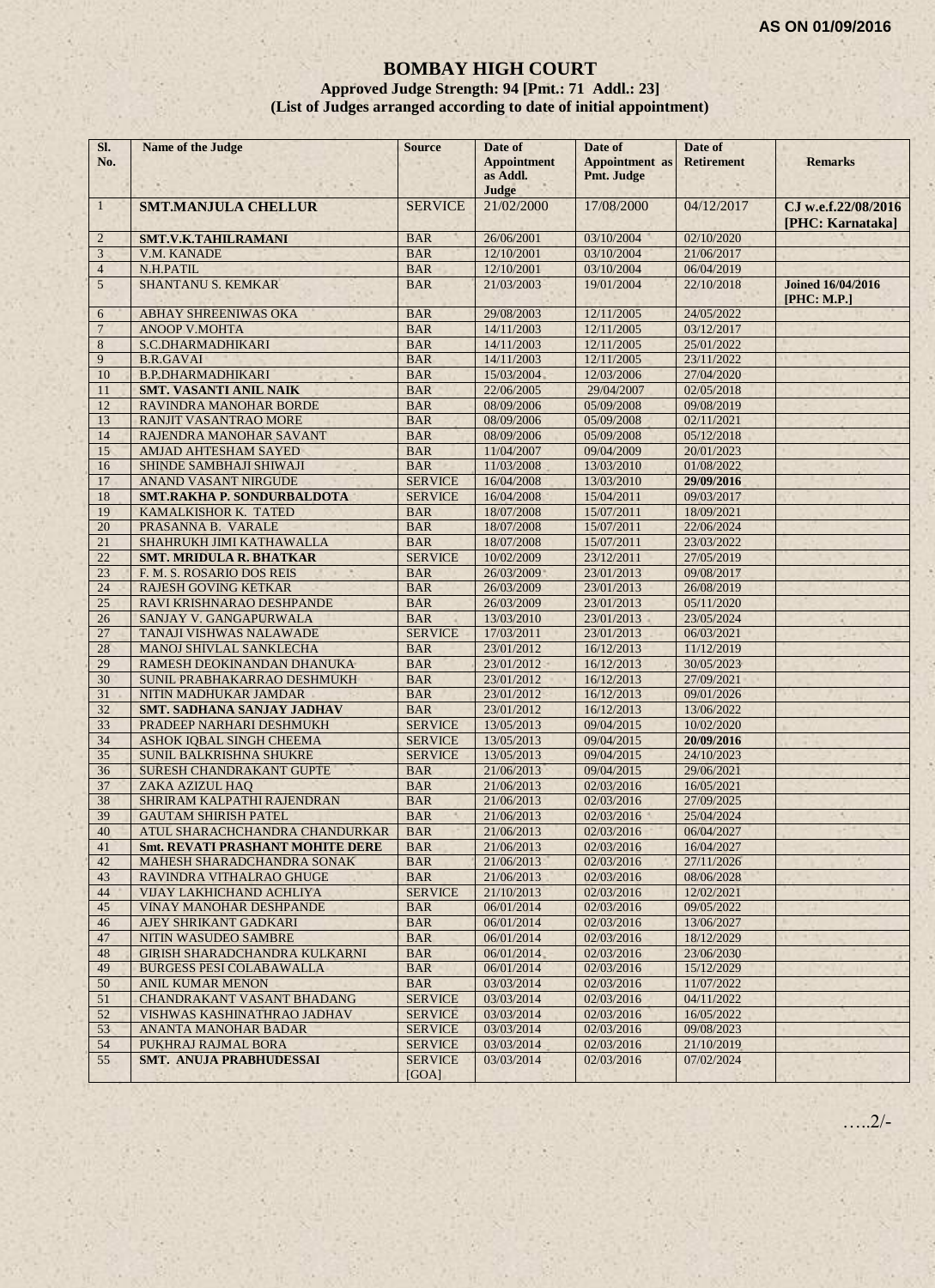## **: 2 :**

## **BOMBAY HIGH COURT…contd.**

## **Additional Judges**

| SI.            | Name of Additional Judge                      | Date of      | Source         | Date of initial | Date of expiry  |
|----------------|-----------------------------------------------|--------------|----------------|-----------------|-----------------|
| No.            |                                               | <b>Birth</b> |                | appointment     | of present term |
|                | KALIDAS LAXMANRAO WADANE                      | 12/01/1957   | <b>SERVICE</b> | 01/01/2015      | 31/12/2016      |
| $\mathcal{L}$  | KUMARI INDIRA KANAHAIYALAL JAIN               | 20/12/1955   | <b>SERVICE</b> | 01/01/2015      | 31/12/2016      |
| $\mathcal{R}$  | DR. (SMT.) SHALINI SHASHANK PHANSALKAR -JOSHI | 06/02/1957   | <b>SERVICE</b> | 01/01/2015      | 31/12/2016      |
| $\overline{4}$ | PRAKASH DEU NAIK                              | 30/04/1962   | <b>BAR</b>     | 17/03/2016      | 16/03/2018      |
| $\overline{5}$ | <b>MAKARAND SUBHASH KARNIK</b>                | 10/02/1969   | <b>BAR</b>     | 17/03/2016      | 16/03/2018      |
| 6              | <b>SMT. SWAPNA SANJIV JOSHI</b>               | 26/08/1959   | <b>SERVICE</b> | 28/03/2016      | 27/03/2018      |
|                | KISHOR KALESH SONAWANE                        | 11/06/1958   | <b>SERVICE</b> | 28/03/2016      | 27/03/2018      |
| $\mathbf{8}$   | SANITRAO SHAMRAO PATIL                        | 16/10/1956   | <b>SERVICE</b> | 28/03/2016      | 27/03/2018      |
| 9              | <b>KUMARI NUTAN D. SARDESSAI</b>              | 19/08/1958   | <b>SERVICE</b> | 28/03/2016      | 27/03/2018      |
|                |                                               |              | [GOA]          |                 |                 |

## **Judges transferred from the Bombay High Court**

| SI. | Name of the Judge            | Source         | Apptt.as Addl. | Apptt. as Pmt. | <b>DOR</b> | Remarks                      |
|-----|------------------------------|----------------|----------------|----------------|------------|------------------------------|
| No. |                              |                | Judge          | Judge          |            |                              |
|     | D.B.BHOSALE                  | <b>BAR</b>     | 22/01/2001     | 21/01/2003     | 23/10/2018 | CJ, Allahabad                |
|     | <b>S.J.VAZIFDAR</b>          | <b>BAR</b>     | 22/01/2001     | 21/01/2003     | 03/05/2018 | CI. P&H                      |
|     | <b>SMT. N.N.MHATRE</b>       | <b>BAR</b>     | 28/03/2001     | 21/03/2003     | 19/09/2017 | <b>Transfer to Calcutta</b>  |
|     | ARUN BHAURAO CHAUDHARI       | <b>BAR</b>     | 08/09/2006     | 05/09/2008     | 31/03/2019 | Transfer to P & H            |
|     | <b>ABHAY MAHADEO THIPSAY</b> | <b>SERVICE</b> | 17/03/2011     | 16/12/2013     | 09/03/2017 | <b>Transfer to Allahabad</b> |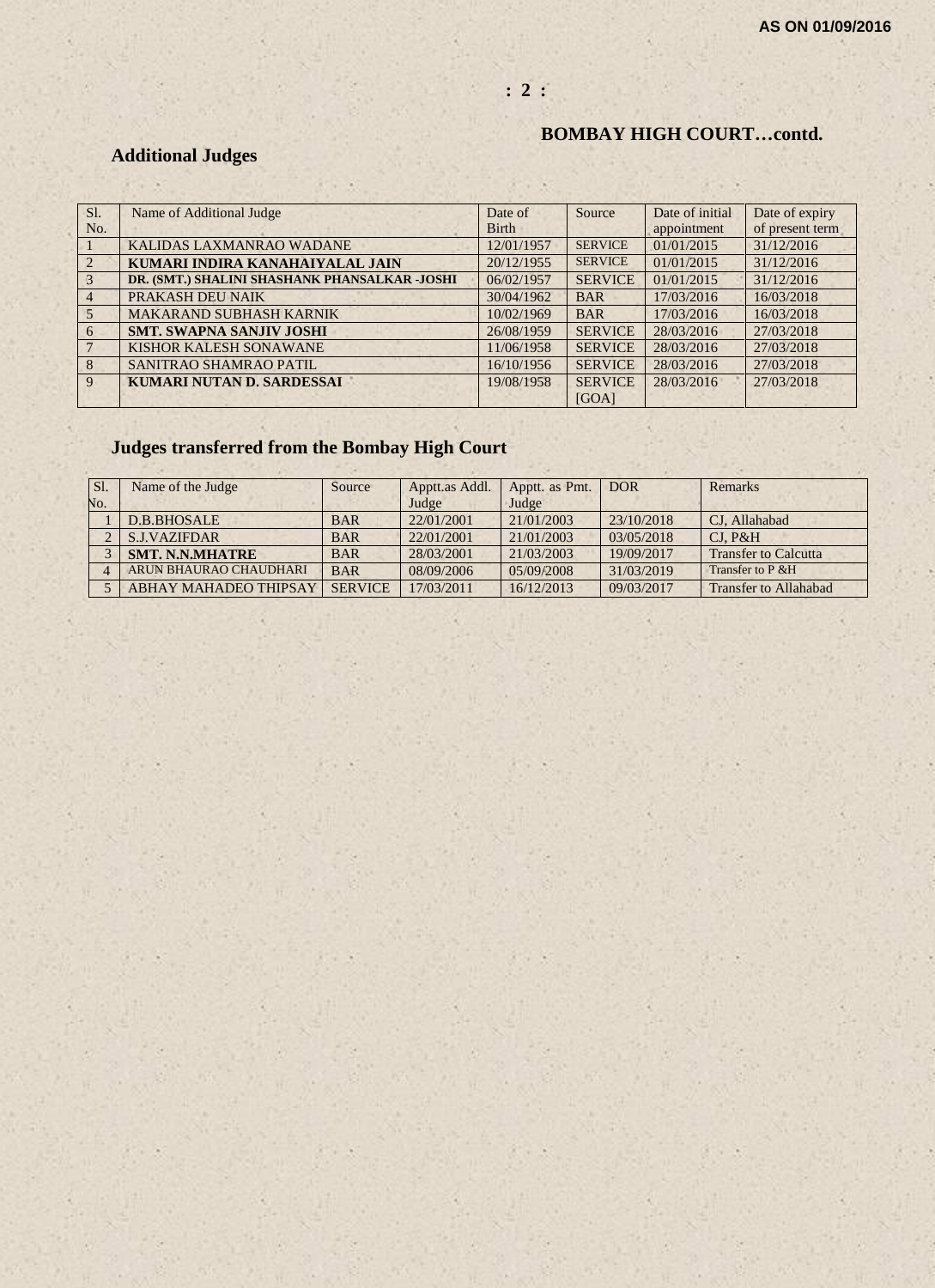#### **CALCUTTA HIGH COURT**

**Approved Judge Strength: 72 [Pmt.: 54 Addl: 18]** *(List of Judges arranged according to date of initial appointment)*

| SI.<br>No.       | <b>Name of the Judge</b>       | <b>Source of</b><br>Recruit-<br>ment | Date of<br><b>Appointment</b><br><b>as</b><br><b>Addl. Judge</b> | Date of<br><b>Appointment</b><br>as Pmt.Judge | Date of<br><b>Retirement</b> | <b>Remarks</b>                                  |
|------------------|--------------------------------|--------------------------------------|------------------------------------------------------------------|-----------------------------------------------|------------------------------|-------------------------------------------------|
| $\mathbf{1}$     | <b>GIRISH CHANDRA GUPTA</b>    | <b>BAR</b>                           |                                                                  | 15/09/2000                                    | 30/11/2016                   | ACJ w.e.f.22/08/2016                            |
| $\overline{2}$   | <b>SMT. N.N.MHATRE</b>         | <b>BAR</b>                           | 28/03/2001                                                       | 21/03/2003                                    | 19/09/2017                   | <b>Joined 06/01/2012</b><br>[PHC: Bombay]       |
| $\overline{3}$   | <b>RAKESH TIWARI</b>           | <b>BAR</b>                           | $\qquad \qquad -$                                                | 14/02/2002                                    | 24/10/2017                   | <b>Joined on 21/03/2016</b><br>[PHC: Allahabad] |
| $\overline{4}$   | JYOTIRMAY BHATTACHARYA         | <b>BAR</b>                           | $-$ .                                                            | 03/12/2003                                    | 24/09/2018                   |                                                 |
| 5                | <b>ANIRUDDHA BOSE</b>          | <b>BAR</b>                           |                                                                  | 19/01/2004                                    | 10/04/2021                   |                                                 |
| $6\overline{6}$  | <b>RAJIV SHARMA</b>            | <b>BAR</b>                           | 24/09/2004                                                       | 18/08/2005                                    | 24/09/2017                   | <b>Joined on 27/04/15</b><br>[PHC: Allahabad]   |
| 7                | <b>DEBASISH KA R GUPTA</b>     | <b>BAR</b>                           | $- -$                                                            | 22/06/2006                                    | 31/12/2018                   |                                                 |
| $\boldsymbol{8}$ | <b>SMT. NADIRA PATHERYA</b>    | <b>BAR</b>                           | $--$                                                             | 22/06/2006                                    | 18/11/2018                   |                                                 |
| 9                | <b>ASHIM KUMAR ROY</b>         | <b>BAR</b>                           | --                                                               | 22/06/2006                                    | 29/08/2017                   |                                                 |
| 10               | <b>BISWANATH SOMADDER</b>      | <b>BAR</b>                           | --                                                               | 22/06/2006                                    | 14/12/2025                   |                                                 |
| 11               | <b>DIPANKAR DATTA</b>          | <b>BAR</b>                           | $--$                                                             | 22/06/2006                                    | 08/02/2027                   |                                                 |
| 12               | <b>SANJIB BANERJEE</b>         | <b>BAR</b>                           | 44                                                               | 22/06/2006                                    | 01/11/2023                   |                                                 |
| 13               | C. S. KARNAN                   | <b>BAR</b>                           | 31/03/2009                                                       | 29/03/2011                                    | 11/06/2017                   | <b>JOINED ON 10/03/2016</b><br>[PHC: MADRAS]    |
| 14               | <b>INDRA PRASANNA MUKERJI</b>  | <b>BAR</b>                           | --                                                               | 18/05/2009                                    | 05/09/2025                   |                                                 |
| 15               | <b>HARISH TANDON</b>           | <b>BAR</b>                           |                                                                  | 13/04/2010                                    | 05/11/2026                   |                                                 |
| 16               | DR. SAMBUDDHA CHAKRABARTI      | <b>BAR</b>                           |                                                                  | 13/09/2010                                    | 10/05/2020                   |                                                 |
| 17               | <b>SOUMEN SEN</b>              | <b>BAR</b>                           | $-$                                                              | 13/04/2011                                    | 26/07/2027                   |                                                 |
| 18               | <b>JOYMALYA BAGCHI</b>         | <b>BAR</b>                           | $-$                                                              | 27/06/2011                                    | 02/10/2028                   |                                                 |
| 19               | <b>INDRAJIT CHATTERJEE</b>     | <b>SERVICE</b>                       | 01/10/2013                                                       | 14/03/2016                                    | 02/02/2017                   |                                                 |
| 20               | <b>TAPASH MOOKHERJEE</b>       | <b>SERVICE</b>                       | 01/10/2013                                                       | 14/03/2016                                    | 15/07/2017                   |                                                 |
| 21               | <b>RANJIT KUMAR BAG</b>        | <b>SERVICE</b>                       | 01/10/2013                                                       | 14/03/2016                                    | 08/11/2017                   |                                                 |
| 22               | <b>ISHAN CHANDRA DAS</b>       | <b>SERVICE</b>                       | 01/10/2013                                                       | 14/03/2016                                    | 01/03/2017                   |                                                 |
| 23               | <b>SMT. SAMAPTI CHATTERJEE</b> | <b>BAR</b>                           | 30/10/2013                                                       | 14/03/2016                                    | 13/12/2020                   |                                                 |
| 24               | SAHIDULLAH MUNSHI              | <b>BAR</b>                           | 30/10/2013                                                       | 14/03/2016                                    | 29/09/2020                   |                                                 |
| 25               | <b>SUBRATA TALUKDAR</b>        | <b>BAR</b>                           | 30/10/2013                                                       | 14/03/2016                                    | 04/07/2023                   |                                                 |
| 26               | <b>TAPABRATA CHAKRABORTY</b>   | <b>BAR</b>                           | 30/10/2013                                                       | 14/03/2016                                    | 27/11/2028                   |                                                 |
| 27               | <b>ARINDAM SINHA</b>           | <b>BAR</b>                           | 30/10/2013                                                       | 14/03/2016                                    | 22/09/2027                   |                                                 |
| 28               | <b>ARIJIT BANERJEE</b>         | <b>BAR</b>                           | 30/10/2013                                                       | 14/03/2016                                    | 07/03/2029                   |                                                 |
| 29               | <b>DEBANGSU BASAK</b>          | <b>BAR</b>                           | 30/10/2013                                                       | 14/03/2016                                    | 19/06/2028                   |                                                 |

## **Additional Judges**

| Sl.<br>No.     | Name of Additional Judge    | Date of Birth | Source         | Date of initial<br>appointment | Date of expiry<br>of present term |
|----------------|-----------------------------|---------------|----------------|--------------------------------|-----------------------------------|
|                | ASHIS KUMAR CHAKRABORTY     | 12/12/1965    | <b>BAR</b>     | 22/10/2014                     | 21/10/2016                        |
|                | <b>MALAY MARUT BANERJEE</b> | 01/04/1955    | <b>SERVICE</b> | 30/03/2015                     | 29/03/2017                        |
| $3 -$          | <b>MD. MUMTAZ KHAN</b>      | 15/08/1957    | <b>SERVICE</b> | 30/03/2015                     | 29/03/2017                        |
| $\overline{4}$ | SANKAR ACHARYYA             | 24/08/1955    | <b>SERVICE</b> | 30/03/2015                     | 29/03/2017                        |
| $\overline{5}$ | <b>MIR DARA SHEKO</b>       | 11/02/1956    | <b>SERVICE</b> | 30/03/2015                     | 29/03/2017                        |
| 6              | <b>DEBI PROSAD DEY</b>      | 16/02/1956    | <b>SERVICE</b> | 30/03/2015                     | 29/03/2017                        |
|                | <b>MISS ASHA ARORA</b>      | 02/10/1957    | <b>SERVICE</b> | 30/03/2015                     | 29/03/2017                        |
| 8              | SIDDHARTHA CHATTOPADHYAY    | 08/02/1956    | <b>SERVICE</b> | 30/03/2015                     | 29/03/2017                        |
| 9              | <b>SHIVAKANT PRASAD</b>     | 06/12/1959    | <b>SERVICE</b> | 30/03/2015                     | 29/03/2017                        |

#### **Judges transferred from the Calcutta High Court**

| <b>51.</b> | Name of the Judge             | Source         | Date of        | Date of       | Date of    | Remarks                     |
|------------|-------------------------------|----------------|----------------|---------------|------------|-----------------------------|
| No.        |                               |                | Appointment as | Appointment   | retirement |                             |
|            |                               |                | Addl. Judge    | As Pmt. Judge |            |                             |
|            | S.K.MUKHERJEE                 | <b>BAR</b>     |                | 15/09/2000    | 09/10/2017 | CJ. Karnataka               |
|            | <b>KUMARI INDIRA BANERJEE</b> | <b>BAR</b>     |                | 05/02/2002    | 23/09/2019 | <b>Transferred to Delhi</b> |
|            | <b>SUDIP AHLUWALIA</b>        | <b>SERVICE</b> | 01/10/2013     | 14/03/2016    | 30/12/2021 | Transferred to P&H          |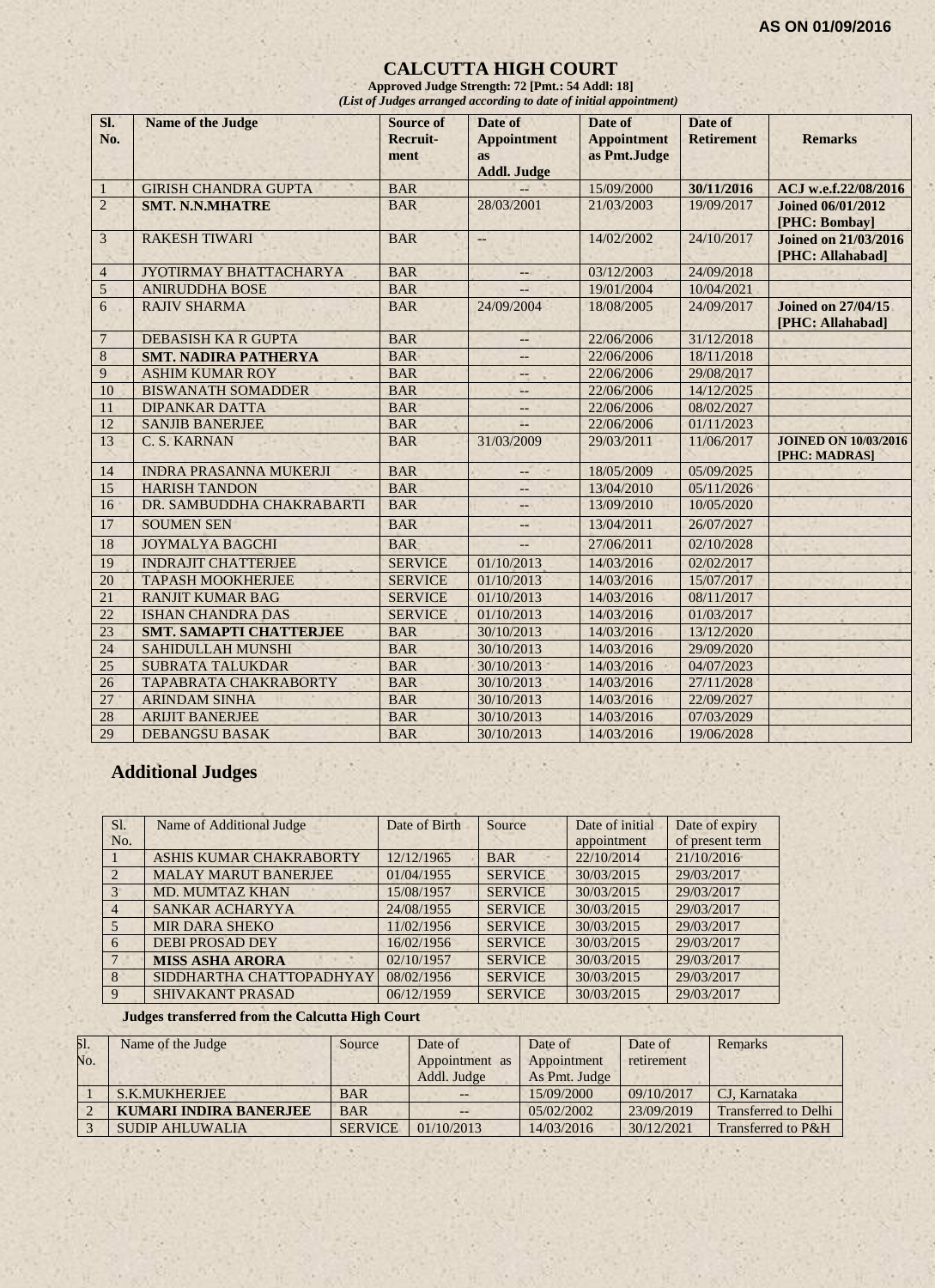#### **CHHATTISGARH HIGH COURT**

**Approved Judge Strength: 22 [Pmt.: 17 Addl.: 05] (List of Judges arranged according to date of initial appointment)**

| Sl.<br>No.     | <b>Name of the Judge</b>                    | Source of<br>Recruit-<br>ment | Date of<br><b>Appointment</b><br>as Addl.<br>Judge | Date of<br><b>Appointment</b><br>as Pmt. Judge | Date of<br><b>Retirement</b> | <b>Remarks</b>                     |
|----------------|---------------------------------------------|-------------------------------|----------------------------------------------------|------------------------------------------------|------------------------------|------------------------------------|
|                | <b>DEEPAK GUPTA</b>                         | <b>BAR</b>                    |                                                    | 04/10/2004                                     | 06/05/2017                   | CJ w.e.f.16/05/2016<br>[PHC: H.P.] |
| $\mathcal{L}$  | PRITINKER DIWAKER                           | <b>BAR</b>                    | 31/03/2009                                         | 10/09/2013                                     | 21/11/2023                   |                                    |
| 3              | PRASHANT KUMAR MISHRA                       | <b>BAR</b>                    | 10/12/2009                                         | 28/11/2014                                     | 28/08/2026                   |                                    |
| $\overline{4}$ | <b>MANINDRA MOHAN</b><br><b>SHRIVASTAVA</b> | <b>BAR</b>                    | 10/12/2009                                         | 08/03/2016                                     | 05/03/2026                   |                                    |
| $\overline{5}$ | <b>GOUTAM BHADURI</b>                       | <b>BAR</b>                    | 16/09/2013                                         | 08/03/2016                                     | 09/11/2024                   |                                    |
| 6              | SANJAY KUMAR AGRAWAL                        | <b>BAR</b>                    | 16/09/2013                                         | 08/03/2016                                     | 14/07/2017                   |                                    |
|                | PUTHICHIRA SAM KOSHY                        | <b>BAR</b>                    | 16/09/2013                                         | 08/03/2016                                     | 29/04/2019                   |                                    |
| 8              | <b>CHANDRA BHUSHAN BAJPAI</b>               | <b>SERVICE</b>                | 27/01/2014                                         | 08/03/2016                                     | 13/10/2017                   |                                    |

## **Additional Judges**

| Sl.<br>No. | Name of Additional Judge | Date of Birth | Source of<br>Recruitment | Date of initial Date of expiry<br>appointment | of present term |
|------------|--------------------------|---------------|--------------------------|-----------------------------------------------|-----------------|
|            |                          | <b>NIL</b>    |                          |                                               |                 |

#### **Judges transferred from the Chhattisgarh High Court**

| S1. | Name of the Judge      | Source     | Date of              | Date of       | Date of    | Remarks                      |
|-----|------------------------|------------|----------------------|---------------|------------|------------------------------|
| No. |                        |            | Appointment as Addl. | Appointment   | retirement |                              |
|     |                        |            | Judge                | As Pmt. Judge |            |                              |
|     | SATISH KUMAR AGNIHOTRI | <b>BAR</b> | 05/05/2005           | 03/05/2007    | 30/07/2018 | <b>Transferred to Sikkim</b> |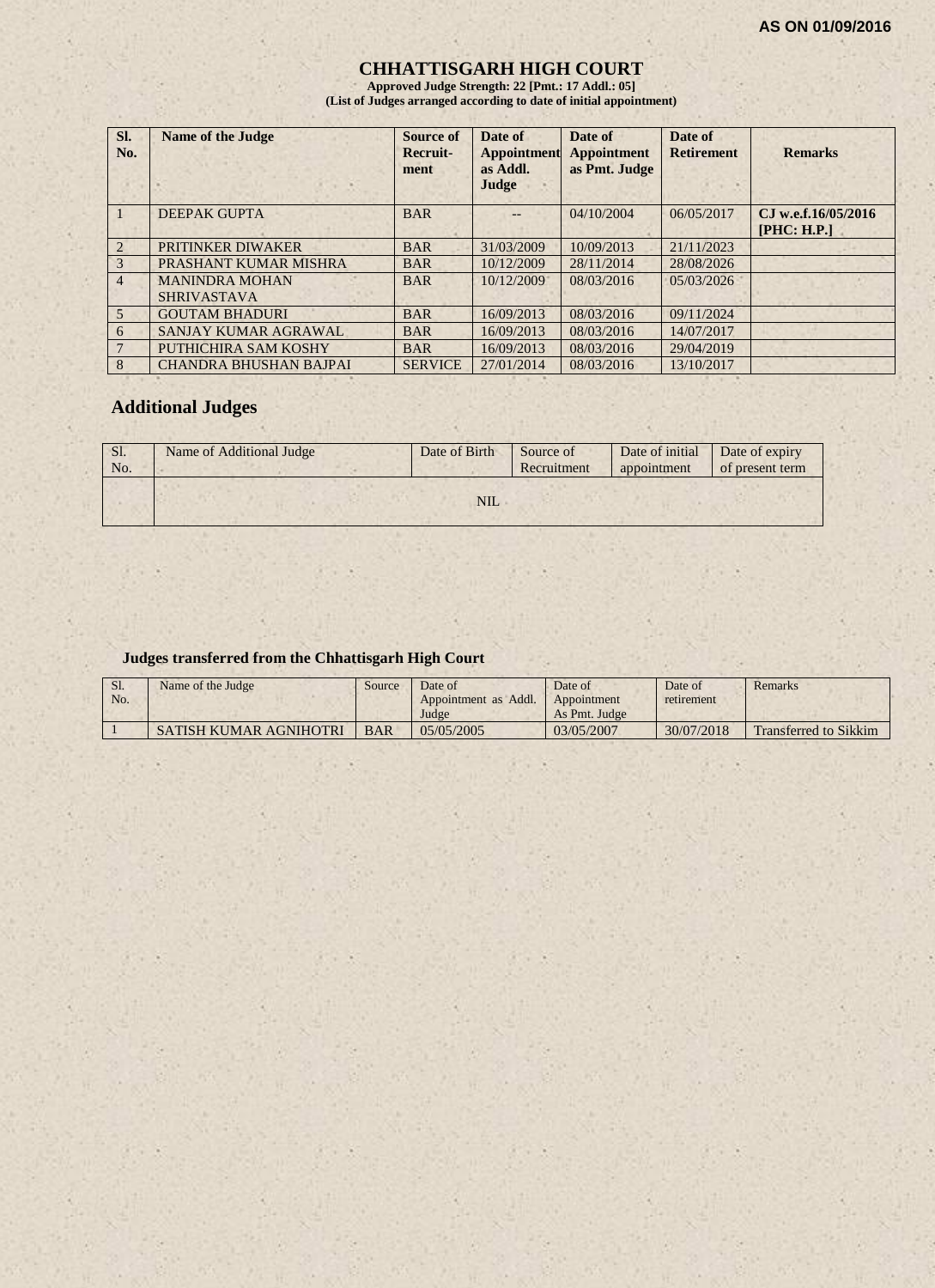#### **DELHI HIGH COURT**

**Approved Judge Strength: 60 [Pmt.: 45 Addl.: 15] (List of Judges arranged according to date of initial appointment)**

| Si.<br>No.     | <b>Name of the Judge</b>        | <b>Source of</b><br>Recruit-<br>ment | Date of<br>Appoint-<br>ment as<br><b>Addl. Judge</b> | Date of<br><b>Appointment</b> as<br>Pmt. Judge | Date of<br><b>Retirement</b> | <b>Remarks</b>                              |
|----------------|---------------------------------|--------------------------------------|------------------------------------------------------|------------------------------------------------|------------------------------|---------------------------------------------|
| $\mathbf{1}$   | <b>MS. GORLA ROHINI</b>         | <b>BAR</b>                           | 25/06/2001                                           | 31/07/2002                                     | 13/04/2017                   | CJ w.e.f.21/04/2014<br>[PHC: Andhra Pd.]    |
| $\overline{2}$ | <b>KUMARI INDIRA BANERJEE</b>   | <b>BAR</b>                           | $-$                                                  | 05/02/2002                                     | 23/09/2019                   | <b>Joined 08/08/2016</b><br>[PHC: Calcutta] |
| 3              | <b>BADAR DURREZ AHMED</b>       | <b>BAR</b>                           | 20/12/2002                                           | 21/01/2004                                     | 15/03/2018                   |                                             |
| $\overline{4}$ | PRADEEP NANDRAJOG               | <b>BAR</b>                           | 20/12/2002                                           | 16/04/2004                                     | 23/02/2020                   |                                             |
| $\overline{5}$ | <b>KUMARI GITA MITTAL</b>       | <b>BAR</b>                           | 16/07/2004                                           | 20/02/2006                                     | 08/12/2020                   |                                             |
| 6              | SHRIPATHI RAVINDRA BHAT         | <b>BAR</b>                           | 16/07/2004                                           | 20/02/2006                                     | 20/10/2020                   |                                             |
| $\overline{7}$ | <b>SANJIV KHANNA</b>            | <b>BAR</b>                           | 24/06/2005                                           | 20/02/2006                                     | 13/05/2022                   |                                             |
| 8              | <b>GURINDER SINGH SISTANI</b>   | <b>BAR</b>                           | 29/05/2006                                           | 29/08/2007                                     | 10/03/2020                   |                                             |
| 9              | <b>S.MURALIDHAR</b>             | <b>BAR</b>                           | 29/05/2006                                           | 29/08/2007                                     | 07/08/2023                   |                                             |
| 10             | <b>KUMARI HIMA KOHLI</b>        | <b>BAR</b>                           | 29/05/2006                                           | 29/08/2007                                     | 01/09/2021                   |                                             |
| 11             | <b>VIPIN SANGHI</b>             | <b>BAR</b>                           | 29/05/2006                                           | 11/02/2008                                     | 26/10/2023                   |                                             |
| 12             | SUDERSHAN KUMAR MISRA           | <b>BAR</b>                           | 04/07/2007                                           | 07/11/2008                                     | 06/09/2016                   |                                             |
| 13             | SIDDHARTH MRIDUL                | <b>BAR</b>                           | 13/03/2008                                           | 26/05/2009                                     | 21/11/2024                   |                                             |
| 14             | <b>MANMOHAN</b>                 | <b>BAR</b>                           | 13/03/2008                                           | 17/12/2009                                     | 16/12/2024                   |                                             |
| 15             | <b>MANMOHAN SINGH</b>           | <b>BAR</b>                           | 11/04/2008                                           | 06/07/2011                                     | 21/09/2016                   |                                             |
| 16             | <b>RAJIV SAHAI ENDLAW</b>       | <b>BAR</b>                           | 11/04/2008                                           | 06/07/2011                                     | 12/08/2021                   |                                             |
| 17             | <b>JAG JIVAN RAM MIDHA</b>      | <b>BAR</b>                           | 11/04/2008                                           | 06/07/2011                                     | 07/07/2021                   |                                             |
| 18             | <b>SUNIL GAUR</b>               | <b>SERVICE</b>                       | 11/04/2008                                           | 11/04/2012                                     | 22/08/2019                   |                                             |
| 19             | <b>VALMIKI J. MEHTA</b>         | <b>BAR</b>                           | 15/04/2009                                           | 12/04/2013                                     | 05/06/2021                   |                                             |
| 20             | SMT.INDERMEET KAUR KOCHHAR      | <b>SERVICE</b>                       | 14/05/2009                                           | 12/04/2013                                     | 21/03/2018                   |                                             |
| 21             | <b>ANIL KUMAR PATHAK</b>        | <b>SERVICE</b>                       | 14/05/2009                                           | 05/09/2013                                     | 10/07/2019                   |                                             |
| 22             | <b>MS. MUKTA GUPTA</b>          | <b>BAR</b>                           | 23/10/2009                                           | 29/05/2014                                     | 27/06/2023                   |                                             |
| 23             | <b>SHRIMATI PRATIBHA RANI</b>   | <b>SERVICE</b>                       | 17/10/2011                                           | 16/10/2014                                     | 24/08/2018                   |                                             |
| 24             | <b>SAT PAUL GARG</b>            | <b>SERVICE</b>                       | 17/10/2011                                           | 16/10/2014                                     | 14/06/2018                   |                                             |
| 25             | <b>JAYANT NATH</b>              | <b>BAR</b>                           | 17/04/2013                                           | 18/03/2015                                     | 09/11/2021                   |                                             |
| 26             | NAJMUSSAHAR WAZIRI@NAJMI WAZIRI | <b>BAR</b>                           | 17/04/2013                                           | 18/03/2015                                     | 14/07/2023                   |                                             |
| 27             | <b>SANJEEV SACHDVA</b>          | <b>BAR</b>                           | 17/04/2013                                           | 18/03/2015                                     | 25/12/2026                   |                                             |
| 28             | <b>VIBHU BAKHRU</b>             | <b>BAR</b>                           | 17/04/2013                                           | 18/03/2015                                     | 01/11/2028                   |                                             |
| 29             | <b>VALLURI KAMESWAR RAO</b>     | <b>BAR</b>                           | 17/04/2013                                           | 18/03/2015                                     | 06/08/2027                   |                                             |
| 30             | <b>SMT. SUNITA GUPTA</b>        | <b>SERVICE</b>                       | 17/04/2013                                           | 18/03/2015                                     | 13/12/2016                   |                                             |
| 31             | <b>SMT. DEEPA SHARMA</b>        | <b>SERVICE</b>                       | 17/04/2013                                           | 18/03/2015                                     | 27/05/2018                   |                                             |
| 32             | <b>ASHUTOSH KUMAR</b>           | <b>BAR</b>                           | 15/05/2014                                           | 21/04/2016                                     | 30/09/2028                   | <b>Joined on 7/1/2015</b><br>[PHC: Patna]   |
| 33             | PARKASH SINGH TEJI              | <b>SERVICE</b>                       | 15/12/2014                                           | 02/06/2016                                     | 13/08/2018                   |                                             |
| 34             | <b>INDER SINGH MEHTA</b>        | <b>SERVICE</b>                       | 15/12/2014                                           | 02/06/2016                                     | 05/04/2020                   |                                             |
| 35             | RAVINDRA KUMAR GAUBA            | <b>SERVICE</b>                       | 15/12/2014                                           | 02/06/2016                                     | 03/12/2019                   |                                             |
| 36             | SMT. SANGITA DHINGRA SEHGAL     | <b>SERVICE</b>                       | 15/12/2014                                           | 02/06/2016                                     | 19/06/2020                   |                                             |

| term       |  |
|------------|--|
| <b>NIL</b> |  |

**Additional Judges**

## **JUDGES TRANSFERRED FROM THE DELHI HIGH COURT**

| Sl. | Name of the Judge        | Source         | Date of                    | Date of       | Date of    | Remarks                         |
|-----|--------------------------|----------------|----------------------------|---------------|------------|---------------------------------|
| No. |                          |                | Appointment<br>Appointment |               | Retirement |                                 |
|     |                          |                | as Addl. Judge             | As Pmt. Judge |            |                                 |
|     | SANJAY KISHAN KAUL       | <b>BAR</b>     | 03/05/2001                 | 02/05/2003    | 25/12/2020 | CJ, Madras HC                   |
|     | <b>RAJIV SHAKDHER</b>    | <b>BAR</b>     | 11/04/2008                 | 17/10/2011    | 18/10/2024 | <b>Transferred to Madras</b>    |
|     | <b>SURESH KUMAR KAIT</b> | <b>BAR</b>     | 05/09/2008                 | 12/04/2013    | 23/05/2025 | Transferred to T &AP            |
|     | <b>VED PRAKASH VAISH</b> | <b>SERVICE</b> | 17/04/2013                 | 18/03/2015    | 26/06/2021 | <b>Transferred to Meghalaya</b> |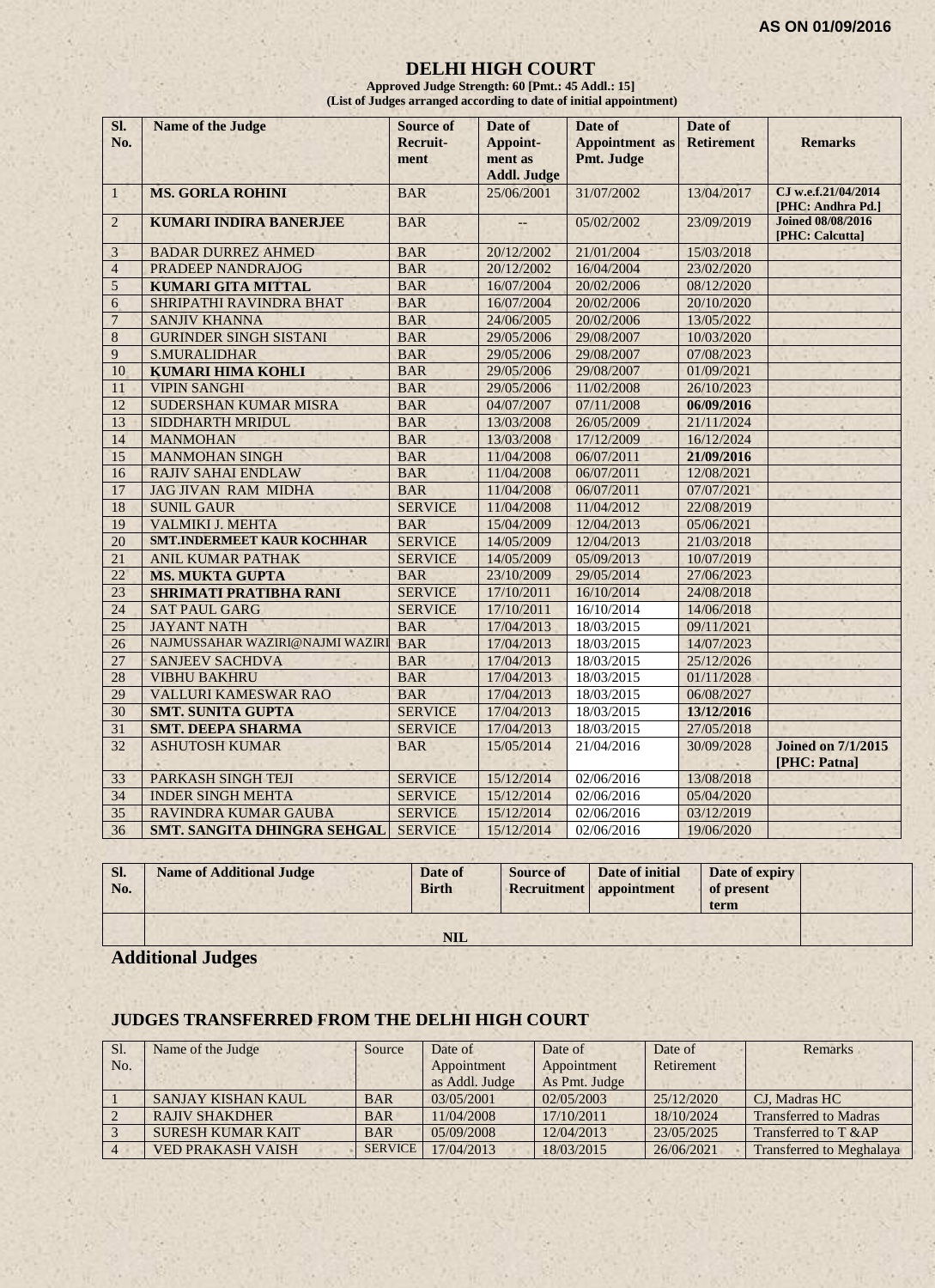## **GAUHATI HIGH COURT**

**Approved Judge Strength: 24 [Pmt.: 18 Addl.: 6 ] (List of Judges arranged according to date of initial appointment)**

| SI.<br>No.     | <b>Name of the Judge</b>  | Source of<br><b>Recruitment</b> | Date of<br><b>Appointment</b><br>as Addl. Judge | Date of<br><b>Appointment</b><br>as Pmt. Judge | Date of<br><b>Retirement</b> | <b>Remarks</b>                     |
|----------------|---------------------------|---------------------------------|-------------------------------------------------|------------------------------------------------|------------------------------|------------------------------------|
|                | <b>AJIT SINGH</b>         | <b>BAR</b>                      | 01/04/2002                                      | 21/03/2003                                     | 05/09/2018                   | CJ w.e.f.05/03/2016<br>[PHC: M.P.] |
| $\mathcal{L}$  | <b>HRISHIKESH ROY</b>     | <b>BAR</b>                      | 12/10/2006                                      | 15/07/2008                                     | 31/05/2022                   |                                    |
| $\overline{3}$ | <b>ARUP KUMAR GOSWAMI</b> | <b>BAR</b>                      | 24/01/2011                                      | 07/11/2012                                     | 10/03/2023                   |                                    |
| $\overline{4}$ | <b>UJJAL BHUYAN</b>       | <b>BAR</b>                      | 17/10/2011                                      | 16/10/2013                                     | 01/08/2026                   |                                    |
|                | NISHITENDU CHAUDHURY      | <b>BAR</b>                      | 22/05/2013                                      | 20/02/2016                                     | 31/01/2023                   |                                    |

#### **Additional Judges**

| SI.<br>No.     | <b>Name of Additional Judge</b> | Date of<br><b>Birth</b> | Source of<br><b>Recruitment</b> | Date of initial<br>appointment | Date of expiry<br>of present<br>term |
|----------------|---------------------------------|-------------------------|---------------------------------|--------------------------------|--------------------------------------|
|                | <b>LANUSUNGKUM JAMIR</b>        | 01/03/1964              | <b>BAR</b>                      | 22/05/2013                     | 21/05/2017                           |
| 2.             | <b>MANASH RANJAN PATHAK</b>     | 28/08/1965              | <b>BAR</b>                      | 22/05/2013                     | 21/05/2017                           |
| $\overline{3}$ | <b>MANOJIT BHUYAN</b>           | 05/02/1959              | <b>BAR</b>                      | 07/01/2015                     | 06/01/2017                           |
| $\overline{4}$ | MICHAEL ZOTHANKHUMA             | 23/10/1965              | <b>BAR</b>                      | 07/01/2015                     | 06/01/2017                           |
| $5^{\circ}$    | <b>SUMAN SHYAM</b>              | 12/06/1969              | <b>BAR</b>                      | 07/01/2015                     | 06/01/2017                           |
| 6              | PARAN KUMAR PHUKAN              | 29/10/1955              | <b>SERVICE</b>                  | 07/01/2015                     | 06/01/2017                           |
|                | <b>SMT. RUMI KUMARI PHUKAN</b>  | 01/07/1960              | <b>SERVICE</b>                  | 07/01/2015                     | 06/01/2017                           |

## **JUDGES TRANSFERRED FROM THE GAUHATI HIGH COURT**

| SI. | Name of the Judge           | Source         | Date of     | Date of       | Date of    | Remarks                       |
|-----|-----------------------------|----------------|-------------|---------------|------------|-------------------------------|
| No. |                             | Of             | Appointment | Appointment   | retirement |                               |
|     |                             | Recruit        | as Addl.    | As Pmt. Judge |            |                               |
|     |                             | ment           | Judge       |               |            |                               |
|     | <b>IOBAL AHMED ANSARI</b>   | <b>SERVICE</b> | 04/03/2002  | 04/11/2003    | 28/10/2016 | CJ. Patna                     |
|     | <b>TINLIANTHANG VAIPHEI</b> | <b>BAR</b>     | 17/07/2003  | 28/02/2005    | 28/02/2018 | <b>Transferred to Tripura</b> |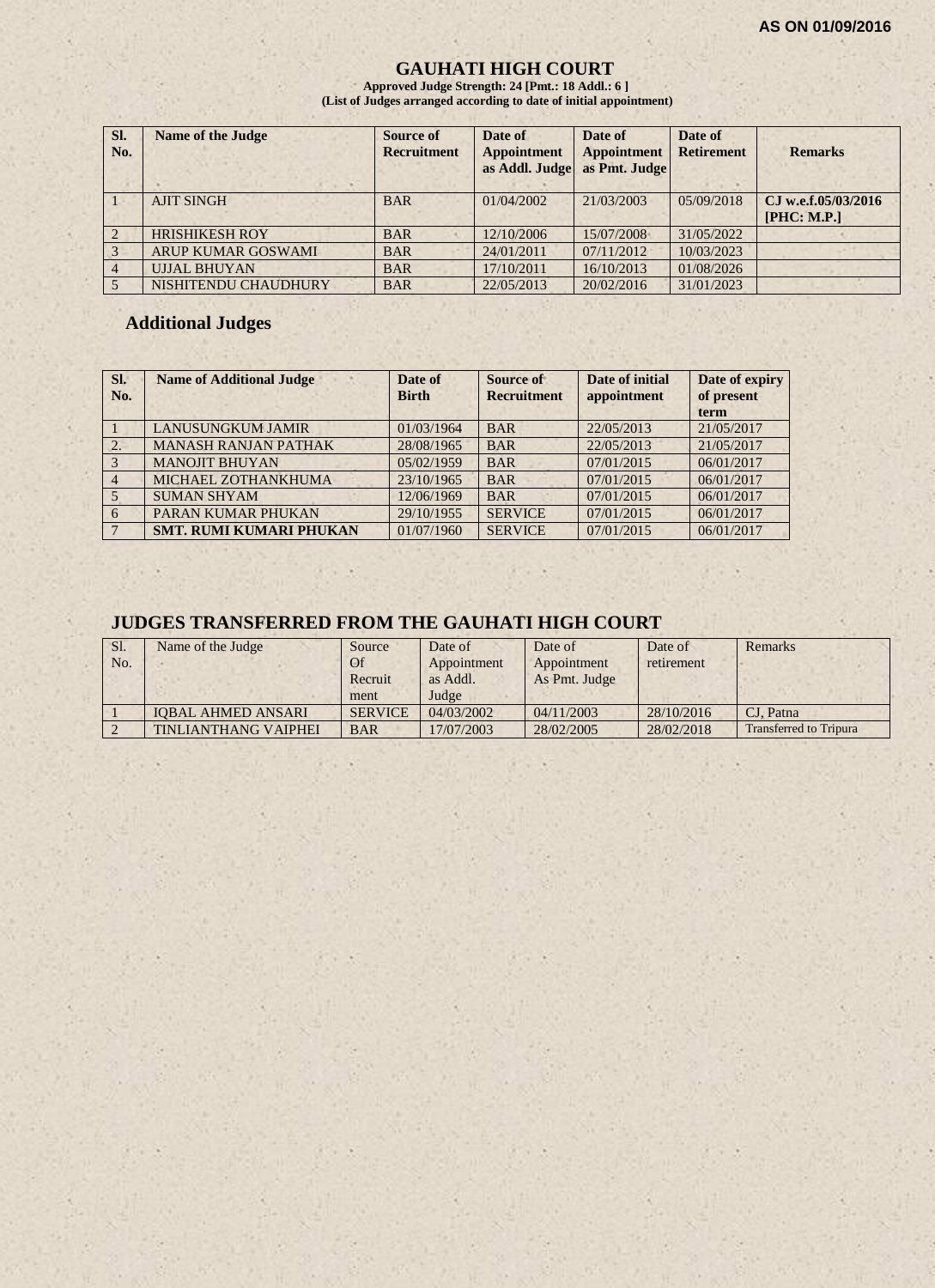#### **GUJARAT HIGH COURT**

**Approved Judge Strength: 52 [Pmt.: 39 Addl.: 13] (List of Judges arranged according to date of initial appointment)**

| SI.<br>No.      | <b>Name of the Judge</b>                | Source of<br>Recruit- | Date of<br><b>Appointment</b> as | Date of<br><b>Appointment</b> | Date of<br><b>Retirement</b> | <b>Remarks</b>                           |
|-----------------|-----------------------------------------|-----------------------|----------------------------------|-------------------------------|------------------------------|------------------------------------------|
|                 |                                         | ment                  | <b>Addl. Judge</b>               | as<br>Pmt. Judge              |                              |                                          |
|                 |                                         |                       |                                  |                               |                              |                                          |
| $\mathbf{1}$    | <b>R. SUBHASH REDDY</b>                 | <b>BAR</b>            | 02/12/2002                       | 24/06/2004                    | 04/01/2019                   | CJ w.e.f. 13/02/2016<br>[PHC: T & A.P.]  |
| $\overline{2}$  | M. R. SHAH                              | <b>BAR</b>            | 07/03/2004                       | 22/06/2005                    | 15/05/2020                   |                                          |
| 3               | <b>AKIL ABDULHAMID KURESHI</b>          | <b>BAR</b>            | 07/03/2004                       | 12/08/2005                    | 06/03/2022                   |                                          |
| $\overline{4}$  | A.S. DAVE                               | <b>BAR</b>            | 08/10/2004                       | 25/09/2006                    | 04/12/2019                   |                                          |
| 5               | S.R.BRAHMBHATT                          | <b>BAR</b>            | 08/10/2004                       | 09/08/2007                    | 20/02/2020                   |                                          |
| 6               | <b>SMT.H.N.DEVANI</b>                   | <b>BAR</b>            | 08/10/2004                       | 09/08/2007                    | 26/03/2020                   |                                          |
| $\overline{7}$  | <b>SMT.ABHILASHA KUMARI</b>             | <b>BAR</b>            | 02/12/2005                       | 25/09/2006                    | 22/02/2018                   | <b>Joined 09/01/2006</b><br>[PHC: H.P.]  |
| 8               | <b>MOHINDER PAL [P]</b><br><b>SCI</b>   | <b>SERVICE</b>        | 08/10/2007                       | 14/05/2008                    | 29/12/2018                   | <b>Joined 30/12/2011</b><br>[PHC: P & H] |
| 9               | K. M. THAKER                            | <b>BAR</b>            | 21/11/2007                       | 21/05/2009                    | 16/09/2019                   |                                          |
| 10              | Z. K. SAIYED                            | <b>SERVICE</b>        | 21/11/2007                       | 21/05/2009                    | 12/04/2018                   |                                          |
| 11              | RAJESH HARIVADAN SHUKLA                 | <b>SERVICE</b>        | 21/11/2007                       | 21/05/2009                    | 26/12/2018                   |                                          |
| 12              | RASHMIN MANHARBHAI CHHAYA               | <b>BAR</b>            | 17/02/2011                       | 28/01/2013                    | 11/01/2023                   |                                          |
| 13              | <b>JAMSHED BURJOR PARDIWALA</b>         | <b>BAR</b>            | 17/02/2011                       | 28/01/2013                    | 11/08/2027                   |                                          |
| 14              | <b>GAUTAM BABUBHAI SHAH</b>             | <b>SERVICE</b>        | 17/02/2011                       | 28/01/2013                    | 13/10/2016                   |                                          |
| 15 <sub>1</sub> | MISS BELA MANDHURYA TRIVEDI             | <b>SERVICE</b>        | 17/02/2011                       | 06/02/2013                    | 09/06/2022                   |                                          |
| 16              | PRADIPKUMAR PREMSHANKER<br><b>BHATT</b> | <b>SERVICE</b>        | 17/02/2011                       | 31/01/2013                    | 05/09/2018                   |                                          |
| 17              | <b>MISS SONIA GIRIDHAR GOKANI</b>       | <b>SERVICE</b>        | 17/02/2011                       | 28/01/2013                    | 25/02/2023                   |                                          |
| 18              | <b>CHANDRAKANT LALJIBHAI SONI</b>       | <b>BAR</b>            | 21/11/2011                       | 06/09/2013                    | 16/03/2019                   |                                          |
| 19              | ASHISH JITENDRA DESAI                   | <b>BAR</b>            | 21/11/2011                       | 06/09/2013                    | 04/07/2024                   |                                          |
| 20              | NILAY VIPINCHANDRA ANJARIA              | <b>BAR</b>            | 21/11/2011                       | 06/09/2013                    | 22/03/2027                   |                                          |
| 21              | PARESH RAVISHANKER UPADHYAY             | <b>BAR</b>            | 21/11/2011                       | 06/09/2013                    | 13/12/2022                   |                                          |
| 22              | SUBODHKUMAR GUNVANTLAL SHAH             | <b>SERVICE</b>        | 12/11/2012                       | 10/07/2014                    | 01/02/2019                   |                                          |
| 23              | SATISH HEMCHANDRA VORA                  | <b>SERVICE</b>        | 12/11/2012                       | 10/07/2014                    | 29/05/2023                   |                                          |
| 24              | <b>GHANSHYAM RAGHUMAL UDHWANI</b>       | <b>SERVICE</b>        | 12/11/2012                       | 10/07/2014                    | 24/11/2023                   |                                          |
| 25              | ABDULLAH GULAMAHMED URAIZEE             | <b>SERVICE</b>        | 04/05/2013                       | 01/04/2015                    | 22/04/2022                   |                                          |
| 26              | <b>VIPUL MANUBHAI PANCHOLI</b>          | <b>BAR</b>            | 01/10/2014                       | 10/06/2016                    | 27/05/2030                   |                                          |

#### **ADDITIONAL JUDGES**

| SI.<br>No.    | <b>Name of Additional Judge</b>                            | Date of Birth | Source of<br><b>Recruitment</b> | Date of initial<br>appointment | Date of expiry<br>of present term |
|---------------|------------------------------------------------------------|---------------|---------------------------------|--------------------------------|-----------------------------------|
|               | RATILAL PARSHOTTAMBHAI DHOLARIA                            | 01/06/1959    | <b>SERVICE</b>                  | 04/05/2013                     | 03/05/2018                        |
| $\mathcal{L}$ | ASHUTOSH JAYANTILAL SHASTRI                                | 14/01/1962    | <b>BAR</b>                      | 06/04/2016                     | 05/04/2018                        |
| $\mathcal{R}$ | <b>BIREN ANIRUDDH VAISHNAV</b>                             | 22/05/1963    | <b>BAR</b>                      | 06/04/2016                     | 05/04/2018                        |
|               | ALPESH YESHVANT KOGJE                                      | 16/07/1969    | <b>BAR</b>                      | 06/04/2016                     | 05/04/2018                        |
| $5 -$         | <b>ARVINDSINGH</b><br><b>ISHWARSINGH</b><br><b>SUPEHIA</b> | 31/08/1969    | <b>BAR</b>                      | 06/04/2016                     | 05/04/2018                        |
| 6             | <b>NAVALCHANDBHAI</b><br><b>BIPINKUMAR</b><br><b>KARIA</b> | 26/05/1960    | <b>SERVICE</b>                  | 06/04/2016                     | 05/04/2018                        |

#### **JUDGES TRANSFERRED FROM THE GUJARAT HIGH COURT**

| Sl. | Name of the Judge             | Source         | Date of     | Date of       | Date of         | <b>Remarks</b>                  |
|-----|-------------------------------|----------------|-------------|---------------|-----------------|---------------------------------|
| No. |                               | Of             | Appointment | Appointment   | Retirement/     |                                 |
|     |                               | Recruit        | as Addl.    | As Pmt. Judge | Expire of their |                                 |
|     |                               | ment           | Judge       |               | term            |                                 |
|     | <b>JAYANT MANGANLAL PATEL</b> | <b>BAR</b>     | 03/12/2001  | 09/08/2004    | 03/08/2018      | <b>Transferred to Karnataka</b> |
|     | K. S. JHAVERI                 | <b>BAR</b>     | 07/03/2004  | 22/06/2005    | 04/01/2020      | <b>Transferred to Rajasthan</b> |
|     | <b>DHIRUBHAI N. PATEL</b>     | Bar            | 07/03/2004  | 25/01/2006    | 12/03/2022      | <b>Transfer to Jharkhand</b>    |
|     | KAUSHAL JAYENDRA THAKER       | <b>SERVICE</b> | 04/05/2013  | $\sim$        | 03/05/2018      | Transferred<br>AJ.<br>to        |
|     |                               |                |             |               |                 | Allahabad                       |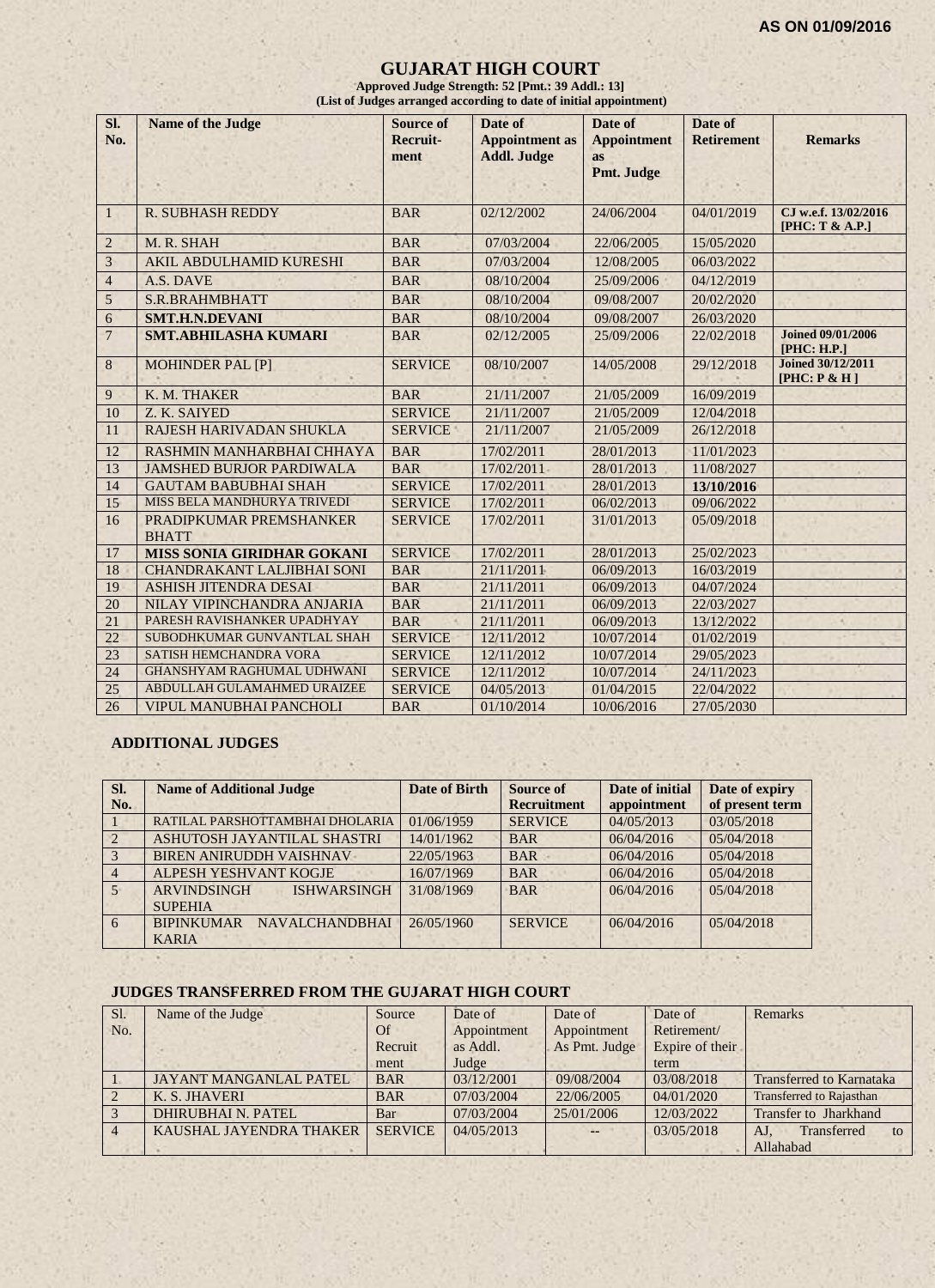## **HIMACHAL PRADESH HIGH COURT**

**Approved Judge Strength: 13 [Pmt.:10 Addl.: 03 ] (List of Judges arranged according to date of initial appointment)**

| SI.<br>No.     | <b>Name of the Judge</b>    | <b>Source of</b><br>Recruit-ment | Date of<br><b>Appointment</b><br>as Addl. Judge | Date of<br><b>Appointment</b> as<br>Pmt. Judge | Date of<br><b>Retirement</b> | <b>Remarks</b>                     |
|----------------|-----------------------------|----------------------------------|-------------------------------------------------|------------------------------------------------|------------------------------|------------------------------------|
|                | <b>MANSOOR AHMAD MIR</b>    | <b>SERVICE</b>                   | 31/01/2005                                      | 06/07/2007                                     | 24/04/2017                   | C.I w.e.f.18/06/2014<br>[PHC: J&K] |
|                | <b>SANJAY KAROL</b>         | <b>BAR</b>                       | $-$                                             | 08/03/2007                                     | 22/08/2023                   |                                    |
| $\mathcal{Z}$  | <b>RAJEEV SHARMA</b>        | <b>BAR</b>                       | 03/04/2007                                      | 31/03/2013                                     | 07/10/2020                   |                                    |
| $\overline{4}$ | DHARAM CHAND CHAUDHARY      | <b>SERVICE</b>                   | 21/01/2012                                      | 17/01/2014                                     | 11/03/2020                   |                                    |
| 5              | <b>TARLOK SINGH CHAUHAN</b> | <b>BAR</b>                       | 23/02/2014                                      | 30/11/2014                                     | 08/01/2026                   |                                    |
| 6              | <b>PIAR SINGH RANA</b>      | <b>SERVICE</b>                   | 05/05/2014                                      | 30/11/2014                                     | 12/08/2017                   |                                    |
|                | <b>SURESHWAR THAKUR</b>     | <b>SERVICE</b>                   | 05/05/2014                                      | 30/11/2014                                     | 17/05/2025                   |                                    |
| 8              | <b>VIVEK SINGH THAKUR</b>   | <b>BAR</b>                       | $- -$                                           | 12/04/2016                                     | 16/04/2028                   |                                    |
| 9              | <b>AJAY MOHAN GOEL</b>      | <b>BAR</b>                       | $- -$                                           | 12/04/2016                                     | 10/01/2031                   |                                    |

#### **ADDITIONAL JUDGES**

| SI.<br>No. | <b>Name of Additional Judge</b> | Date of Birth | <b>Source of</b><br><b>Recruitment</b> | Date of initial<br>appointment | Date of expiry<br>of present term |
|------------|---------------------------------|---------------|----------------------------------------|--------------------------------|-----------------------------------|
|            | <b>SANDEEP SHARMA</b>           | 20/07/1968    | Bar                                    | 12/04/2016                     | 11/04/2018                        |
|            | <b>CHANDER BHUSAN</b>           | 15/03/1961    | Service                                | 12/04/2016                     | 11/04/2018                        |

## **JUDGES TRANSFERRED FROM THE HIMACHAL PRADESH HIGH COURT**

| Sl.<br>No. | Name of the Judge           | Source     | Date of<br>Appointment<br>as<br>Addl.<br>Judge | Date of<br>Appointment<br>As Pmt. Judge | Date of<br>retirement | Remarks                    |
|------------|-----------------------------|------------|------------------------------------------------|-----------------------------------------|-----------------------|----------------------------|
|            | <b>DEEPAK GUPTA</b>         | <b>BAR</b> | $--$                                           | 04/10/2004                              | 06/05/2017            | CJ, Chhattisgarh HC        |
|            | <b>SMT.ABHILASHA KUMARI</b> | <b>BAR</b> | 02/12/2005                                     | 02/12/2007                              | 22/02/2018            | <b>Transfer to Guiarat</b> |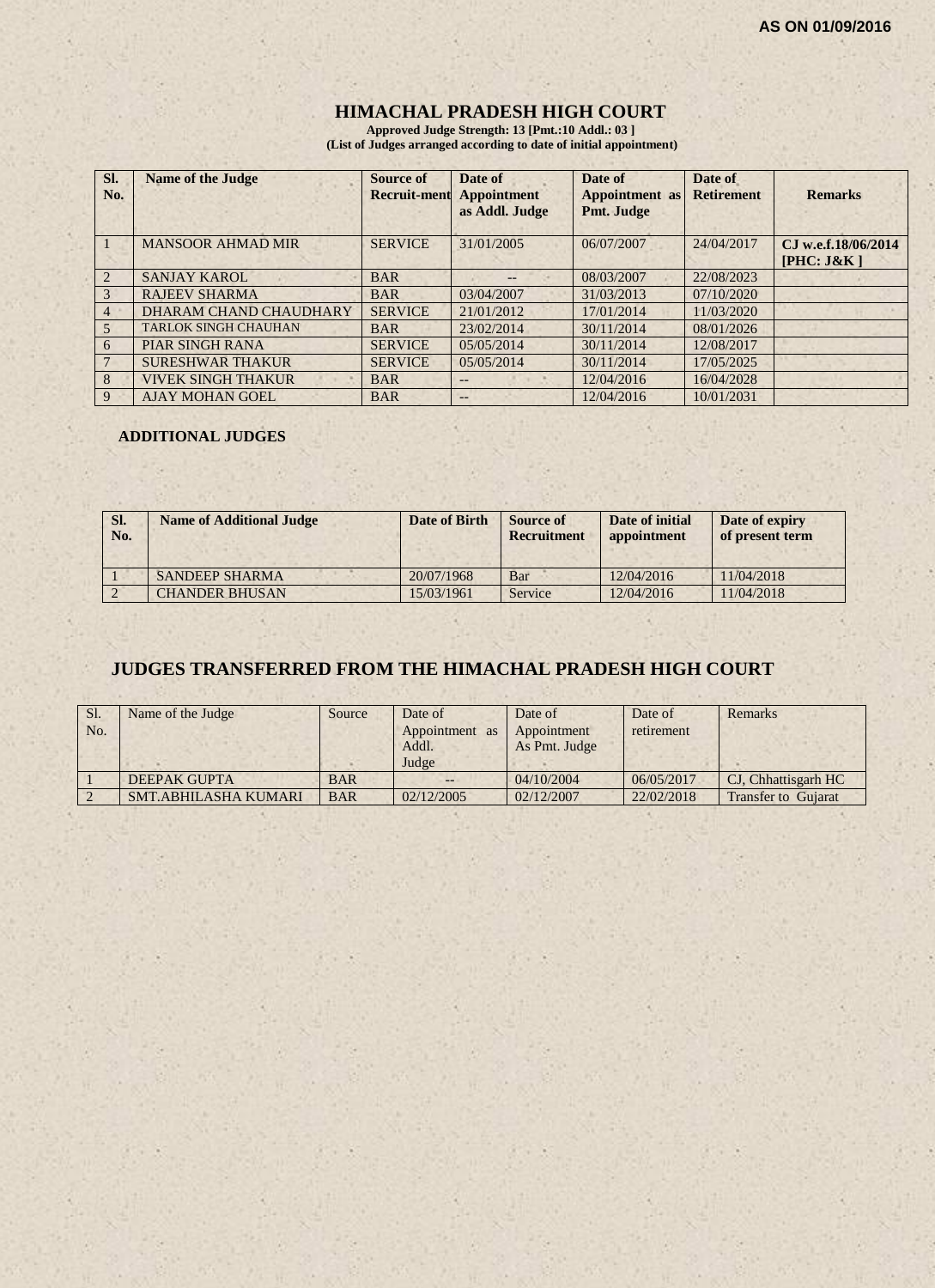## **JAMMU & KASHMIR HIGH COURT**

**Approved Judge Strength: 17 [Pmt.:13 Addl: 04] (List of Judges arranged according to date of initial appointment)**

| Sl.<br>No.     | <b>Name of the Judge</b>       | <b>Source</b><br>of<br>Recruit-<br>ment | Date of<br><b>Appointment</b><br>as Addl. Judge | Date of<br><b>Appointment</b><br>as Pmt. Judge | Date of<br><b>Retirement</b> | <b>Remarks</b>                               |
|----------------|--------------------------------|-----------------------------------------|-------------------------------------------------|------------------------------------------------|------------------------------|----------------------------------------------|
|                | N.N.PAUL VASANTHAKUMAR         | <b>BAR</b>                              | 10/12/2005                                      | 20/04/2007                                     | 14/03/2017                   | C.I w.e.f.02/02/2015<br>[PHC: MADRAS]        |
| $\overline{2}$ | <b>RAMALINGAM SUDHAKAR</b>     | <b>BAR</b>                              | 10/12/2005                                      | 20/04/2007                                     | 13/02/2021                   | <b>JOINED ON 18/04/2016</b><br>[PHC: MADRAS] |
| 3 <sub>1</sub> | <b>MOHAMMAD YAQOOB MIR</b>     | <b>SERVICE</b>                          | 23/11/2007                                      | 01/10/2009                                     | 27/05/2019                   |                                              |
| $\overline{4}$ | <b>MUZAFFRAR HUSSAIN ATTAR</b> | <b>BAR</b>                              | 05/11/2008                                      | 05/03/2010                                     | 29/01/2017                   |                                              |
| $\overline{5}$ | <b>ALI MOHD MAGREY</b>         | <b>BAR</b>                              |                                                 | 08/03/2013                                     | 07/12/2022                   |                                              |
| 6              | <b>DHIRAJ SINGH THAKUR</b>     | <b>BAR</b>                              | $--$                                            | 08/03/2013                                     | 24/04/2026                   |                                              |
|                | <b>TASHI RABSTAN</b>           | <b>BAR</b>                              | 08/03/2013                                      | 16/05/2014                                     | 09/04/2025                   |                                              |
| 8              | <b>JANAK RAJ KOTWAL</b>        | <b>SERVICE</b>                          | 08/03/2013                                      | 04/03/2015                                     | 28/08/2018                   |                                              |
| 9              | <b>BAWA SINGH WALIA [P]</b>    | <b>BAR</b>                              | 25/09/2014                                      | 23/05/2016                                     | 27/08/2023                   | <b>Joined on 12/02/2015</b><br>$[PHC: P\&H]$ |

#### **ADDITIONAL JUDGES**

| SI.<br>No. | <b>Name of Additional Judge</b> | Date of Birth Source of | <b>Recruitment</b> | Date of initial<br>appointment | Date of<br>expiry of<br>present term | <b>Remarks</b> |
|------------|---------------------------------|-------------------------|--------------------|--------------------------------|--------------------------------------|----------------|
|            |                                 |                         | <b>NIL</b>         |                                |                                      |                |

## **JUDGES TRANSFERRED FROM THE JAMMU & KASHMIR HIGH COURT**

| Sl.<br>No. | Name of the Judge        | Source         | Date of<br>Appointment<br><b>as</b><br>Addl.<br>Judge | Date of<br>Appointment<br>As Pmt. Judge | Date of<br>retirement | Remarks      |
|------------|--------------------------|----------------|-------------------------------------------------------|-----------------------------------------|-----------------------|--------------|
|            | <b>MANSOOR AHMAD MIR</b> | <b>SERVICE</b> | 31/01/2005                                            | 06/07/2007                              | 24/04/2017            | CI. H.P. H C |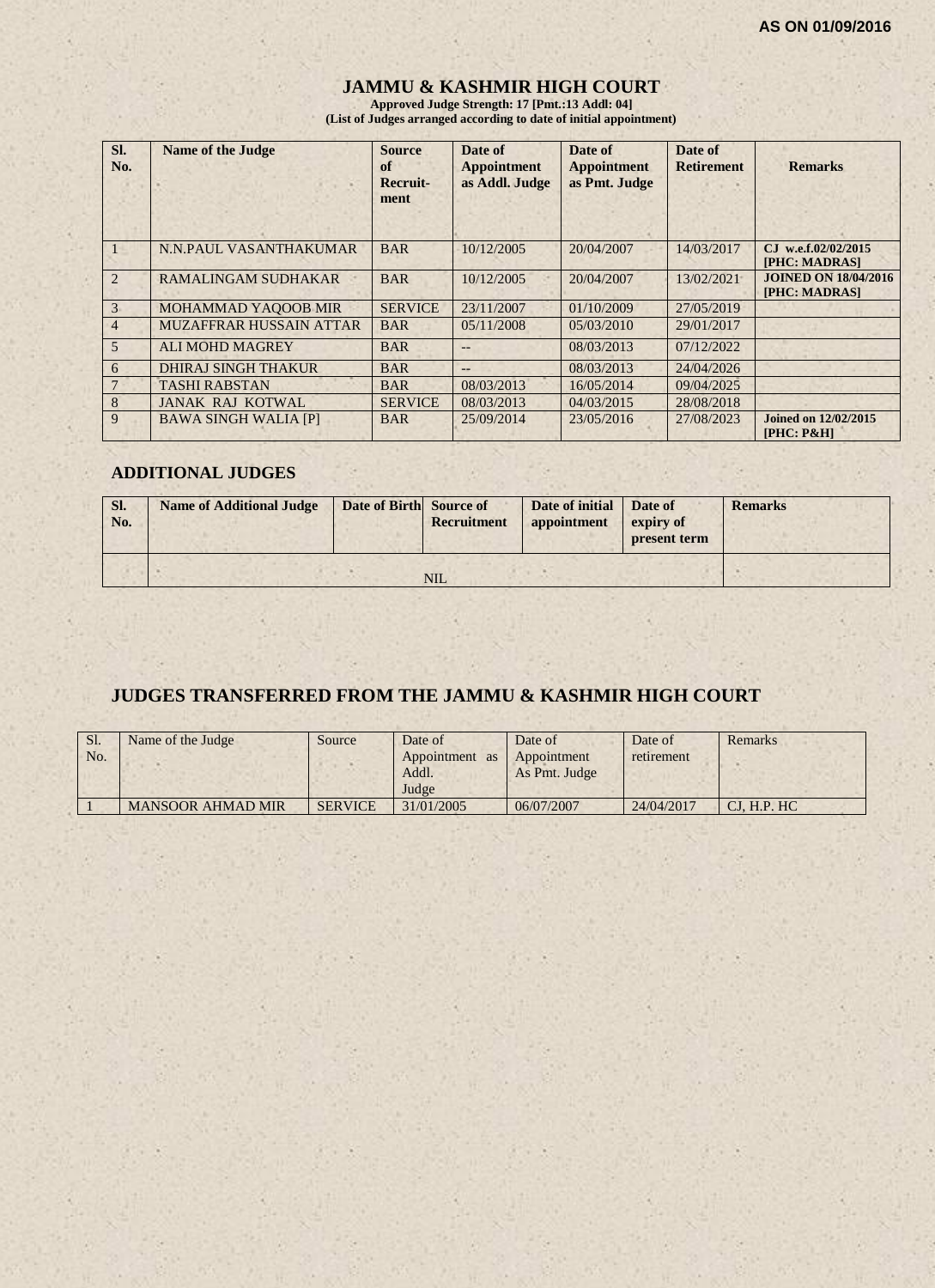## **JHARKHAND HIGH COURT**

**Approved Judge Strength: 25 [Pmt.: 19 Addl.: 06] (List of Judges arranged according to date of initial appointment)**

| SI.<br>No.     | <b>Name of the Judge</b>     | Source of<br><b>Recruitment</b> | Date of<br><b>Appointment</b><br>as Addl. Judge | Date of<br><b>Appointment</b><br>as Pmt.<br>Judge | Date of<br><b>Retirement</b> | <b>Remarks</b>                            |
|----------------|------------------------------|---------------------------------|-------------------------------------------------|---------------------------------------------------|------------------------------|-------------------------------------------|
|                | <b>VIRENDER SINGH [H]</b>    | <b>BAR</b>                      |                                                 | 02/07/2002                                        | 06/10/2016                   | CJ w.e.f.01/11/2014<br>$[PHC: P\&H]$      |
| $\overline{2}$ | PRADIP KUMAR MOHANTY         | <b>BAR</b>                      | 07/03/2002                                      | 06/03/2004                                        | 09/06/2017                   | Joined on 11/04/2016<br>[PHC: Orissa]     |
| 3              | <b>DHIRUBHAI N. PATEL</b>    | <b>BAR</b>                      | 07/03/2004                                      | 25/01/2006                                        | 12/03/2022                   | Joined on 03/02/2009<br>[PHC: Gujarat]    |
| 4              | <b>HARISH CHANDRA MISHRA</b> | <b>SERVICE</b>                  | 27/04/2011                                      | 31/01/2013                                        | 26/03/2021                   |                                           |
| 5              | <b>APARESH KUMAR SINGH</b>   | <b>BAR</b>                      | 24/01/2012                                      | 16/01/2014                                        | 06/07/2027                   |                                           |
| 6              | <b>SHREE CHANDRASHEKHAR</b>  | <b>BAR</b>                      | 17/01/2013                                      | 27/06/2014                                        | 24/05/2027                   |                                           |
|                | <b>AMITAV KUMAR GUPTA</b>    | <b>SERVICE</b>                  | 18/09/2013                                      | 03/02/2016                                        | 30/05/2021                   |                                           |
| 8              | PRAMATH PATNAIK              | <b>BAR</b>                      | 24/09/2014                                      | 04/07/2016                                        | 13/06/2021                   | <b>Joined 22.12.2014</b><br>[PHC: Orissa] |

## **ADDITIONAL JUDGES**

| SI.<br>No. | <b>Name of Additional Judge</b> | Date of Birth | Source of<br><b>Recruitment</b> | Date of initial<br>appointment | Date of<br>expiry of<br>present term | <b>Remarks</b> |
|------------|---------------------------------|---------------|---------------------------------|--------------------------------|--------------------------------------|----------------|
|            | RONGON MUKHOPADHYAY             | 29/12/1967    | <b>BAR</b>                      | 26/09/2014                     | 25/09/2016                           |                |
|            | <b>RAVI NATH VERMA</b>          | 10/12/1956    | <b>SERVICE</b>                  | 26/09/2014                     | 25/09/2016                           |                |
|            | <b>RATNAKER BHENGRA</b>         | 05/10/1962    | <b>BAR</b>                      | 17/04/2015                     | 16/04/2017                           |                |
|            | <b>ANANDA SEN</b>               | 15/08/1969    | <b>BAR</b>                      | 08/04/2016                     | 07/04/2018                           |                |
|            | <b>ANANT BIJAY SINGH</b>        | 13/01/1959    | <b>SERVICE</b>                  | 08/04/2016                     | 07/04/2018                           |                |

## **JUDGES TRANSFERRED FROM THE JHARKHAND HIGH COURT**

| Sl.<br>No. | Name of the Judge           | Source<br>Of<br>Recruitment | Date of<br>Appointment<br>as<br>Addl.<br>Judge | Date of<br>Appointment<br>As Pmt.<br>Judge | Date of<br>Retirement | Remarks                       |
|------------|-----------------------------|-----------------------------|------------------------------------------------|--------------------------------------------|-----------------------|-------------------------------|
|            | <b>RAKESH RANJAN PRASAD</b> | <b>SERVICE</b>              | $- -$                                          | 27/02/2006                                 | 30/06/2017            | <b>Transferred to Manipur</b> |
|            | <b>PRASHANT KUMAR</b>       | <b>SERVICE</b>              | 21/01/2009                                     | 17/01/2013                                 | 30/06/2020            | Transferred to Allahabad      |
|            | <b>SUJIT NARAYAN PRASAD</b> | <b>BAR</b>                  | 26/09/2014                                     | 00/07/2016                                 | 19/06/2029            | Transferred to Orissa HC      |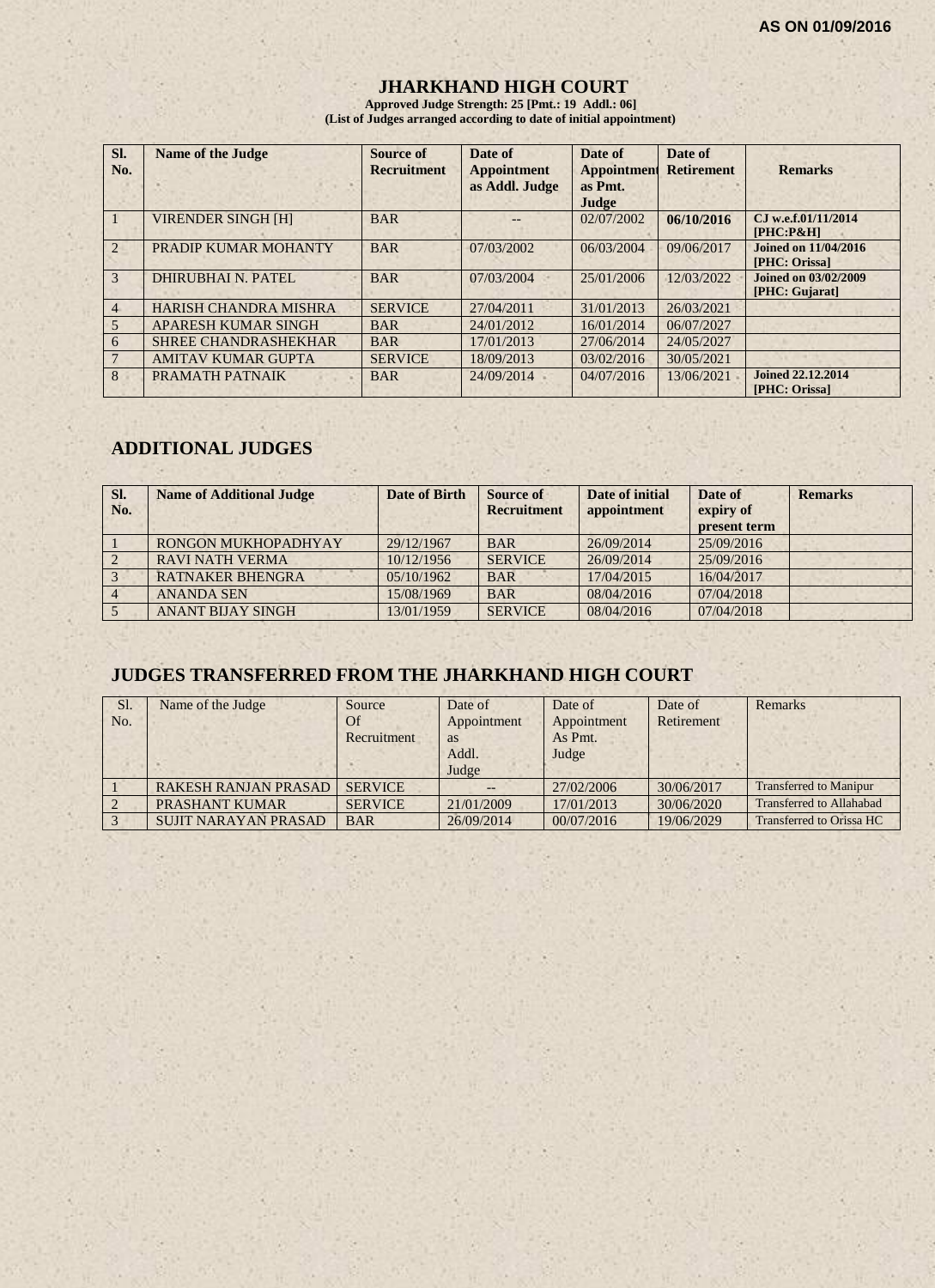## **KARNATAKA HIGH COURT**

**Approved Judge Strength: 62 [Pmt.: 47 Addl.: 15 ] (List of Judges arranged according to date of initial appointment)**

| SI.<br>N <sub>o</sub> | <b>Name of the Judge</b>                         | Source of<br><b>Recruitment</b> | Date of<br><b>Appointment</b><br>as | Date of<br><b>Appointment</b><br><b>as</b> | Date of<br><b>Retirement</b> | <b>Remarks</b>                                  |
|-----------------------|--------------------------------------------------|---------------------------------|-------------------------------------|--------------------------------------------|------------------------------|-------------------------------------------------|
|                       |                                                  |                                 | <b>Addl. Judge</b>                  | Pmt. Judge                                 |                              |                                                 |
| $\vert$               | <b>S.K.MUKHERJEE</b>                             | <b>BAR</b>                      | $\frac{1}{2}$                       | 15/09/2000                                 | 09/10/2017                   | CJ w.e.f.23/02/2016<br>[PHC: Calcutta]          |
| $\overline{2}$        | JAYANT MANGANLAL PATEL                           | <b>BAR</b>                      | 03/12/2001                          | 09/08/2004                                 | 03/08/2018                   | <b>Joined on 13/02/2016</b><br>[PHC: Gujarat]   |
| 3                     | <b>H.G. RAMESH</b>                               | <b>BAR</b>                      | 12/05/2003                          | 24/09/2004                                 | 15/01/2019                   |                                                 |
| $\overline{4}$        | <b>S.ABDUL NAZEER</b>                            | <b>BAR</b>                      | 12/05/2003                          | 24/09/2004                                 | 04/01/2020                   |                                                 |
| $\mathfrak{S}$        | <b>HANUMAPPA BILLAPPA</b>                        | <b>BAR</b>                      | 08/09/2003                          | 24/09/2004                                 | 07/10/2016                   |                                                 |
| 6                     | P.B.SANGANAGOUDA                                 | <b>BAR</b>                      |                                     | 21/10/2004                                 | 31/05/2018                   |                                                 |
| $\overline{7}$        | <b>ANAND BYRAREDDY</b>                           | <b>BAR</b>                      | --                                  | 07/03/2005                                 | 30/04/2017                   |                                                 |
| $\,8\,$               | <b>ASHOK B.HINCHIGERI</b>                        | <b>BAR</b>                      | 07/03/2005                          | 01/03/2007                                 | 23/08/2017                   |                                                 |
| 9                     | RAGHVENDRA SINGH CHAUHAN                         | <b>BAR</b>                      | 13/06/2005                          | 24/01/2008                                 | 23/12/2021                   | <b>Joined on 10/03/2015</b><br>[PHC: Rajasthan] |
| 10                    | <b>VINEET KOTHARI</b>                            | <b>BAR</b>                      | 13/06/2005                          | 24/01/2008                                 | 01/09/2021                   | <b>Joined on 18/04/2016</b><br>[PHC: Rajasthan] |
| 11                    | A.S. BOPPANNA                                    | <b>BAR</b>                      | 06/01/2006                          | 01/03/2007                                 | 19/05/2021                   |                                                 |
| 12                    | A. N. VENUGOPALA GOWDA                           | <b>BAR</b>                      | 04/07/2007                          | 17/04/2009                                 | 15/06/2017                   |                                                 |
| 13                    | LINGAPPA NARAYANA SWAMY                          | <b>BAR</b>                      | 04/07/2007                          | 17/04/2009                                 | 30/06/2021                   |                                                 |
| 14                    | RAVI VIJAYKUMAR MALIMATH                         | <b>BAR</b>                      | 18/02/2008                          | 17/02/2010                                 | 24/05/2024                   |                                                 |
| 15                    | <b>SMT. B. VENKATARAMIAH NAGARATHNA</b>          | <b>BAR</b>                      | 18/02/2008                          | 17/02/2010                                 | 29/10/2024                   |                                                 |
| 16                    | <b>BOREGOWDA SREENIVASE GOWDA</b>                | <b>BAR</b>                      | 02/06/2008                          | 05/09/2011                                 | 15/06/2018                   |                                                 |
| 17                    | S. N. SATYANARAYANA                              | <b>BAR</b>                      | 09/06/2008                          | 08/06/2012                                 | 14/01/2021                   |                                                 |
| 18                    | <b>ARAVIND KUMAR</b>                             | <b>BAR</b>                      | 26/06/2009                          | 07/12/2012                                 | 13/07/2024                   |                                                 |
| 19                    | <b>BIJOOR MANOHAR</b>                            | <b>BAR</b>                      | 12/03/2010                          | 18/11/2013                                 | 19/07/2017                   |                                                 |
| 20                    | <b>SMT. RATHNAKALA</b>                           | <b>SERVICE</b>                  | 24/10/2013                          | 04/03/2016                                 | 26/01/2018                   |                                                 |
| 21                    | <b>BUDHIHAL RUDRAPPA BHIMAPPA</b>                | <b>SERVICE</b>                  | 24/10/2013                          | 04/03/2016                                 | 30/09/2018                   |                                                 |
| 22                    | KORATAGERE NARASIMHA MURTHY<br><b>PHANEENDRA</b> | <b>SERVICE</b>                  | 24/10/2013                          | 04/03/2016                                 | 19/05/2020                   |                                                 |

#### **ADDITIONAL JUDGES**

| SI.<br>No. | <b>Name of Additional Judge</b>                   | <b>Date of Birth</b> | <b>Source of</b><br><b>Recruitment</b> | Date of<br>initial<br>appointment | Date of<br>expiry of<br>present<br>term | <b>Remarks</b> |
|------------|---------------------------------------------------|----------------------|----------------------------------------|-----------------------------------|-----------------------------------------|----------------|
|            | <b>SMT. SHIVANNA SUJATHA</b>                      | 20/05/1960           | <b>BAR</b>                             | 02/01/2015                        | 01/01/2017                              |                |
|            | <b>BYRAREDDY VEERAPPA</b>                         | 01/06/1961           | <b>BAR</b>                             | 02/01/2015                        | 01/01/2017                              |                |
|            | <b>GUHANATHAN NARENDAR</b>                        | 10/01/1964           | <b>BAR</b>                             | 02/01/2015                        | 01/01/2017                              |                |
|            | PRATINIDHI SRINIVASACHARYA<br><b>DINESH KUMAR</b> | 25/02/1962           | <b>BAR</b>                             | 02/01/2015                        | 01/01/2017                              |                |

#### **JUDGES TRANSFERRED FROM THE KARNATAKA HIGH COURT**

| Sl. | Name of the Judge          | Source         | Date of           | Date of       | Date of    | Remarks                      |
|-----|----------------------------|----------------|-------------------|---------------|------------|------------------------------|
| No. |                            |                | Appointment<br>as | Appointment   | retirement |                              |
|     |                            |                | Addl. Judge       | As Pmt. Judge |            |                              |
|     | <b>SMT.MANJULA CHELLUR</b> | <b>SERVICE</b> | 21/02/2000        | 17/08/2000    | 04/12/2017 | CJ. Calcutta                 |
|     | S.M.MALLIKARJUNAGOUDA      | <b>BAR</b>     | 12/05/2003        | 24/09/2004    | 04/05/2020 | <b>Transferred to Kerala</b> |
|     | <b>HULUVADI G.RAMESH</b>   | <b>SERVICE</b> | 08/09/2003        | 24/09/2004    | 19/05/2019 | <b>Transferred to Madras</b> |
|     | PAVANKUMAR BHIMAPPA        | <b>BAR</b>     | 02/01/2015        | 01/01/2017    |            | AJ. Transferred to P&H       |
|     | <b>BAJANTHRI</b>           |                |                   |               |            |                              |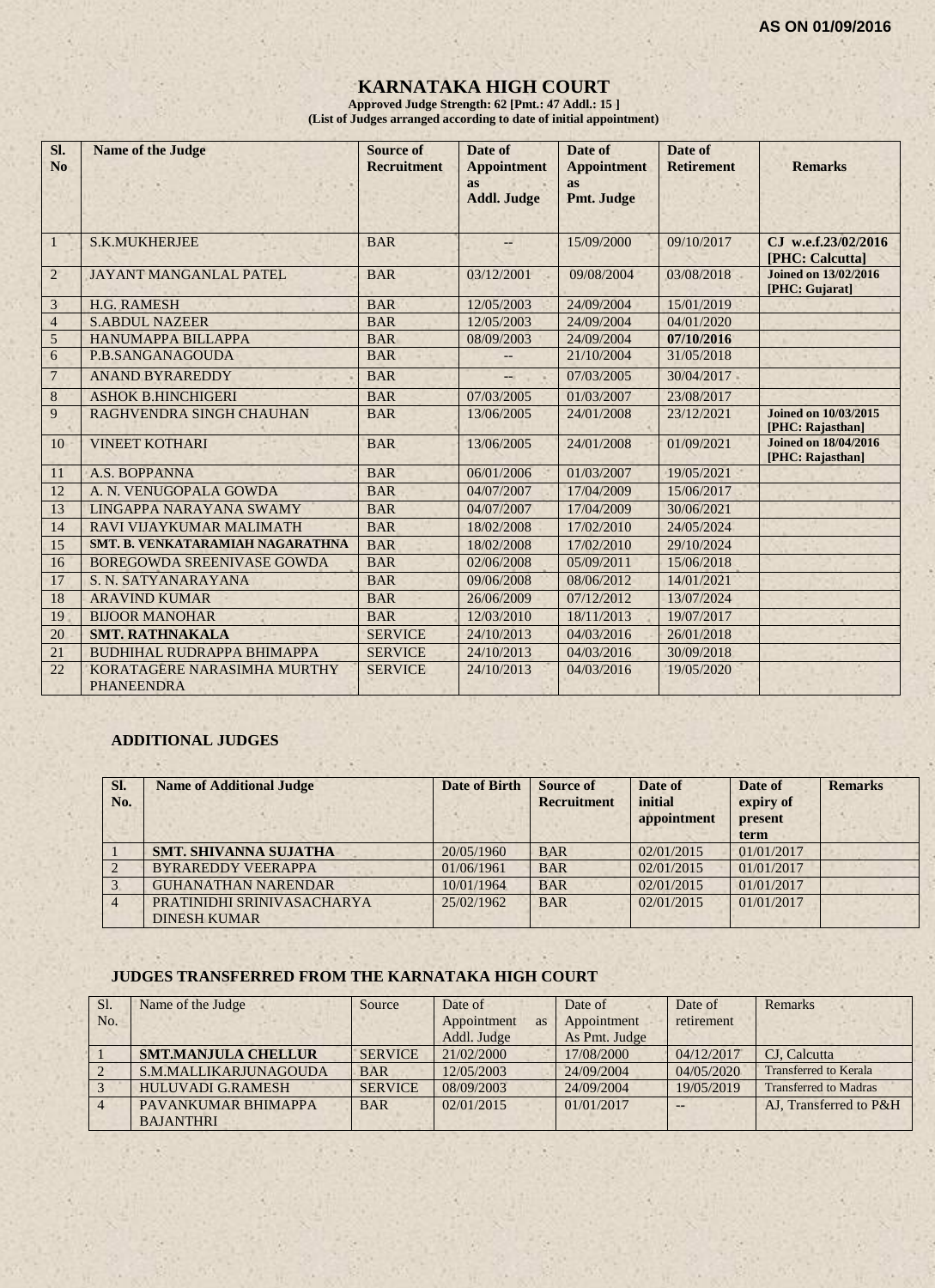## **KERALA HIGH COURT Approved Judge Strength: 47 [Pmt.: 35 Addl.: 12 ]**

 **(List of Judges arranged according to date of initial appointment)**

| <b>SI</b><br>N <sub>o</sub> | <b>Name of the Judge</b>                         | <b>Source</b><br>Of<br><b>Recruit</b><br>ment | Date of<br><b>Appoint</b><br>ment<br>as Addl.<br>Judge | Date of<br><b>Appoint</b><br>ment<br>As Pmt.<br>Judge | Date of<br>retirement | <b>Remarks</b>                               |
|-----------------------------|--------------------------------------------------|-----------------------------------------------|--------------------------------------------------------|-------------------------------------------------------|-----------------------|----------------------------------------------|
| 1                           | S.M.MALLIKARJUNAGOUDA                            | <b>BAR</b>                                    | 12/05/2003                                             | 24/09/2004                                            | 04/05/2020            | ACJ w.e.f.<br>[PHC: Karnataka]               |
| $\overline{2}$              | T.B.RADHAKRISHNAN                                | <b>BAR</b>                                    |                                                        | 14/10/2004                                            | 28/04/2021            |                                              |
| 3                           | SANKARAN KALLANMAR THODIYIL                      | <b>BAR</b>                                    | 02/02/2005                                             | 22/11/2006                                            | 24/12/2016            |                                              |
| $\overline{4}$              | <b>ANTONIC DOMINIC</b>                           | <b>BAR</b>                                    | 30/01/2007                                             | 02/12/2009                                            | 29/05/2018            |                                              |
| $\mathfrak{S}$              | P. N. RAVINDRAN                                  | <b>BAR</b>                                    | 13/12/2007                                             | 09/12/2009                                            | 28/05/2018            |                                              |
| 6                           | SURENDRA MOHAN KURIAKOSE                         | <b>BAR</b>                                    | 05/01/2009                                             | 15/12/2010                                            | 28/02/2019            |                                              |
| $\overline{7}$              | P. R. RAMACHANDRA MENON                          | <b>BAR</b>                                    | 05/01/2009                                             | 15/12/2010                                            | 31/05/2021            |                                              |
| 8                           | C. V. K. ABDUL REHIM                             | <b>BAR</b>                                    | 05/01/2009                                             | 15/12/2010                                            | 01/05/2020            |                                              |
| 9                           | CHUDALAYIL THEVAN RAVIKUMAR                      | <b>BAR</b>                                    | 05/01/2009                                             | 15/12/2010                                            | 05/01/2022            |                                              |
| 10                          | <b>VAIDYANATHAN CHITAMBARESH</b>                 | <b>BAR</b>                                    | 08/11/2011                                             | 07/12/2012                                            | 06/11/2019            |                                              |
| 11                          | ABDUL MOHAMMED SHAFFIQUE                         | <b>BAR</b>                                    | 08/11/2011                                             | 07/12/2012                                            | 12/02/2021            |                                              |
| 12                          | KUNJUPILLAI HARILAL                              | <b>BAR</b>                                    | 08/11/2011                                             | 24/06/2013                                            | 27/05/2020            |                                              |
| 13                          | KRISHNAN VINOD CHANDRAN                          | <b>BAR</b>                                    | 08/11/2011                                             | 24/06/2013                                            | 24/04/2025            |                                              |
| 14                          | PANNIPUZHAYIL DIVAKARAN RAJAN                    | <b>SERVICE</b>                                | 28/01/2013                                             | 16/01/2014                                            | 07/05/2019            |                                              |
| 15                          | <b>KRISHNAIYER RAMAKRISHNAN</b>                  | <b>SERVICE</b>                                | 28/01/2013                                             | 30/06/2014                                            | 08/10/2017            |                                              |
| 16                          | <b>BATHISHA KEMAL PASHA</b>                      | <b>SERVICE</b>                                | 28/01/2013                                             | 30/06/2014                                            | 24/05/2018            |                                              |
| 17                          | <b>ATHRASSERY HARIPRASAD</b>                     | <b>SERVICE</b>                                | 28/01/2013                                             | 30/06/2014                                            | 18/05/2021            |                                              |
| 18                          | <b>DAMA SESHADRI NAIDU</b>                       | <b>BAR</b>                                    | 21/09/2013                                             | 03/03/2016                                            | 18/06/2024            | <b>Joined on 30/06/2014</b><br>[PHC: T & AP] |
| 19                          | <b>PUTTEKADAN UBAID</b>                          | <b>SERVICE</b>                                | 01/01/2014                                             | 10/03/2016                                            | 18/09/2019            |                                              |
| 20                          | KANDATHIL ABRAHAM MATHEW                         | <b>SERVICE</b>                                | 01/01/2014                                             | 10/03/2016                                            | 17/01/2019            |                                              |
| 21                          | <b>ALEXANDER THOMAS</b>                          | <b>BAR</b>                                    | 23/01/2014                                             | 10/03/2016                                            | 03/09/2023            |                                              |
| 22                          | MUHAMED MUSTAQUE<br><b>AYUMANTAKATH</b>          | <b>BAR</b>                                    | 23/01/2014                                             | 10/03/2016                                            | 31/05/2029            |                                              |
| 23                          | ALA KUNNIL JAYASANKARAN<br><b>NAMBIAR</b>        | <b>BAR</b>                                    | 23/01/2014                                             | 10/03/2016                                            | 26/01/2028            |                                              |
| 24                          | ANIL KALAVAMPARA NARENDRAN                       | <b>BAR</b>                                    | 23/01/2014                                             | 10/03/2016                                            | 04/05/2029            |                                              |
| 25                          | <b>SMT. POKKATH VIJAYAN ASHA</b>                 | <b>BAR</b>                                    | 21/05/2014                                             | 20/05/2016                                            | 30/05/2021            |                                              |
| 26                          | PADMARAJ BALAKRISHNANNAIR<br><b>SURESH KUMAR</b> | <b>BAR</b>                                    | 21/05/2014                                             | 20/05/2016                                            | 29/06/2025            |                                              |

#### **ADDITIONAL JUDGES**

| Sl.             | Name of Additional Judge         | Date of      | Source         | Date of initial | Date of expiry |  |
|-----------------|----------------------------------|--------------|----------------|-----------------|----------------|--|
| No.             |                                  | <b>Birth</b> |                | appointment     | of present     |  |
|                 |                                  |              |                |                 | term           |  |
| $\mathbf{1}$ .  | <b>SUNIL THOMAS</b>              | 10/05/1960   | <b>SERVICE</b> | 10/04/2015      | 10/04/2017     |  |
| 2.              | <b>SHAJI PAUL CHALY</b>          | 29/05/1961   | <b>BAR</b>     | 10/04/2015      | 10/04/2017     |  |
| 3.7             | <b>SMT. ANU SIVARAMAN</b>        | 25/05/1966   | <b>BAR</b>     | 10/04/2015      | 10/04/2017     |  |
| $\overline{4}$  | RAJA VIJAYARAGHAVAN VALSALA      | 28/05/1967   | <b>BAR</b>     | 10/04/2015      | 10/04/2017     |  |
| $\overline{5}$  | BHASKARAN PILLAI SUDHEENDRA      | 31/05/1959   | <b>SERVICE</b> | 10/04/2015      | 10/04/2017     |  |
|                 | <b>KUMAR</b>                     |              |                |                 |                |  |
| 6               | KELOTH PUTHENPURA JYOTHINDRANATH | 01/11/1956   | <b>SERVICE</b> | 10/04/2015      | 10/04/2017     |  |
| $7\phantom{.0}$ | <b>SMT. MARY JOSEPH</b>          | 02/06/1962   | <b>SERVICE</b> | 10/04/2015      | 10/04/2017     |  |

## **JUDGES TRANSFERRED FROM THE KERALA HIGH COURT**

| Sl. | Name of the Judge      | Source            | Date of        | Date of       | Date of    | <b>Remarks</b>  |
|-----|------------------------|-------------------|----------------|---------------|------------|-----------------|
| No. |                        | <b>Of Recruit</b> | Appointment as | Appointment   | retirement |                 |
|     |                        | ment              | Addl. Judge    | As Pmt. Judge |            |                 |
|     | KUTTIYIL MATHEW JOSEPH | <b>BAR</b>        | $- -$          | 14/10/2004    | 16/06/2020 | CJ, Uttarakhand |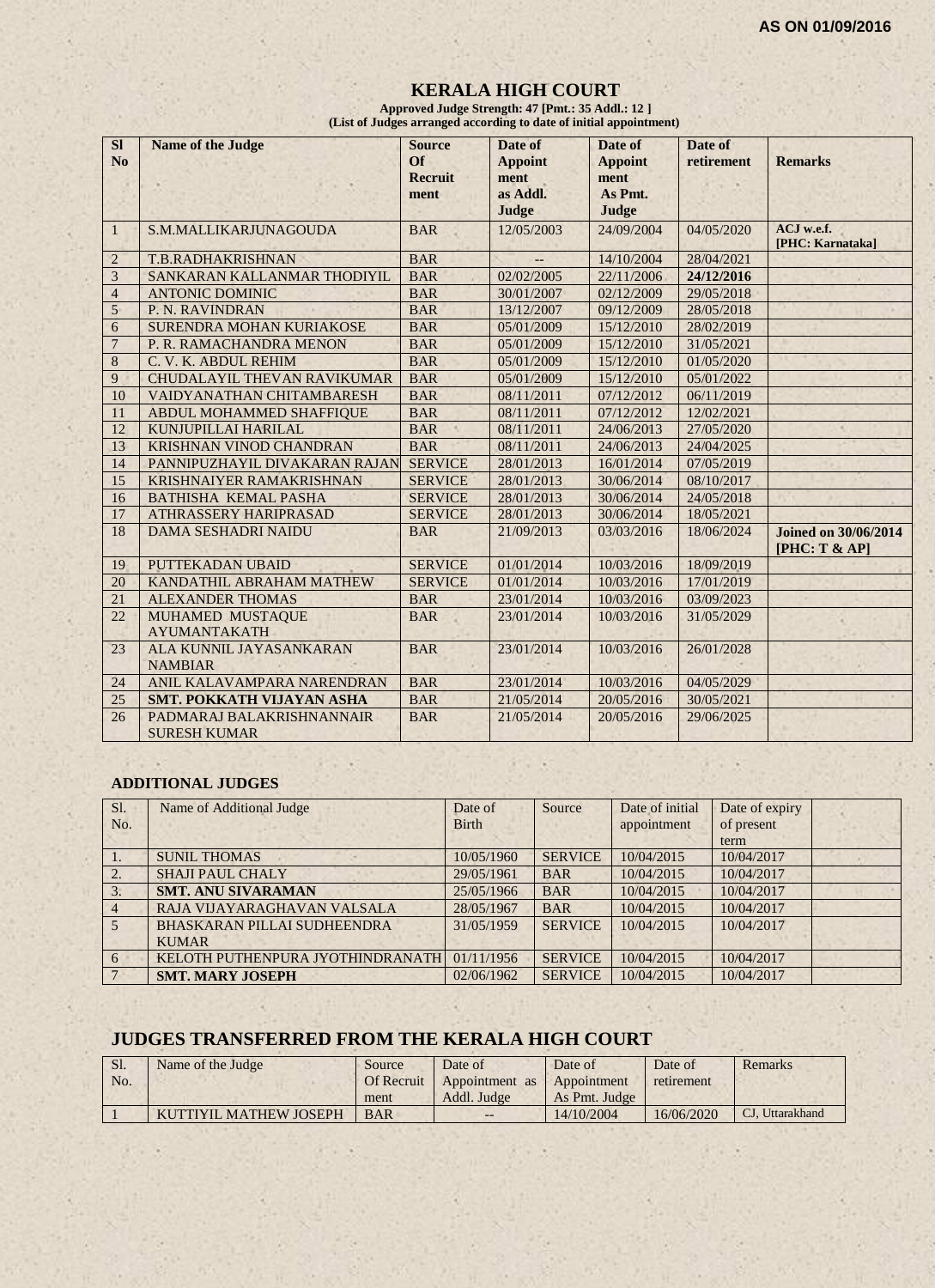### **Madhya Pradesh High Court**

Approved Judge Strength: 53 [Pmt.: 40 Addl.: 13 ] **(List of Judges arranged according to date of initial appointment)**

| SI.<br>No.     | Name of the Judge                | <b>Source</b>  | Date of<br><b>Appointment</b><br>as Addl. Judge | Date of<br><b>Appointment</b><br>as Pmt. Judge | Date of<br>retirement | <b>Remarks</b>       |
|----------------|----------------------------------|----------------|-------------------------------------------------|------------------------------------------------|-----------------------|----------------------|
|                | <b>RAJENDRA MENON</b>            | <b>BAR</b>     | 01/04/2002                                      | 21/03/2003                                     | 06/06/2019            | ACJ w.e.f.13/05/2016 |
| $\overline{2}$ | <b>SANJAY KUMAR SETH</b>         | <b>BAR</b>     | 21/03/2003                                      | 19/01/2004                                     | 09/06/2019            |                      |
| 3              | SURENDRA KUMAR GANGELE           | <b>BAR</b>     |                                                 | 11/10/2004                                     | 25/07/2018            |                      |
| 4              | PANKAJ KUMAR JAISWAL             | <b>BAR</b>     |                                                 | 11/10/2004                                     | 23/09/2020            |                      |
| 5              | <b>RAVI SHANKER JHA</b>          | <b>BAR</b>     | 18/10/2005                                      | 02/02/2007                                     | 13/10/2023            |                      |
| 6              | <b>JITENDRA KUMAR MAHESHWARI</b> | <b>BAR</b>     | 25/11/2005                                      | 25/11/2008                                     | 28/06/2023            |                      |
|                | <b>SANJAY YADAV</b>              | <b>BAR</b>     | 02/03/2007                                      | 15/01/2010                                     | 05/06/2021            |                      |
| 8              | SATISH CHANDRA SHARMA            | <b>BAR</b>     | 18/01/2008                                      | 15/01/2010                                     | 29/11/2023            |                      |
| 9              | PRAKASH SHRIVASTAVA              | <b>BAR</b>     | 18/01/2008                                      | 15/01/2010                                     | 30/03/2023            |                      |
| 10             | <b>ALOK ARADHE</b>               | <b>BAR</b>     | 29/12/2009                                      | 15/02/2011                                     | 12/04/2026            |                      |
| 11             | <b>NARESH KUMAR GUPTA</b>        | <b>SERVICE</b> | 03/05/2010                                      | 24/09/2011                                     | 30/06/2017            |                      |
| 12             | <b>SHEEL NAGU</b>                | <b>BAR</b>     | 27/05/2011                                      | 23/05/2013                                     | 31/12/2026            |                      |
| 13             | <b>SUJOY PAUL</b>                | <b>BAR</b>     | 27/05/2011                                      | 14/04/2014                                     | 20/06/2026            |                      |
| 14             | <b>SUBHASH RAOSAHEB KAKADE</b>   | <b>SERVICE</b> | 01/04/2013                                      | 06/09/2014                                     | 22/01/2017            |                      |
| 15             | DHARMDHWAJ KUMAR PALIWAL         | <b>SERVICE</b> | 01/04/2013                                      | 06/09/2014                                     | 15/03/2017            |                      |
| 16             | <b>ROHIT ARYA</b>                | <b>BAR</b>     | 12/09/2013                                      | 26/03/2015                                     | 27/04/2024            |                      |
| 17             | <b>JARAT KUMAR JAIN</b>          | <b>SERVICE</b> | 28/02/2014                                      | 27/02/2016                                     | 22/01/2017            |                      |
| 18             | <b>SUSHIL KUMAR PALO</b>         | <b>SERVICE</b> | 15/04/2014                                      | 27/02/2016                                     | 01/11/2018            |                      |
| 19             | <b>MISS VANDANA KASREKAR</b>     | <b>BAR</b>     | 25/10/2014                                      | 27/02/2016                                     | 09/07/2022            |                      |
| 20             | <b>RAJENDRA MAHAJAN</b>          | <b>SERVICE</b> | 25/10/2014                                      | 27/02/2016                                     | 06/03/2018            |                      |
| 21             | <b>CHANDRAHAS SIRPURKAR</b>      | <b>SERVICE</b> | 25/10/2014                                      | 27/02/2016                                     | 03/03/2019            |                      |

## **Additional Judges**

| Sl.<br>No.      | <b>Name of Additional Judge</b> | Date of Birth | <b>Source of</b><br><b>Recruitment</b> | Date of initial<br>appointment | Date of expiry<br>of present term |
|-----------------|---------------------------------|---------------|----------------------------------------|--------------------------------|-----------------------------------|
|                 | <b>ALOK VERMA</b>               | 28/11/1955    | <b>SERVICE</b>                         | 30/06/2014                     | 27/11/2017                        |
| $\overline{2}$  | <b>ATUL SREEDHARAN</b>          | 25/05/1966    | <b>BAR</b>                             | 07/04/2016                     | 06/04/2018                        |
| 3               | SUSHRUT ARVIND DHARMADHIKARI    | 08/07/1966    | <b>BAR</b>                             | 07/04/2016                     | 06/04/2018                        |
| $\overline{4}$  | <b>VIVEK RUSIA</b>              | 02/08/1969    | <b>BAR</b>                             | 07/04/2016                     | 06/04/2018                        |
| $5\overline{)}$ | <b>ANAND PATHAK</b>             | 18/07/1968    | <b>BAR</b>                             | 07/04/2016                     | 06/04/2018                        |
| 6               | <b>VED PRAKASH SHARMA</b>       | 02/01/1956    | <b>SERVICE</b>                         | 07/04/2016                     | 01/01/2018                        |
| $7\phantom{.0}$ | <b>JAGDISH PRASAD GUPTA</b>     | 21/03/1959    | <b>SERVICE</b>                         | 07/04/2016                     | 06/04/2018                        |
| 8               | ANURAG KUMAR SHRIVASTAVA        | 11/04/1956    | <b>SERVICE</b>                         | 07/04/2016                     | 06/04/2018                        |
| 9               | <b>HOUSLA PRASAD SINGH</b>      | 01/07/1956    | <b>SERVICE</b>                         | 07/04/2016                     | 06/04/2018                        |
| 10              | <b>ASHOK KUMAR JOSHI</b>        | 11/11/1956    | <b>SERVICE</b>                         | 07/04/2016                     | 06/04/2018                        |
| 11              | <b>VIVEK AGARWAL</b>            | 28/06/1967    | <b>BAR</b>                             | 07/04/2016                     | 06/04/2018                        |
| 12              | <b>SMT. NANDITA DUBEY</b>       | 17/09/1961    | <b>BAR</b>                             | 07/04/2016                     | 06/04/2018                        |

### **JUDGES TRANSFERRED FROM THE MADHYA PRADESH HIGH COURT**

| Sl.<br>No. | Name of the Judge         | Source of<br>Recruitment | Date of<br>Appointment<br>Addl.<br><b>as</b><br>Judge | Date of<br>Appointment<br>As Pmt. Judge | Date of<br>retirement | Remarks                      |
|------------|---------------------------|--------------------------|-------------------------------------------------------|-----------------------------------------|-----------------------|------------------------------|
|            | <b>AJIT SINGH</b>         | <b>BAR</b>               | 01/04/2002                                            | 21/03/2003                              | 05/09/2018            | CJ. Gauhati                  |
|            | <b>SHANTANU S. KEMKAR</b> | <b>BAR</b>               | 21/03/2003                                            | 19/01/2004                              | 22/10/2018            | <b>Transferred to Bombay</b> |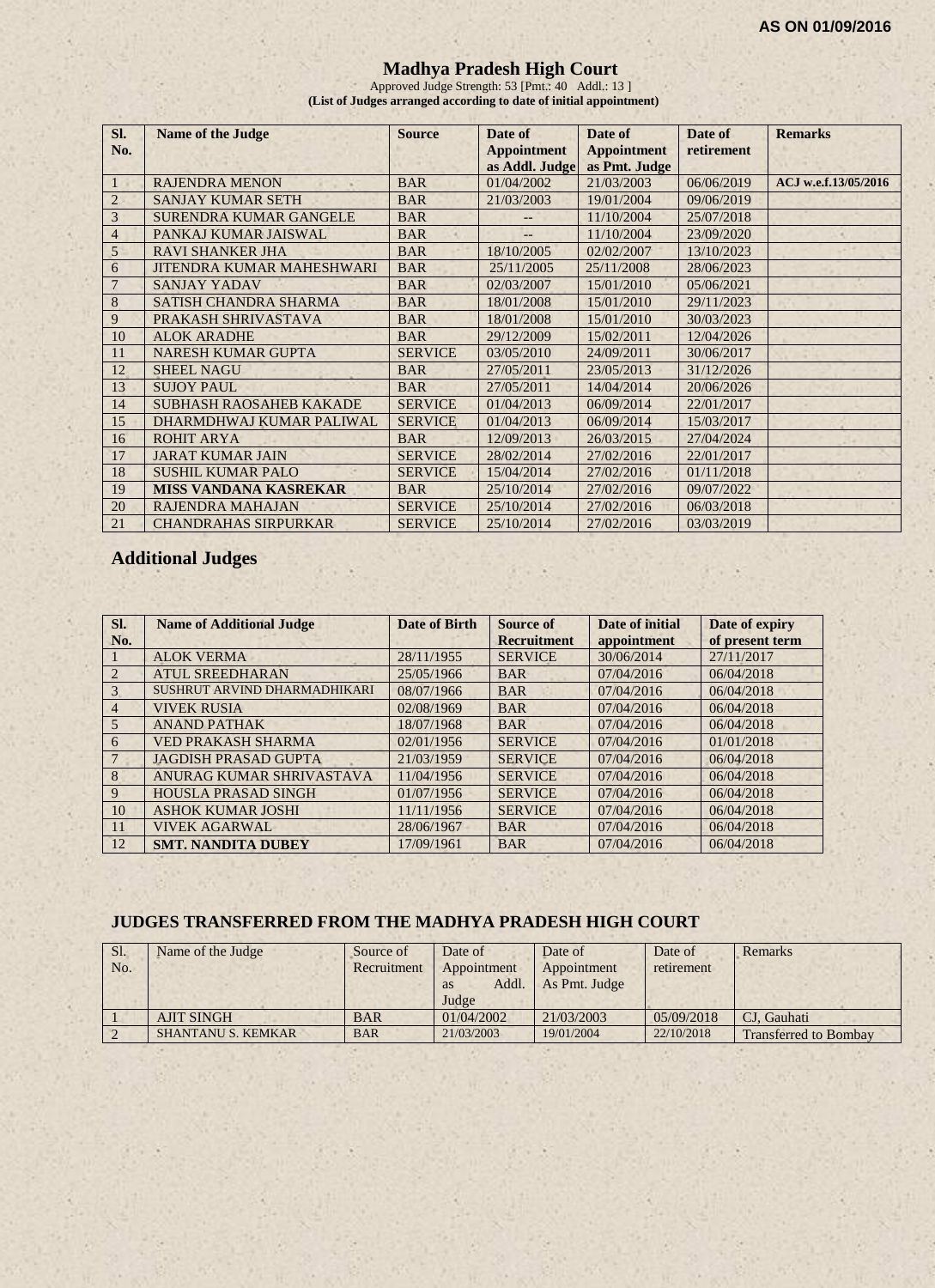#### **MADRAS HIGH COURT**

**Approved Judge Strength: 75 [Pmt.: 56 Addl.: 19 ] (List of Judges arranged according to date of initial appointment)**

| SI.<br>No.      | Name of the Judge             | <b>Source</b>  | Date of<br><b>Appointment</b><br>as Addl. Judge | Date of<br><b>Appointment</b><br>As Pmt. Judge | Date of<br>retirement | <b>Remarks</b>                                  |
|-----------------|-------------------------------|----------------|-------------------------------------------------|------------------------------------------------|-----------------------|-------------------------------------------------|
| $\mathbf{1}$    | SANJAY KISHAN KAUL            | <b>BAR</b>     | 03/05/2001                                      | 02/05/2003                                     | 25/12/2020            | CJ w.e.f.26/07/2014<br>[PHC: Delhi]             |
| $\overline{2}$  | <b>HULUVADI G.RAMESH</b>      | <b>SERVICE</b> | 08/09/2003                                      | 24/09/2004                                     | 19/05/2019            | <b>Joined on 11/04/2016</b><br>[PHC: Karnataka] |
| $\mathfrak{Z}$  | M.JAICHANDRAN                 | <b>BAR</b>     | 10/12/2005                                      | 20/04/2007                                     | 23/02/2017            |                                                 |
| $\overline{4}$  | <b>S. MANI KUMAR</b>          | <b>BAR</b>     | 31/07/2006                                      | 09/11/2009                                     | 23/04/2023            |                                                 |
| 5               | A. SELVAM                     | <b>SERVICE</b> | 31/07/2006                                      | 09/11/2009                                     | 04/04/2018            |                                                 |
| 6               | NOOTY RAMA MOHANA RAO         | <b>BAR</b>     | 11/09/2006                                      | 10/04/2008                                     | 13/08/2017            | <b>Joined on 18/04/2016</b><br>[PHC: T & AP]    |
| $\overline{7}$  | SAMINATHAN NAGAMATHU          | <b>BAR</b>     | 22/03/2007                                      | 09/11/2009                                     | 30/05/2017            |                                                 |
| 8               | SHUNMUGAVEL PALANIVELU        | <b>SERVICE</b> | 22/03/2007                                      | 09/11/2009                                     | 10/05/2017            |                                                 |
| 9               | K. K. SASIDHARAN              | <b>BAR</b>     | 12/11/2007                                      | 09/11/2009                                     | 27/10/2019            |                                                 |
| 10              | M. VENUGOPAL                  | <b>SERVICE</b> | 12/11/2007                                      | 09/11/2009                                     | 06/05/2019            |                                                 |
| 11              | <b>R. SUBBIAH</b>             | <b>BAR</b>     | 24/03/2008                                      | 09/11/2009                                     | 20/06/2021            |                                                 |
| 12              | <b>RAJIV SHAKDHER</b>         | <b>BAR</b>     | 11/04/2008                                      | 17/10/2011                                     | 18/10/2024            | <b>Joined on 11/04/2016</b><br>[PHC: DELHI]     |
| 13              | M. SATHYANARAYANAN            | <b>BAR</b>     | 23/04/2008                                      | 09/11/2009                                     | 09/06/2021            |                                                 |
| 14              | <b>BALASUNDARAM RAJENDRAN</b> | <b>BAR</b>     | 31/03/2009                                      | 29/03/2011                                     | 31/03/2017            |                                                 |
| 15              | <b>CYRIL THAMARAI SELVAM</b>  | <b>BAR</b>     | 31/03/2009                                      | 29/03/2011                                     | 08/02/2019            |                                                 |
| 16              | NADESA GOUNDER KIRUBAKARAN    | <b>BAR</b>     | 31/03/2009                                      | 29/03/2011                                     | 20/08/2021            |                                                 |
| 17              | M.M. SUNDRESH                 | <b>BAR</b>     | 31/03/2009                                      | 29/03/2011                                     | 20/07/2024            |                                                 |
| 18              | <b>T.S. SIVAGNANAM</b>        | <b>BAR</b>     | 31/03/2009                                      | 29/03/2011                                     | 15/09/2025            |                                                 |
| 19              | M. DURAISWAMY                 | <b>BAR</b>     | 31/03/2009                                      | 29/03/2011                                     | 21/09/2022            |                                                 |
| 20              | T. RAJA                       | <b>BAR</b>     | 31/03/2009                                      | 03/01/2012                                     | 24/05/2023            |                                                 |
| 21              | <b>KUMARI R. MALA</b>         | <b>SERVICE</b> | 31/03/2009                                      | 07/12/2012                                     | 14/03/2017            |                                                 |
| 22              | <b>T. MATHIVANAN</b>          | <b>SERVICE</b> | 17/02/2010                                      | 26/09/2013                                     | 27/05/2017            |                                                 |
| 23              | KANDASAMI RAVICHANDRA BAABU   | <b>BAR</b>     | 20/12/2011                                      | 26/09/2013                                     | 13/10/2020            |                                                 |
| 24              | <b>P.DEVADASS</b>             | <b>SERVICE</b> | 20/12/2011                                      | 26/09/2013                                     | 14/05/2017            |                                                 |
| 25              | <b>SMT. S. VIMALA</b>         | <b>SERVICE</b> | 20/12/2011                                      | 21/10/2013                                     | 10/01/2019            |                                                 |
| 26              | PAZHAYANUR NARAYANAN PRAKASH  | <b>BAR</b>     | 25/10/2013                                      | 14/04/2015                                     | 11/01/2023            |                                                 |
| 27              | SMT. PUSHPA SATHYANARAYANA    | <b>BAR</b>     | 25/10/2013                                      | 14/04/2015                                     | 27/02/2022            |                                                 |
| 28              | KANDASAMY KALYANASUNDARAM     | <b>BAR</b>     | 25/10/2013                                      | 14/04/2015                                     | 26/05/2022            |                                                 |
| 29              | <b>S. VAIDYANATHAN</b>        | <b>BAR</b>     | 25/10/2013                                      | 14/04/2015                                     | 16/08/2024            |                                                 |
| 30              | R. MAHADEVAN                  | <b>BAR</b>     | 25/10/2013                                      | 14/04/2015                                     | 09/06/2025            |                                                 |
| 31              | GOPALAKRISHNAN CHOCKALINGAM   | <b>SERVICE</b> | 25/10/2013                                      | 14/04/2015                                     | 31/03/2017            |                                                 |
| $\overline{32}$ | <b>MISS V.M. VELUMANI</b>     | <b>BAR</b>     | 20/12/2013                                      | 14/04/2015                                     | 05/04/2024            |                                                 |
| 33              | V. BHARATHIDASAN              | <b>BAR</b>     | ÷,                                              | 07/04/2016                                     | 06/05/2022            |                                                 |
| 34              | <b>D. KRISHNAKUMAR</b>        | <b>BAR</b>     | $-$                                             | 07/04/2016                                     | 21/05/2025            |                                                 |
| 35              | <b>S.S. SUNDAR</b>            | <b>BAR</b>     | $\qquad \qquad -$                               | 07/04/2016                                     | 02/05/2025            |                                                 |
| 36              | <b>M.V. MURALIDARAN</b>       | <b>BAR</b>     | $-$                                             | 07/04/2016                                     | 15/04/2024            |                                                 |
| 37              | PONNUSAMY KALAIYARASAN        | <b>SERVICE</b> |                                                 | 07/04/2016                                     | 30/04/2018            |                                                 |
| 38              | <b>B. GOKULDAS</b><br>S.      | <b>SERVICE</b> | $\mathcal{L}_{\mathcal{A}}$                     | 07/04/2016                                     | 06/06/2017            |                                                 |

## **Additional Judges**

| SI.<br>No. | <b>Name of Additional Judge</b> | Date of Birth | Source of<br>Recruitment | Date of initial<br><b>appointment</b> | Date of expiry<br>of present term |
|------------|---------------------------------|---------------|--------------------------|---------------------------------------|-----------------------------------|
|            |                                 | -NIL-         |                          |                                       |                                   |

#### **JUDGES TRANSFERRED FROM THE MADRAS HIGH COURT**

| S1.            | Name of the Judge          | Source     | Appointment    | Appointment   | Date of    | Remarks                        |
|----------------|----------------------------|------------|----------------|---------------|------------|--------------------------------|
| No.            |                            |            | as Addl. Judge | As Pmt. Judge | retirement |                                |
|                | N.N.PAUL VASANTHAKUMAR     | <b>BAR</b> | 10/12/2005     | 20/04/2007    | 13/04/2017 | $CJ.$ J&K                      |
| $\overline{2}$ | <b>RAMALINGAM SUDHAKAR</b> | <b>BAR</b> | 10/12/2005     | 20/04/2007    | 13/02/2021 | <b>TRANSFER TO J&amp;K</b>     |
| $\mathcal{R}$  | MUTTACLIEYAPAUL            | Service    | 10/12/2005     | 07/12/2007    | 20/07/2017 | TRANSFER TO P & H              |
|                | <b>V. RAMASUBRAMANIAN</b>  | <b>BAR</b> | 31/07/2006     | 09/11/2009    | 29/06/2020 | <b>TRANSFER TO T&amp;AP</b>    |
|                | <b>RAJA ELANGO</b>         | Bar        | 31/03/2009     | 30/03/2011    | 22/09/2017 | Transferred to A.P.            |
|                | C. S. KARNAN               | <b>BAR</b> | 31/03/2009     | 29/03/2011    | 11/06/2017 | <b>TRANSFERRED TO CALCUTTA</b> |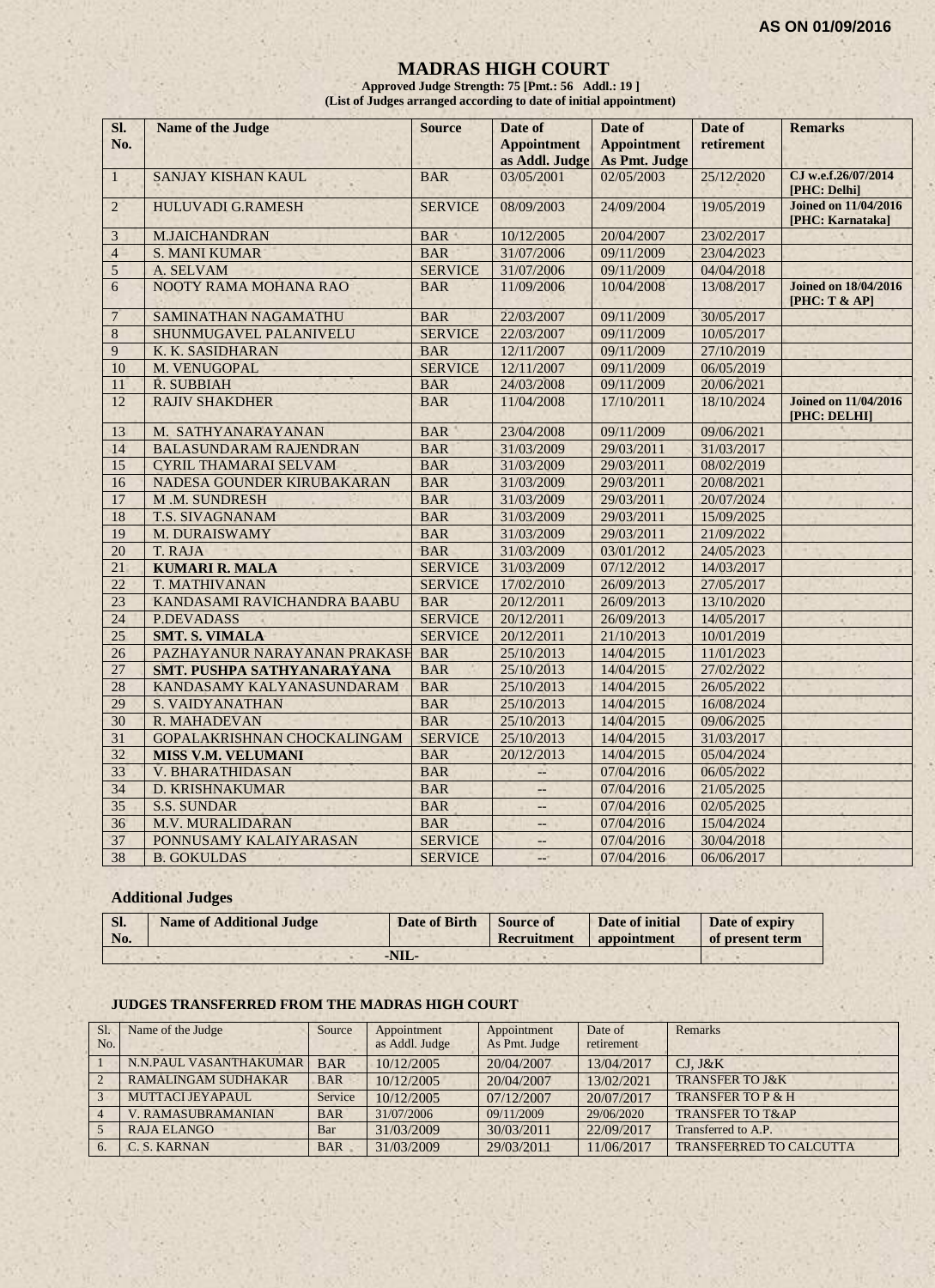## **MANIPUR HIGH COURT**

**Approved Judge Strength: 05 [ Pmt.: 04 Addl.: 01 ] (List of Judges arranged according to date of initial appointment)**

| SI.<br>No. | <b>Name of the Judge</b>              | Source of<br><b>Recruitment</b> | Date of<br><b>Appointment</b><br>as Addl.Judge | Date of<br><b>Appointment</b><br>As Pmt. Judge | Date of<br>retirement | <b>Remarks</b>                                                          |
|------------|---------------------------------------|---------------------------------|------------------------------------------------|------------------------------------------------|-----------------------|-------------------------------------------------------------------------|
|            | <b>RAKESH RANJAN PRASAD</b>           | <b>SERVICE</b>                  |                                                | 27/02/2006                                     | 30/06/2017            | ACJ w.e.f.10/06/2016<br><b>Joined on 15/02/2016</b><br>[PHC: Jharkhand] |
|            | NONGMEIKAPAM KOTISWAR<br><b>SINGH</b> | <b>BAR</b>                      | 17/10/2011                                     | 07/11/2012                                     | 28/02/2025            |                                                                         |
|            | KHWAIRAKPAM NOBIN SINGH               | <b>BAR</b>                      |                                                | 26/11/2014                                     | 31/12/2021            |                                                                         |

## **Additional Judge**

| SI.<br>No. | <b>Name of Additional Judge</b> | Date of<br><b>Birth</b> | <b>Source</b><br>of<br><b>Recruitm</b><br>ent | appointment        | Date of initial Date of expiry<br>of present<br>term | <b>Remarks</b> |
|------------|---------------------------------|-------------------------|-----------------------------------------------|--------------------|------------------------------------------------------|----------------|
|            | SONGKHUPCHUNG SERTO             | 01/03/1961              |                                               | SERVICE 14/03/2016 | 13/03/2018                                           |                |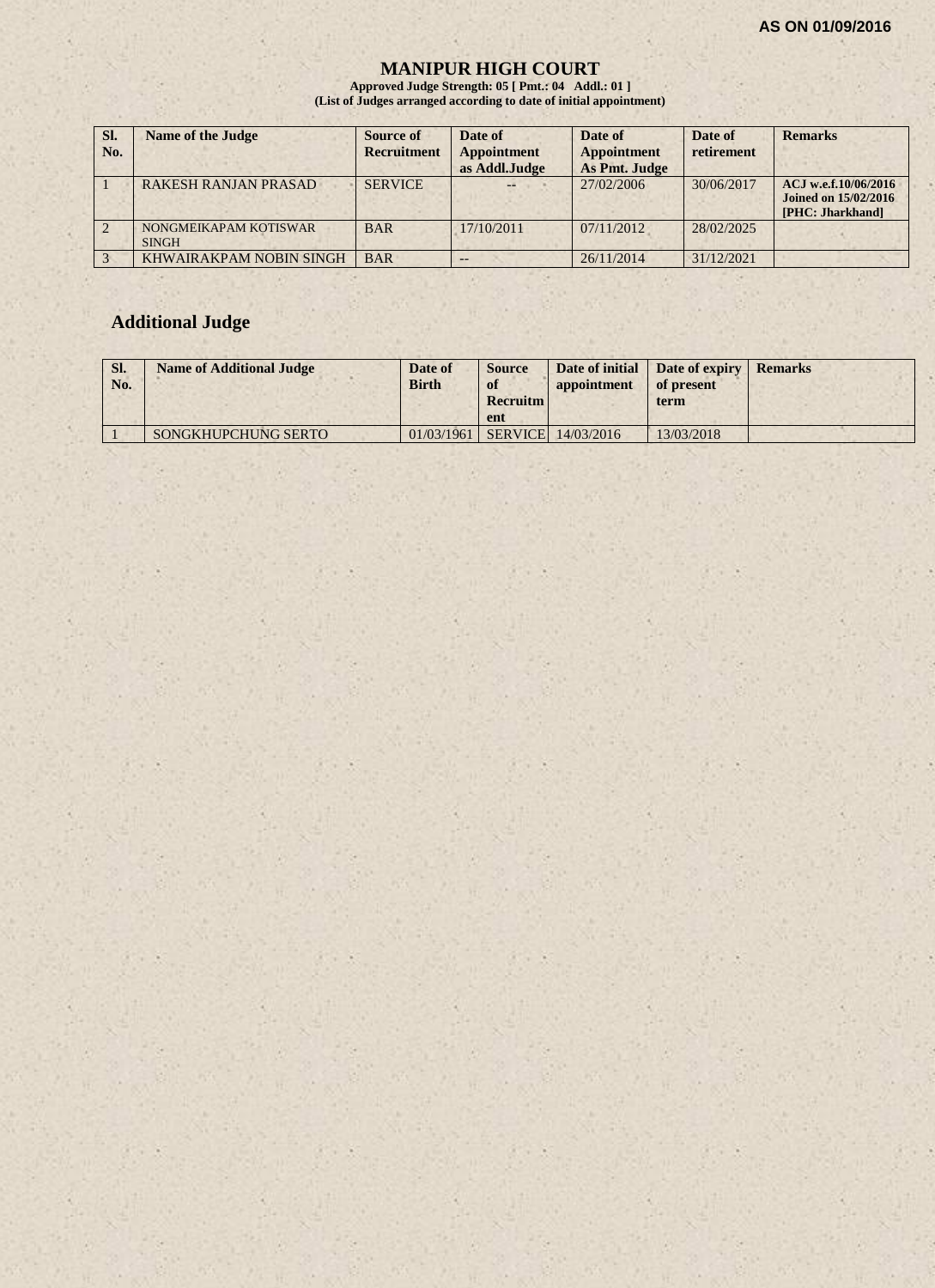#### **MEGHALAYA HIGH COURT**

**Approved Judge Strength: 04 [ Pmt.: 03 Addl.: 01 ] (List of Judges arranged according to date of initial appointment)**

| SI.<br>No. | <b>Name of the Judge</b> | Source of<br><b>Recruitment</b> | Date of<br>Appointment<br>as Addl.Judge | Date of<br><b>Appointment</b><br>As Pmt. Judge | Date of<br>retirement | <b>Remarks</b>                              |
|------------|--------------------------|---------------------------------|-----------------------------------------|------------------------------------------------|-----------------------|---------------------------------------------|
|            | <b>DINESH MAHESHWARI</b> | <b>BAR</b>                      | 02/09/2004                              | 29/05/2006                                     | 14/05/2020            | CJ w.e.f.24/02/2016<br>[PHC: Rajasthan]     |
|            | <b>SUDIP RANJAN SEN</b>  | <b>SERVICE</b>                  | 06/02/2012                              | 07/01/2014                                     | 08/03/2019            |                                             |
|            | <b>VED PRAKASH VAISH</b> | <b>SERVICE</b>                  | 17/04/2013                              | 18/03/2015                                     | 26/06/2021            | <b>Joined on 23/05/2016</b><br>[PHC: Delhi] |

## **Additional Judges**

| SI.<br>No. | <b>Name of Additional Judge</b> | Date of Birth | <b>Source of</b><br>Recruitment | Date of initial<br>appointment | Date of expiry<br>of present term |
|------------|---------------------------------|---------------|---------------------------------|--------------------------------|-----------------------------------|
|            |                                 |               |                                 |                                |                                   |
|            |                                 | $-NIL-$       |                                 |                                |                                   |
|            |                                 |               |                                 |                                |                                   |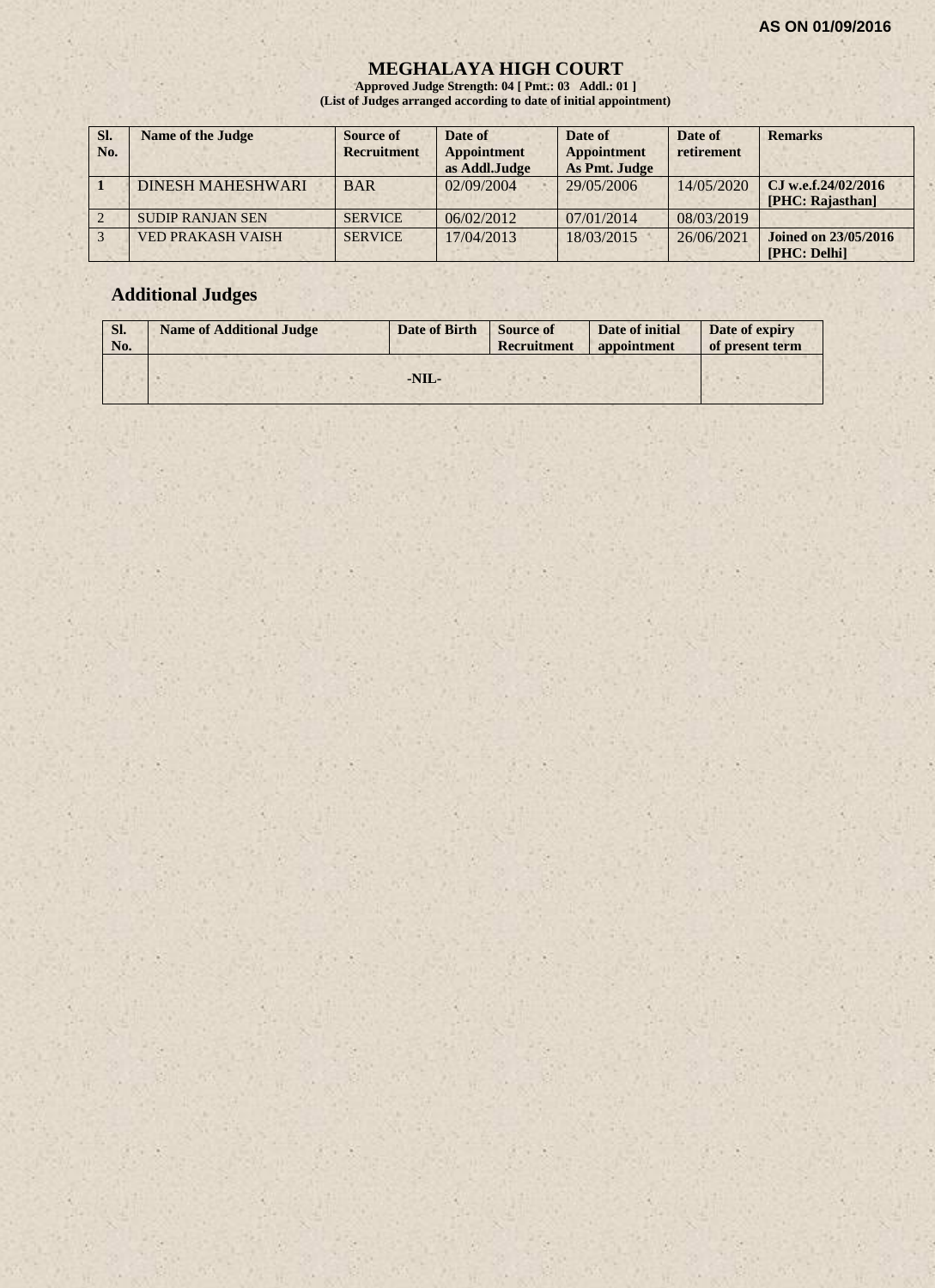#### **ORISSA HIGH COURT**

**Approved Judge Strength: 27 [ Pmt.: 20 Addl.: 07 ] (List of Judges arranged according to date of initial appointment)**

| <b>SI</b>      | <b>Name of the Judge</b>      | <b>Source of</b>   | Date of            | Date of            | Date of    | <b>Remarks</b>                                  |
|----------------|-------------------------------|--------------------|--------------------|--------------------|------------|-------------------------------------------------|
| No             |                               | <b>Recruitment</b> | <b>Appointment</b> | <b>Appointment</b> | retirement |                                                 |
|                |                               |                    | as Addl. Judge     | As Pmt. Judge      |            |                                                 |
| -1             | <b>VINEET SARAN</b>           | <b>BAR</b>         | $-$                | 14/02/2002         | 10/05/2019 | CJ w.e.f. 26/02/2016<br>[PHC: Allahabad]        |
| 2              | <b>VINOD PRASAD</b>           | <b>BAR</b>         | 05/10/2005         | 10/08/2007         | 27/11/2016 | Joined on 02/07/2014<br>[PHC: Allahabad]        |
| 3              | <b>INDRAJIT MAHANTY</b>       | <b>BAR</b>         | 31/03/2006         | 23/03/2007         | 10/11/2022 |                                                 |
| $\overline{4}$ | KUMARI SANJU PANDA            | <b>BAR</b>         | 01/03/2007         | 11/02/2009         | 09/07/2021 |                                                 |
| 5              | <b>SUBHASH CHANDRA PARIJA</b> | <b>BAR</b>         | 07/11/2007         | 11/02/2009         | 30/06/2018 |                                                 |
| 6              | <b>BUAYA KUMAR NAYAK</b>      | <b>SERVICE</b>     | 07/10/2009         | 22/06/2011         | 01/02/2018 |                                                 |
|                | <b>SANJAYA KUMAR MISHRA</b>   | <b>SERVICE</b>     | 07/10/2009         | 22/06/2011         | 28/12/2023 |                                                 |
| 8              | <b>CHITTA RANJAN DASH</b>     | <b>SERVICE</b>     | 07/10/2009         | 22/06/2011         | 20/05/2024 |                                                 |
| 9              | Dr. AKSHAYA KUMAR RATH        | <b>BAR</b>         | $-$                | 20/06/2013         | 12/11/2019 |                                                 |
| 10             | <b>BISWAJIT MOHANTY</b>       | <b>BAR</b>         | $-$                | 20/06/2013         | 21/10/2022 |                                                 |
| 11             | DR. BIDYUT RANJAN SARANGI     | <b>BAR</b>         | $-$                | 20/06/2013         | 19/07/2024 |                                                 |
| 12             | <b>DEBABRATA DASH</b>         | <b>SERVICE</b>     | $-$                | 29/11/2013         | 11/10/2024 |                                                 |
| 13             | SATURGHANA PUJAHARI           | <b>SERVICE</b>     | 29/11/2013         | 16/10/2014         | 23/09/2022 |                                                 |
| 14             | <b>BISWANATH RATH</b>         | <b>BAR</b>         | 02/07/2014         | 01/07/2016         | 06/09/2023 |                                                 |
| 15             | <b>SANGAM KUMAR SAHOO</b>     | <b>BAR</b>         | 02/07/2014         | 01/07/2016         | 04/06/2026 |                                                 |
| 16             | <b>SUJIT NARAYAN PRASAD</b>   | <b>BAR</b>         | 26/09/2014         | 15/07/2016         | 19/06/2029 | <b>Joined on 12/03/2015</b><br>[PHC: Jharkhand] |

## **Additional Judge**

| SI.<br>N <sub>0</sub> | <b>Name of Additional Judge</b> | Date of<br><b>Birth</b> | <b>Source</b><br>of<br><b>Recruitm</b><br>ent | Date of initial<br>appointment | Date of expiry<br>of present<br>term | <b>Remarks</b> |
|-----------------------|---------------------------------|-------------------------|-----------------------------------------------|--------------------------------|--------------------------------------|----------------|
|                       | <b>KRUSHNA RAM MOHAPATRA</b>    | 18/04/1965              | <b>BAR</b>                                    | 17/04/2015                     | 16/04/2017                           |                |
|                       | <b>JATINDRA PRASAD DAS</b>      | 19/05/1957              |                                               | SERVICE 17/04/2015             | 16/04/2017                           |                |
|                       | DR. DURGA PRASANNA CHOUDHURY    | 03/07/1956              | <b>SERVICE</b>                                | 17/04/2015                     | 16/04/2017                           |                |

## **JUDGES TRANSFERRED FROM THE ORISSA HIGH COURT**

| S <sub>1</sub> | Name of the Judge    | Source     | Date of        | Date of       | Date of    | Remarks                      |
|----------------|----------------------|------------|----------------|---------------|------------|------------------------------|
| N <sub>o</sub> |                      | Of         | Appointment as | Appointment   | retirement |                              |
|                |                      | Recruitmen | Addl.          | As Pmt. Judge |            |                              |
|                |                      |            | Judge          |               |            |                              |
|                | PRADIP KUMAR MOHANTY | <b>BAR</b> | 07/03/2002     | 06/03/2004    | 09/06/2017 | <b>Transfer to Jharkhand</b> |
|                | PRAMATH PATNAIK      | <b>BAR</b> | 24/09/2014     |               |            | transfer<br>AJ.<br>to        |
|                |                      |            |                |               |            | Jharkhand                    |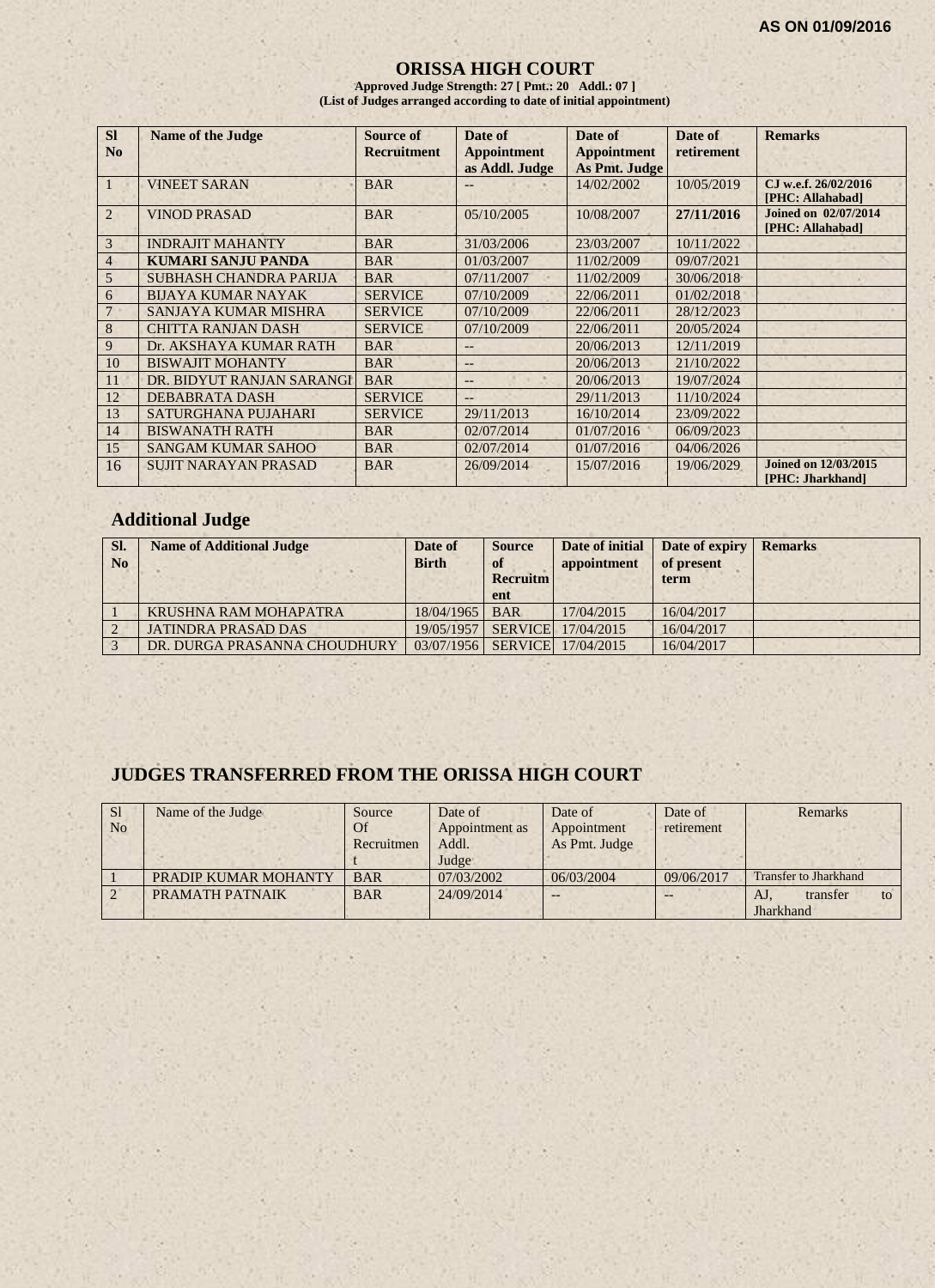## **PATNA HIGH COURT**

**Approved Judge Strength: 53 [Pmt.: 40 Addl.: 13 ] (List of Judges arranged according to date of initial appointment)**

| <b>SI</b><br>N <sub>0</sub> | <b>Name of the Judge</b>        | <b>Source of</b><br><b>Recruitment</b> | Date of<br><b>Appointment</b> as<br><b>Addl. Judge</b> | Date of<br><b>Appointment</b><br>As Pmt. Judge | Date of<br>retirement | <b>Remarks</b>                             |
|-----------------------------|---------------------------------|----------------------------------------|--------------------------------------------------------|------------------------------------------------|-----------------------|--------------------------------------------|
| $\mathbf{1}$                | <b>IQBAL AHMED ANSARI</b>       | <b>SERVICE</b>                         | 04/03/2002                                             | 04/11/2003                                     | 28/10/2016            | CJ w.e.f. 29/07/2016<br>[PHC: Gauhati]     |
| $\overline{2}$              | <b>HEMANT GUPTA [H]</b>         | <b>BAR</b>                             |                                                        | 02/07/2002                                     | 16/10/2019            | <b>Joined on 08/02/2016</b><br>[PHC: P& H] |
| 3                           | <b>NAVANITI PRASAD SINGH</b>    | <b>BAR</b>                             | --                                                     | 06/03/2006                                     | 05/11/2017            |                                            |
| $\overline{4}$              | <b>RAMESH KUMAR DATTA</b>       | <b>BAR</b>                             | --                                                     | 06/03/2006                                     | 31/12/2016            |                                            |
| $\mathfrak{S}$              | <b>SAMARENDRA PRATAP SINGH</b>  | <b>BAR</b>                             |                                                        | 09/10/2006                                     | 31/07/2017            |                                            |
| 6                           | <b>AJAY KUMAR TRIPATHI</b>      | <b>BAR</b>                             | 09/10/2006                                             | 21/11/2007                                     | 11/11/2019            |                                            |
| $\overline{7}$              | KISHORE KUMAR MANDAL            | <b>BAR</b>                             | 10/07/2007                                             | 07/07/2009                                     | 21/01/2018            |                                            |
| 8                           | DR. RAVI RANJAN                 | <b>BAR</b>                             | 14/07/2008                                             | 16/01/2010                                     | 19/12/2022            |                                            |
| 9                           | <b>JYOTI SARAN</b>              | <b>BAR</b>                             | 13/06/2009                                             | 06/12/2010                                     | 18/08/2019            |                                            |
| 10                          | <b>RAKESH KUMAR</b>             | <b>BAR</b>                             | 25/12/2009                                             | 24/10/2011                                     | 31/12/2020            |                                            |
| 11                          | <b>BIRENDRA PRASAD VERMA</b>    | <b>BAR</b>                             | 18/02/2010                                             | 24/10/2011                                     | 16/01/2017            |                                            |
| 12                          | <b>DINESH KUMAR SINGH</b>       | <b>BAR</b>                             | 18/02/2010                                             | 24/10/2011                                     | 02/10/2020            |                                            |
| 13                          | <b>MUNGESHWAR SAHOO</b>         | <b>SERVICE</b>                         | 15/03/2010                                             | 24/10/2011                                     | 31/10/2017            |                                            |
| 14                          | HEMANT KR. SRIVASTAVA           | <b>SERVICE</b>                         | 12/08/2010                                             | 10/08/2012                                     | 01/02/2021            |                                            |
| 15                          | <b>VIJAYENDRA NATH</b>          | <b>BAR</b>                             | 20/06/2011                                             | 19/06/2013                                     | 12/08/2017            |                                            |
| 16                          | <b>SHIVAJI PANDEY</b>           | <b>BAR</b>                             | 20/06/2011                                             | 19/06/2013                                     | 07/05/2021            |                                            |
| 17                          | <b>ASHWANI KUMAR SINGH</b>      | <b>BAR</b>                             | 20/06/2011                                             | 19/06/2013                                     | 31/10/2022            |                                            |
| 18                          | <b>VIKASH JAIN</b>              | <b>BAR</b>                             | 20/06/2011                                             | 15/05/2014                                     | 17/02/2022            |                                            |
| 19                          | AHSANUDDIN AMANULLAH            | <b>BAR</b>                             | 20/06/2011                                             | 15/05/2014                                     | 10/05/2025            |                                            |
| 20                          | <b>ADITYA KUMAR TRIVEDI</b>     | <b>SERVICE</b>                         | 20/06/2011                                             | 15/05/2014                                     | 10/08/2020            |                                            |
| 21                          | RAJENDRA KUMAR MISHRA           | <b>SERVICE</b>                         | 20/06/2011                                             | 07/07/2014                                     | 01/10/2021            |                                            |
| 22                          | <b>CHAKRADHARI SHARAN SINGH</b> | <b>BAR</b>                             | 05/04/2012                                             | 02/03/2016                                     | 19/01/2025            |                                            |
| 23                          | PRABHAT KUMAR JHA               | <b>SERVICE</b>                         | 21/04/2014                                             | 20/04/2016                                     | 15/07/2021            |                                            |
| 24                          | <b>JITENDRA MOHAN SHARMA</b>    | <b>SERVICE</b>                         | 21/04/2014                                             | 20/04/2016                                     | 01/07/2018            |                                            |
| 25                          | <b>SMT. ANJANA MISHRA</b>       | <b>BAR</b>                             | 15/05/2014                                             | 20/04/2016                                     | 29/02/2020            |                                            |
| 26                          | <b>SMT. NILU AGRAWAL</b>        | <b>BAR</b>                             | 15/04/2015                                             | 20/04/2016                                     | 21/06/2019            |                                            |
| 27                          | <b>SUDHIR SINGH</b>             | <b>BAR</b>                             | 15/04/2015                                             | 20/04/2016                                     | 10/12/2027            |                                            |

## **Additional Judges**

| Sl. | <b>Name of Additional Judge</b> | Date of      | <b>Source of</b>   | Date of initial | Date of expiry  |
|-----|---------------------------------|--------------|--------------------|-----------------|-----------------|
| No. |                                 | <b>Birth</b> | <b>Recruitment</b> | appointment     | of present term |
|     |                                 | NIL          |                    |                 |                 |

## **Judges transferred from the Patna High Court**

| Sl.<br>No. | Name of the Judge     | Source<br><b>Of</b><br>Recruitment | Date of<br>Appointment<br>as Addl.<br>Judge | Date of<br>Appointment<br>As Pmt. Judge | Date of<br>retirement | Remarks                     |
|------------|-----------------------|------------------------------------|---------------------------------------------|-----------------------------------------|-----------------------|-----------------------------|
|            | <b>NAVIN SINHA</b>    | <b>BAR</b>                         | $-$                                         | 11/02/2004                              | 18/08/2018            | CJ. Rajasthan HC            |
|            | <b>ASHUTOSH KUMAR</b> | <b>BAR</b>                         | 15/05/2014                                  | 21/04/2016                              | 30/09/2028            | <b>Transferred to Delhi</b> |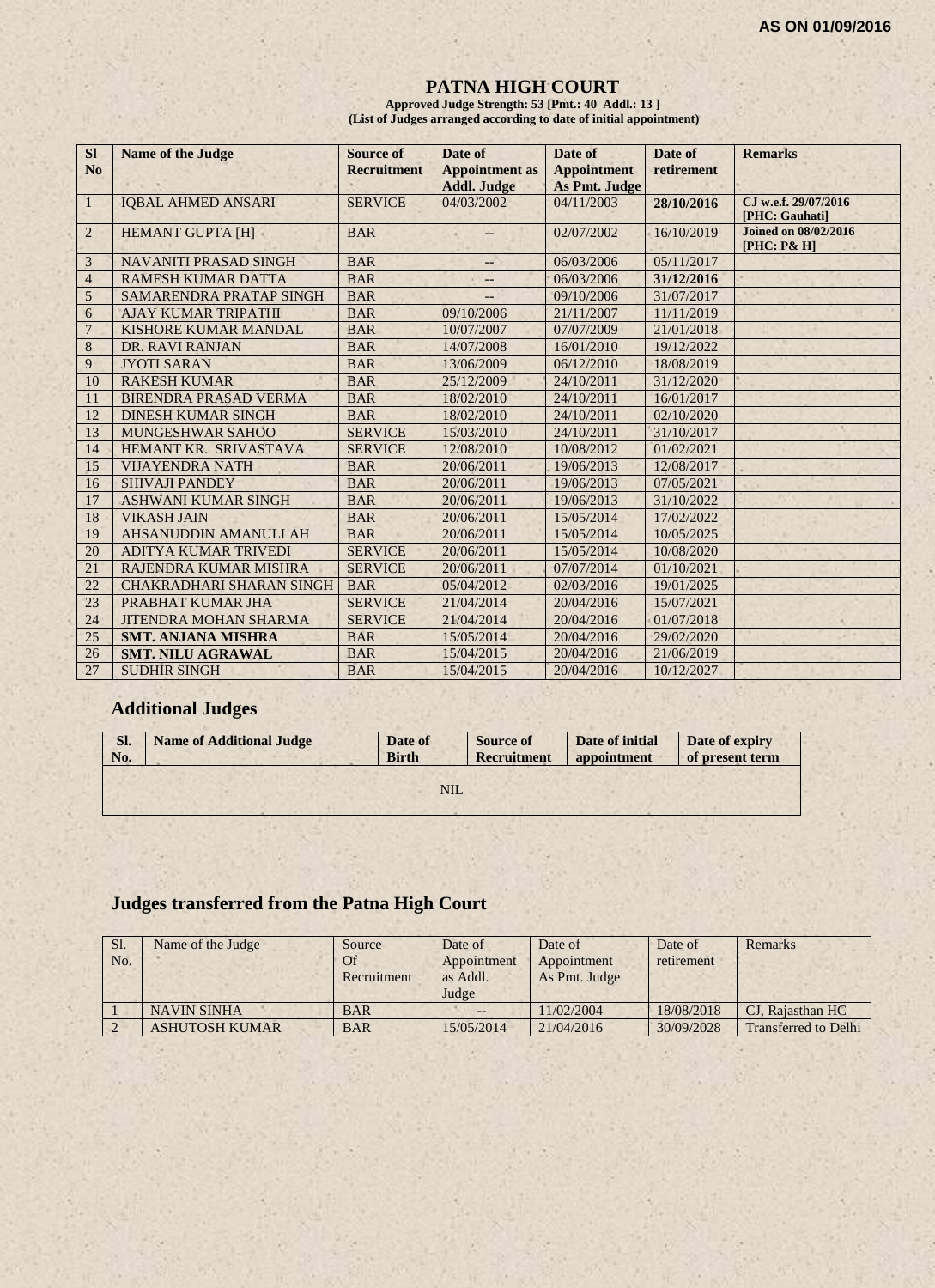## **PUNJAB & HARYANA HIGH COURT**

**Approved Judge Strength: 85 [ Pmt.: 64 Addl.: 21 ] (List of Judges arranged according to date of initial appointment)**

| <b>SI</b><br>N <sub>0</sub> | Name of the Judge                    | <b>Source of</b><br><b>Recruitment</b> | Date of<br><b>Appointment</b> as | Date of<br><b>Appointment</b> | Date of<br>retirement | <b>Remarks</b>                                 |
|-----------------------------|--------------------------------------|----------------------------------------|----------------------------------|-------------------------------|-----------------------|------------------------------------------------|
|                             |                                      |                                        | Addl.Judge                       | <b>As Pmt. Judge</b>          |                       |                                                |
| $\mathbf{1}$                | <b>S.J.VAZIFDAR</b>                  | <b>BAR</b>                             | 22/01/2001                       | 21/01/2003                    | 03/05/2018            | CJ w.e.f.06/08/2016<br>[PHC: Bombay]           |
| $\overline{2}$              | <b>SURINDER SINGH SARON [P]</b>      | <b>BAR</b>                             |                                  | 02/07/2002                    | 03/09/2017            |                                                |
| $\mathfrak{Z}$              | AJAY KUMAR MITTAL [H]                | <b>BAR</b>                             |                                  | 09/01/2004                    | 29/09/2020            |                                                |
| $\overline{4}$              | <b>SURYA KANT [H]</b>                | <b>BAR</b>                             |                                  | 09/01/2004                    | 09/02/2024            |                                                |
| 5 <sup>1</sup>              | MUTTACI JEYAPAUL                     | <b>SERVICE</b>                         | 10/12/2005                       | 07/12/2007                    | 21/07/2017            | <b>Joined 28/10/2010</b><br>[PHC: Madras]      |
| 6                           | TEJ PRATAP SINGH MANN [P]            | <b>BAR</b>                             |                                  | 22/03/2006                    | 31/12/2018            |                                                |
| $\overline{7}$              | <b>MAHESH GROVER [H]</b>             | <b>BAR</b>                             |                                  | 22/03/2006                    | 03/06/2019            |                                                |
| $\,8$                       | <b>RAJESH BINDAL [H]</b>             | <b>BAR</b>                             |                                  | 22/03/2006                    | 15/04/2023            |                                                |
| 9                           | M.M.S. BEDI [P]                      | <b>SERVICE</b>                         | 01/04/2006                       | 05/11/2007                    | 08/10/2018            |                                                |
| 10                          | ARUN BHAURAO CHAUDHARI               | <b>BAR</b>                             | 08/09/2006                       | 05/09/2008                    | 31/03/2019            | <b>Joined on 11/04/2016</b><br>[PHC: Bombay]   |
| 11                          | <b>RAKESH KUMAR JAIN [H]</b>         | <b>BAR</b>                             | 05/12/2007                       | 26/11/2008                    | 30/09/2020            |                                                |
| 12                          | <b>JASWANT SINGH [H]</b>             | <b>BAR</b>                             | 05/12/2007                       | 28/11/2009                    | 22/02/2023            |                                                |
| 13                          | <b>SMT. DAYA CHAUDHARY [H]</b>       | <b>BAR</b>                             | 05/12/2007                       | 28/11/2009                    | 09/01/2021            |                                                |
| 14                          | <b>RAJAN GUPTA [P]</b>               | <b>BAR</b>                             | 10/07/2008                       | 14/01/2011                    | 13/09/2022            |                                                |
| 15                          | <b>AJAY TEWARI [P]</b>               | <b>BAR</b>                             | 10/07/2008                       | 14/01/2011                    | 05/04/2022            |                                                |
| 16                          | <b>JITENDRA KUMAR CHAUHAN [H]</b>    | <b>BAR</b>                             | 10/07/2008                       | 14/01/2011                    | 05/06/2021            |                                                |
| 17                          | <b>AUGUSTINE GEORGE MASIH [P]</b>    | <b>BAR</b>                             | 10/07/2008                       | 14/01/2011                    | 11/03/2025            |                                                |
| 18                          | <b>KUMARI RITU BAHRI [H]</b>         | <b>BAR</b>                             | 16/08/2010                       | 23/02/2012                    | 10/10/2024            |                                                |
| 19                          | <b>RAMESHWAR SINGH MALIK [H]</b>     | <b>BAR</b>                             | 30/09/2011                       | 13/06/2013                    | 17/10/2017            |                                                |
| 20                          | <b>RAJIV NARAIN RAINA [P]</b>        | <b>BAR</b>                             | 30/09/2011                       | 24/01/2014                    | 04/07/2020            |                                                |
| 21                          | <b>TAJINDER SINGH DHINDSA [P]</b>    | <b>BAR</b>                             | 30/09/2011                       | 24/01/2014                    | 05/03/2023            |                                                |
| 22                          | <b>GURMEET SINGH SANDHAWALIA [P]</b> | <b>BAR</b>                             | 30/09/2011                       | 24/01/2014                    | 31/10/2027            |                                                |
| 23                          | <b>MRS. REKHA MITTAL [P]</b>         | <b>SERVICE</b>                         | 15/06/2012                       | 19/12/2014                    | 16/01/2021            |                                                |
| 24                          | <b>INDERJIT SINGH [P]</b>            | <b>SERVICE</b>                         | 15/06/2012                       | 19/12/2014                    | 23/10/2019            |                                                |
| 25                          | <b>AMOL RATTAN SINGH [P]</b>         | <b>BAR</b>                             | 21/12/2012                       | 19/12/2014                    | 18/08/2022            |                                                |
| 26                          | <b>SHRIMATI ANITA CHAUDHRY [H]</b>   | <b>SERVICE</b>                         | 20/06/2013                       | 19/12/2014                    | 30/12/2018            |                                                |
| 27                          | <b>FATEH DEEP SINGH [P]</b>          | <b>SERVICE</b>                         | 20/06/2013                       | 19/12/2014                    | 07/07/2022            |                                                |
| 28                          | <b>JASPAL SINGH [P]</b><br>a.        | <b>SERVICE</b>                         | 20/06/2013                       | 19/12/2014                    | 09/10/2018            |                                                |
| 29                          | <b>SURINDER GUPTA [P]</b>            | <b>SERVICE</b>                         | 20/06/2013                       | 19/12/2014                    | 29/03/2020            |                                                |
| 30                          | <b>SUDIP AHLUWALIA</b>               | <b>SERVICE</b>                         | 01/10/2013                       | 14/03/2016                    | 30/12/2021            | <b>Joined on 23/05/2016</b><br>[PHC: Calcutta] |
| 31                          | <b>HARINDER SINGH SIDHU [P]</b>      | <b>BAR</b>                             | 28/12/2013                       | 19/12/2014                    | 16/05/2023            |                                                |
| 32                          | <b>ARUN PALLI [P]</b>                | <b>BAR</b>                             | 28/12/2013                       | 19/12/2014                    | 17/09/2026            |                                                |
| 33                          | <b>KULDIP SINGH [P]</b>              | <b>SERVICE</b>                         | 10/01/2014                       | 19/12/2014                    | 15/08/2019            |                                                |
| 34                          | <b>SMT. LISA GILL [P]</b>            | <b>BAR</b>                             | 31/03/2014                       | 19/12/2014                    | 16/11/2028            |                                                |
| 35                          | <b>RAJ MOHAN SINGH [H]</b>           | <b>BAR</b>                             | 25/09/2014                       | 00/05/2016                    | 17/08/2024            |                                                |
| 36                          | <b>AMIT RAWAL [P]</b>                | <b>BAR</b>                             | 25/09/2014                       | 00/05/2016                    | 20/09/2025            |                                                |
| 37                          | <b>DEEPAK SIBAL [P]</b>              | <b>BAR</b>                             | 25/09/2014                       | 00/05/2016                    | 02/09/2029            |                                                |
| 38                          | <b>HARI PAL VERMA [P]</b>            | <b>BAR</b>                             | 25/09/2014                       | 00/05/2016                    | 05/04/2021            |                                                |
| 39                          | <b>GURMIT RAM [P]</b>                | <b>SERVICE</b>                         | 25/09/2014                       | 00/05/2016                    | 06/02/2017            |                                                |
| 40                          | <b>SMT. SNEH PRASHAR [H]</b>         | <b>SERVICE</b>                         | 25/09/2014                       | 00/05/2016                    | 20/07/2017            |                                                |
| 41                          | <b>DARSHAN SINGH [H]</b>             | <b>SERVICE</b>                         | 25/09/2014                       | 00/05/2016                    | 06/07/2017            |                                                |
| 42                          | DR. SHEKHER KUMAR DHAWAN [H]         | <b>SERVICE</b>                         | 25/09/2014                       | 00/05/2016                    | 04/12/2019            |                                                |

## **Additional Judges**

| SI.<br>No. | <b>Name of Additional Judge</b> | Date of Birth | <b>Source</b>  | Date of initial<br>appointment | Date of expiry<br>of present term | <b>Remarks</b>                           |
|------------|---------------------------------|---------------|----------------|--------------------------------|-----------------------------------|------------------------------------------|
|            | PAVANKUMAR BHIMAPPA BAJANTHRI   | 23/10/1963    | <b>BAR</b>     | 02/01/2015                     | 01/01/2017                        | Joined on 16/03/2015<br>[PHC: Karnataka] |
|            | <b>RAMENDRA JAIN [H]</b>        | 26/08/1958    | <b>SERVICE</b> | 20/04/2015                     | 19/04/2017                        |                                          |

#### **JUDGES TRANSFERRED FROM THE PUNJAB & HARYANA HIGH COURT**

| S1.          | Name of the Judge                 | Source Of      | Date of           | Date of       | Date of    | Remarks                      |
|--------------|-----------------------------------|----------------|-------------------|---------------|------------|------------------------------|
| No.          |                                   | Recruit-       | Appointment       | Appointment   | Retirement |                              |
|              |                                   | ment           | as Addl. Judge    | As Pmt. Judge |            |                              |
|              | <b>VIRENDER SINGH [H]</b>         | Bar            | $\qquad \qquad -$ | 02/07/2002    | 06/10/2016 | CJ, Jharkhand                |
|              | <b>HEMANT GUPTA [H]</b>           | <b>BAR</b>     | $\mathcal{L}$     | 02/07/2002    | 16/10/2019 | <b>Transfer to Patna</b>     |
|              | <b>AJAI LAMBA [H]</b>             | <b>BAR</b>     | $- -$             | 22/03/2006    | 20/09/2020 | <b>Transfer to Allahabad</b> |
| 4            | <b>MOHINDER PAL [P]</b>           | <b>SERVICE</b> | 08/10/2007        | 14/05/2008    | 29/12/2018 | <b>Transfer to Gujarat</b>   |
|              | KANWALJIT SINGH AHLUWALIA [P]     | <b>BAR</b>     | 05/12/2007        | 01/07/2009    | 30/05/2019 | <b>Transfer to Rajasthan</b> |
| <sub>0</sub> | <b>SMT. SABINA [P]</b>            | <b>SERVICE</b> | 12/03/2008        | 23/02/2010    | 19/04/2023 | <b>Transfer to Rajasthan</b> |
|              | <b>NIRMALJIT KAUR [P]</b>         | <b>BAR</b>     | 10/07/2008        | 29/06/2012    | 27/01/2021 | <b>Transfer to Rajasthan</b> |
| 8            | <b>BAWA SINGH WALIA [P]</b>       | <b>BAR</b>     | 25/09/2014        |               | 28/08/2023 | Transfer to J& K             |
| 9            | <b>MISS JAISHREE THAKUR [P]</b>   | <b>BAR</b>     | 25/09/2014        | 20/05/2016    | 23/07/2023 | <b>Transfer to Rajasthan</b> |
| 10           | <b>ANUPINDER SINGH GREWAL [P]</b> | <b>BAR</b>     | 25/09/2014        | 20/05/2016    | 09/03/2026 | <b>Transfer to Rajasthan</b> |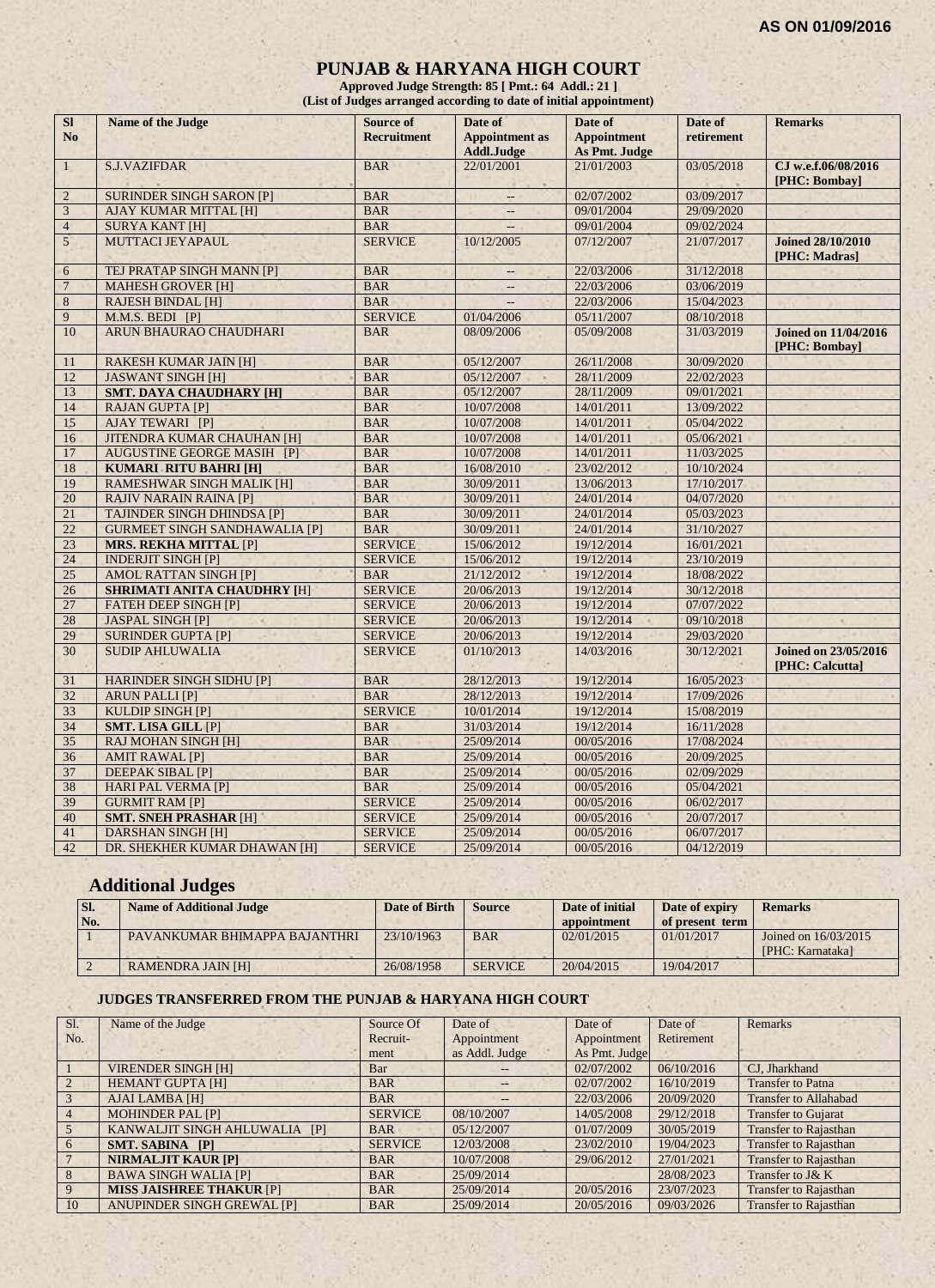## **RAJASTHAN HIGH COURT**

**Approved Judge Strength: 50 [ Pmt.: 38 Addl.: 12 ] (List of Judges arranged according to date of initial appointment)**

| SI.<br>No.     | <b>Name of the Judge</b>        | <b>Source</b>  | Date of<br><b>Appointment</b><br>as Addl.Judge | Date of<br><b>Appointment</b><br>as Pmt.<br>Judge | Date of<br>retirement | <b>Remarks</b>                                |
|----------------|---------------------------------|----------------|------------------------------------------------|---------------------------------------------------|-----------------------|-----------------------------------------------|
| $\mathbf{1}$   | <b>NAVIN SINHA</b>              | <b>BAR</b>     |                                                | 11/02/2004                                        | 18/08/2018            | CJ w.e.f.14/05/2016<br>[PHC: Patna]           |
| $\overline{2}$ | K. S. JHAVERI                   | <b>BAR</b>     | 07/03/2004                                     | 22/06/2005                                        | 04/01/2020            | <b>Joined on 24/08/2016</b><br>[PHC: Gujarat] |
| 3              | <b>AJAY RASTOGI</b>             | <b>BAR</b>     | 02/09/2004                                     | 29/05/2006                                        | 17/06/2020            |                                               |
| $\overline{4}$ | <b>GOVIND MATHUR</b>            | <b>BAR</b>     | 02/09/2004                                     | 29/05/2006                                        | 13/04/2021            |                                               |
| 5              | <b>GOPAL KRISHAN VYAS</b>       | <b>BAR</b>     | 13/06/2005                                     | 24/01/2008                                        | 08/07/2018            |                                               |
| 6              | <b>MOHAMMAD RAFIQ</b>           | <b>BAR</b>     | 15/05/2006                                     | 14/05/2008                                        | 24/05/2022            |                                               |
| $\overline{7}$ | MAHESH CHANDRA SHARMA           | <b>BAR</b>     | 05/07/2007                                     | 04/11/2008                                        | 31/05/2017            |                                               |
| 8              | <b>SANGEET RAJ LODHA</b>        | <b>BAR</b>     | 05/07/2007                                     | 04/11/2008                                        | 12/10/2021            |                                               |
| 9              | MUNISHWAR NATH BHANDARI         | <b>BAR</b>     | 05/07/2007                                     | 04/11/2008                                        | 11/09/2022            |                                               |
| 10             | KANWALJIT SINGH AHLUWALIA [I    | <b>BAR</b>     | 05/12/2007                                     | 01/07/2009                                        | 30/05/2019            | <b>Joined on 18/04/2013</b><br>$[PHC: P\&H]$  |
| 11             | SMT. SABINA [P]                 | <b>SERVICE</b> | 12/03/2008                                     | 23/02/2010                                        | 19/04/2023            | <b>Joined on 11/04/2016</b><br>[PHC: P & H]   |
| 12             | <b>NIRMALJIT KAUR [P]</b>       | <b>BAR</b>     | 10/07/2008                                     | 29/06/2012                                        | 27/01/2021            | <b>Joined on 09/07/2012</b><br>[PHC: P & H]   |
| 13             | PRASHANT KUMAR AGARWAL          | <b>SERVICE</b> | 28/04/2011                                     | 06/02/2013                                        | 17/05/2017            |                                               |
| 14             | <b>ALOK SHARMA</b>              | <b>BAR</b>     | 30/05/2011                                     | 06/02/2013                                        | 23/10/2019            |                                               |
| 15             | <b>SANDEEP MEHTA</b>            | <b>BAR</b>     | 30/05/2011                                     | 06/02/2013                                        | 10/01/2025            |                                               |
| 16             | <b>JAINENDRA KUMAR RANKA</b>    | <b>BAR</b>     | 08/01/2013                                     | 07/01/2015                                        | 02/08/2017            |                                               |
| 17             | PRATAP KRISHNA LOHRA            | <b>BAR</b>     | 08/01/2013                                     | 07/01/2015                                        | 03/09/2019            |                                               |
| 18             | VEERENDRA SINGH SIRADHANA       | <b>BAR</b>     | 08/01/2013                                     | 07/01/2015                                        | 22/07/2019            |                                               |
| 19             | <b>VIJAY BISHNOI</b>            | <b>BAR</b>     | 08/01/2013                                     | 07/01/2015                                        | 25/03/2026            |                                               |
| 20             | <b>ARUN BHANSALI</b>            | <b>BAR</b>     | 08/01/2013                                     | 07/01/2015                                        | 14/10/2029            |                                               |
| 21             | MAHENDRA KUMAR MAHESHWA         | <b>SERVICE</b> | 21/01/2013                                     | 07/01/2015                                        | 30/03/2020            |                                               |
| 22             | <b>BANWARI LAL SHARMA</b>       | <b>SERVICE</b> | 21/01/2013                                     | 07/01/2015                                        | 08/05/2019            |                                               |
| 23             | <b>MISS JAISHREE THAKUR [P]</b> | <b>BAR</b>     | 25/09/2014                                     | 20/05/2016                                        | 23/07/2023            | <b>Joined on 05/01/2015</b><br>[PHC:P&H]      |
| 24             | ANUPINDER SINGH GREWAL [P]      | <b>BAR</b>     | 25/09/2014                                     | 20/05/2016                                        | 09/03/2026            | <b>Joined on 19/12/2014</b><br>[PHC: P&H]     |
| 25             | PRAKASH GUPTA                   | <b>SERVICE</b> | 15/10/2014                                     | 20/05/2016                                        | 10/11/2022            |                                               |

## **ADDITIONAL JUDGES**

| Sl.<br>No.   | <b>Name of Additional Judge</b> | Date of Birth Source of | <b>Recruitment</b> | Date of initial<br>appointment | Date of<br>expiry of<br>present term | <b>Remarks</b> |
|--------------|---------------------------------|-------------------------|--------------------|--------------------------------|--------------------------------------|----------------|
|              | <b>GANGA RAM MOOLCHANDANI</b>   | 12/04/1958              | <b>SERVICE</b>     | 11/04/2016                     | 10/04/2018                           |                |
|              | DEEPAK MAHESHWARI               | 28/07/1956              | <b>SERVICE</b>     | 11/04/2016                     | 10/04/2018                           |                |
|              | <b>VIJAY KUMAR VYAS</b>         | 29/08/1956              | <b>SERVICE</b>     | 11/04/2016                     | 10/04/2018                           |                |
|              | KAILASH CHANDRA SHARMA          | 01/01/1956              | <b>SERVICE</b>     | 11/04/2016                     | 31/12/2017                           |                |
|              | <b>GOVERDHAN BARDHAR</b>        | 01/11/1959              | <b>SERVICE</b>     | 11/04/2016                     | 10/04/2018                           |                |
| <sub>6</sub> | PANKAJ BHANDARI                 | 23/01/1963              | <b>SERVICE</b>     | 11/04/2016                     | 10/04/2018                           |                |
|              | DINESH CHANDRA SOMANI           | 01/11/1956              | <b>SERVICE</b>     | 11/04/2016                     | 10/04/2018                           |                |

## **JUDGES TRANSFERRED FROM RAJASTHAN HIGH COURT**

| Sl.<br>No. | Name of the Judge        | Source Of<br>Recruit-<br>ment | Date of<br>Appointment<br>as Addl.<br>Judge | Date of<br>Appointment<br>As Pmt. Judge | Date of<br>retirement | <b>Remarks</b>                  |
|------------|--------------------------|-------------------------------|---------------------------------------------|-----------------------------------------|-----------------------|---------------------------------|
|            | <b>DINESH MAHESHWARI</b> | <b>BAR</b>                    | 02/09/2004                                  | 29/05/2006                              | 14/05/2020            | CJ, Meghalaya                   |
|            | RAGHVENDRA SINGH CHAUHAN | <b>BAR</b>                    | 13/06/2005                                  | 24/01/2008                              | 23/12/2021            | <b>Transferred to Karnataka</b> |
|            | <b>VINEET KOTHARI</b>    | <b>BAR</b>                    | 13/06/2005                                  | 24/01/2008                              | 01/09/2021            | <b>Transfer to Karnataka</b>    |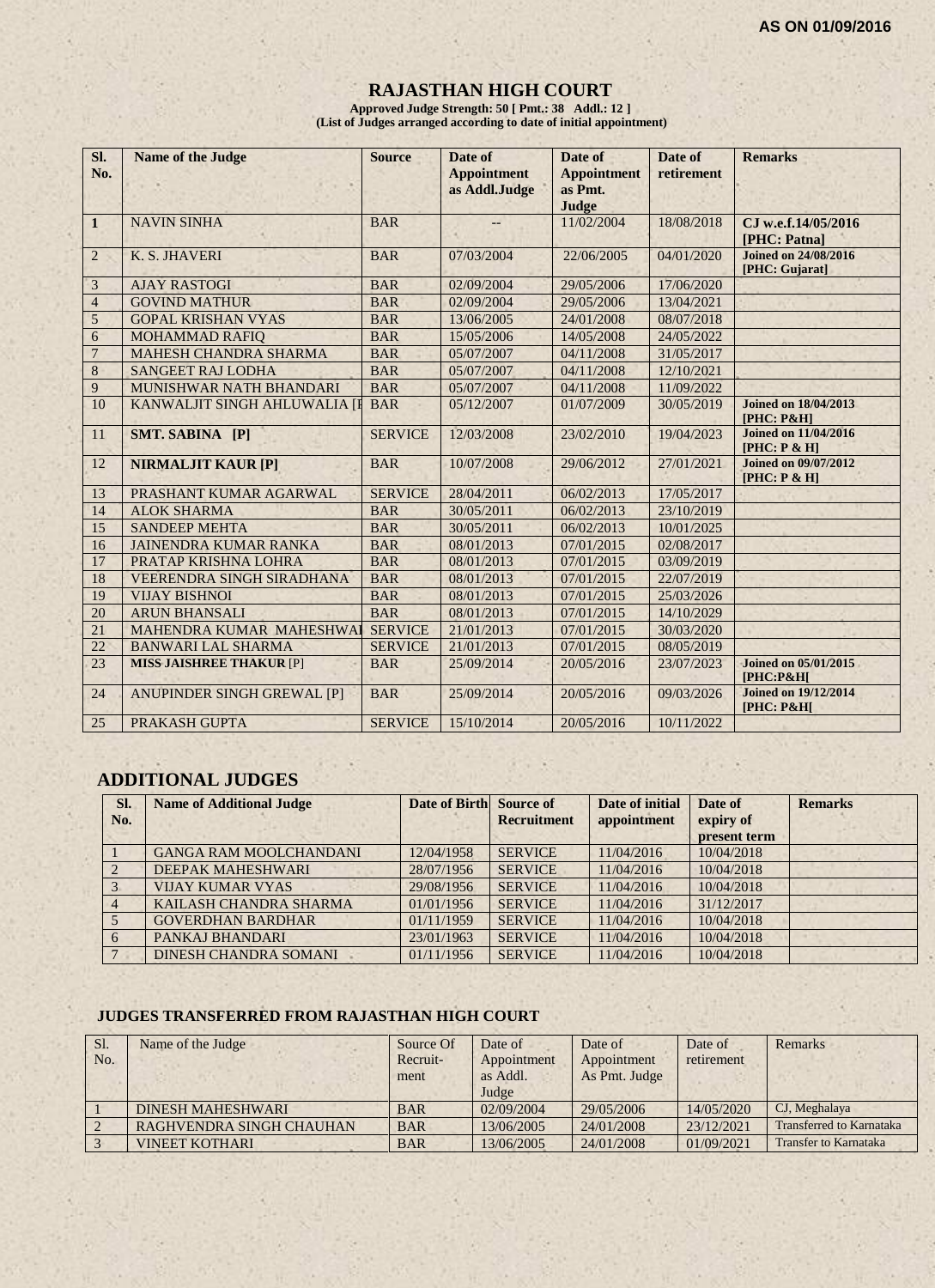## **SIKKIM HIGH COURT**

**Approved Judge Strength: 3 [ Pmt.: 3 Addl.: 0 ] (List of Judges arranged according to date of initial appointment)**

| SI.<br>No. | <b>Name of the Judge</b>        | Source of<br>Recruitment | Date of<br>Appointment<br>as Addl. Judge | Date of<br><b>Appointment</b><br>As Pmt. Judge | Date of<br>retirement | <b>Remarks</b>                                                   |
|------------|---------------------------------|--------------------------|------------------------------------------|------------------------------------------------|-----------------------|------------------------------------------------------------------|
|            | <b>SATISH KUMAR AGNIHOTRI</b>   | <b>BAR</b>               | 0.5/0.5/200.5                            | 03/05/2007                                     | 30/06/2018            | ACJ w.e.f.07/07/2016<br>Joined 23/05/2016<br>[PHC: Chhattisgarh] |
|            | <b>Smt. MEENAKSHI MADAN RAI</b> | <b>SERVICE</b>           | --                                       | 15/04/2015                                     | 11/07/2026            |                                                                  |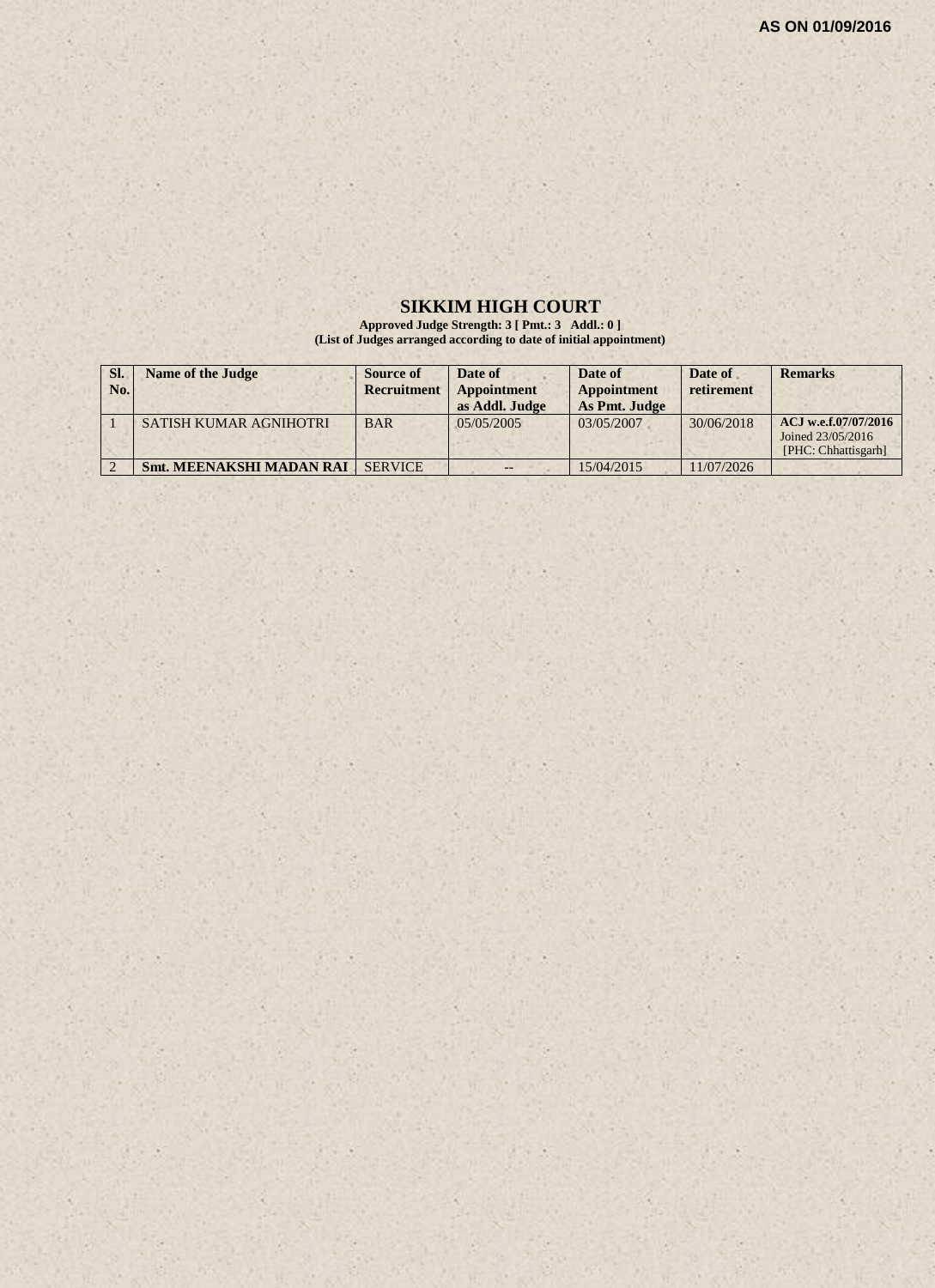## **TRIPURA HIGH COURT**

**Approved Judge Strength: 4 [ Pmt.: 4 Addl.: 0 ] (List of Judges arranged according to date of initial appointment)**

| SI. | <b>Name of the Judge</b>  | <b>Source of</b> | Date of        | Date of       | Date of    | <b>Remarks</b>       |
|-----|---------------------------|------------------|----------------|---------------|------------|----------------------|
| No. |                           | Recruitment      | Appointment    | Appointment   | retirement |                      |
|     |                           |                  | as Addl. Judge | As Pmt. Judge |            |                      |
|     | TINLIANTHANG VAIPHEI      | <b>BAR</b>       | 17/07/2003     | 28/02/2005    | 28/02/2018 | ACJ w.e.f.16/05/2016 |
|     |                           |                  |                |               |            | [PHC:Gauhati]        |
|     | <b>SWAPAN CHANDRA DAS</b> | <b>SERVICE</b>   | 17/10/2011     | 13/09/2013    | 15/03/2017 |                      |
|     | <b>SUBHASIS TALAPATRA</b> | <b>BAR</b>       | 15/11/2011     | 13/09/2013    | 03/10/2023 |                      |